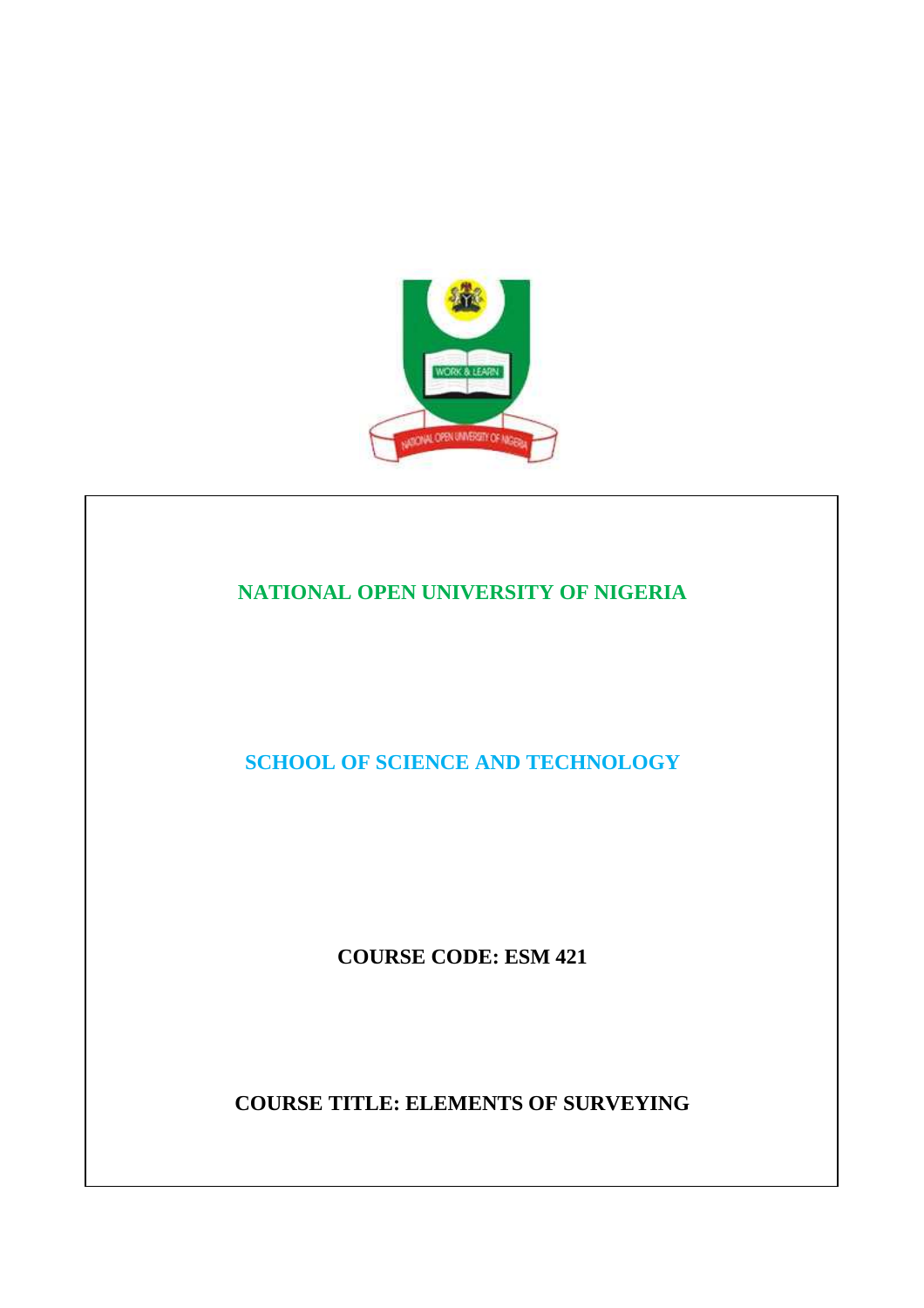# **ESM 421 ELEMENTS OF SURVEYING**

# **Course Title:** Elements of Surveying **Course Developer:** Dr. Joseph C. Udoh Department of Geography and Regional Planning, University of Uyo, Uyo, Akwa Ibom State E-mail: joseph\_udoh@yahoo.com Tel: +2348038673326

**Course Writer:** Dr. Joseph C. Udoh Department of Geography and Regional Planning, University of Uyo, Uyo, Akwa Ibom State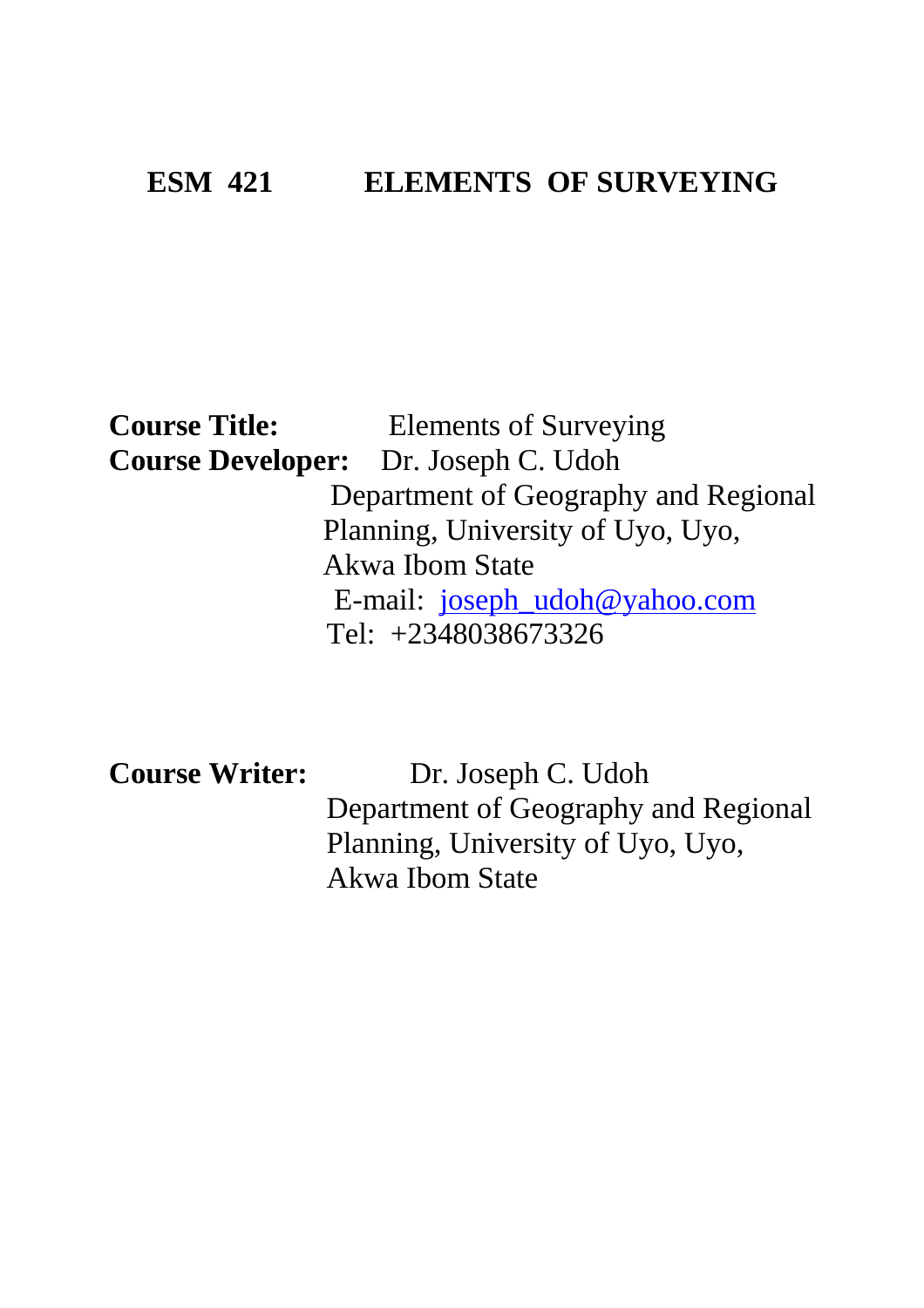#### **ESM 421: ELEMENT OF LANDS SURVEYING**

## **1.0 Introduction**

This lesson will provide an overview of elements of surveying. It is aimed at introducing the students to the content of the course. Surveying is practical oriented hence students musts must be prepared to go beyond studying in the classroom to collecting data in the field and using the data to draw maps and plans. This course will aim at demystify surveying which by now most students have had little knowledge about. An overview of the course is provided below.

#### **1.0 Course aim and objectives**

The course aims at introducing the students to the elements of surveying. After going through this course, a student should be able to achieve the following objectives:

- a. Define surveying and state the main objectives and relevance of surveying.
- b. Examine the major classification, principles and processes of surveying.
- c. Appreciate chain surveying, its relevance, equipments and processes of chain surveying.
- d. Give an account of compass surveying and its relevance.
- e. State the meaning , principles and strategies of levelling.
- f. Explain the principles and methods of pain tabling.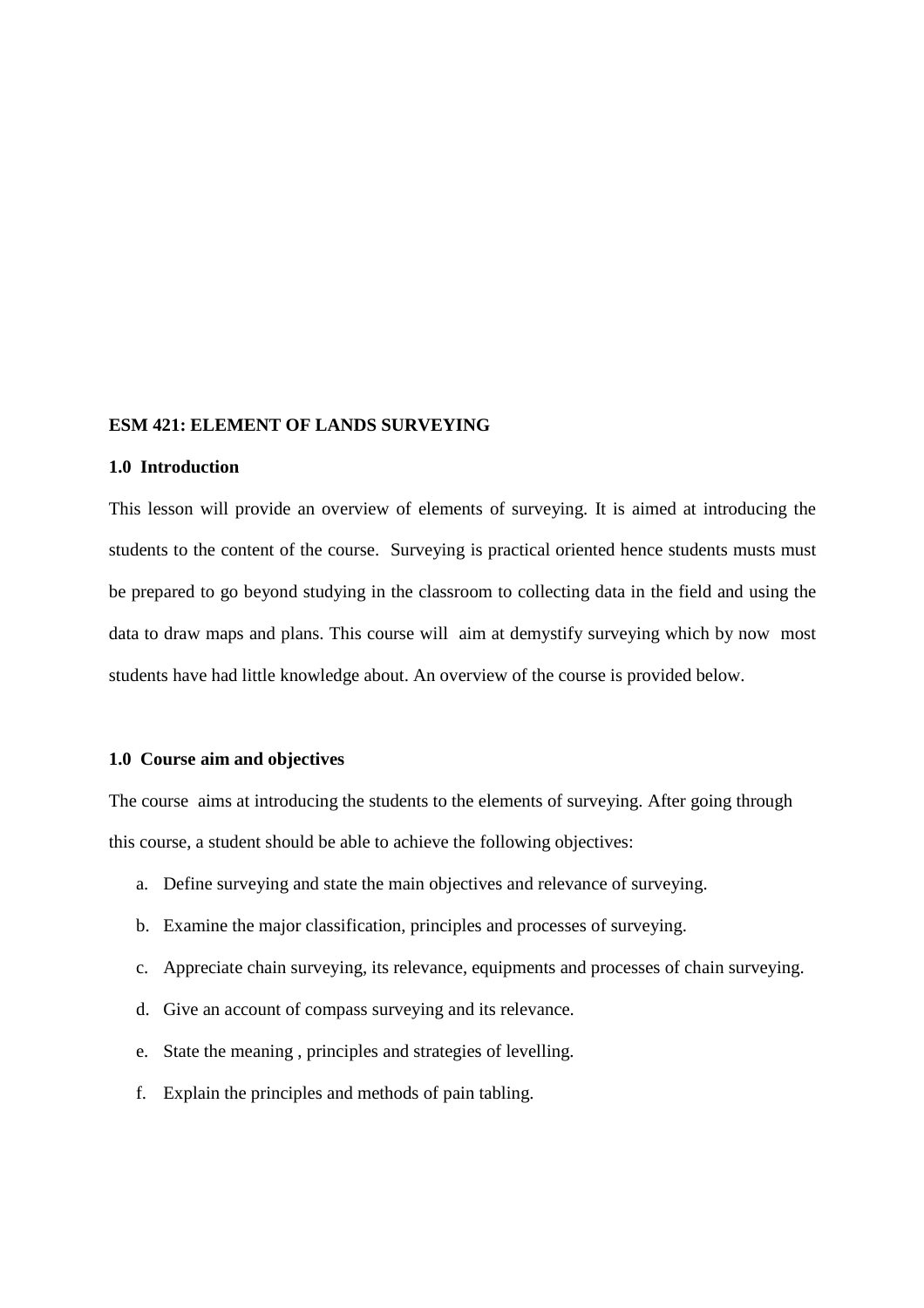# **2.0 Course content**

The course is divided into 5 Modules, each of which is y divided into Units as follows:

# **MODULE 1 INTRODUCTION TO SURVEYING**

Unit 1: Overview and Introduction to Surveying

Unit 2: Classification of surveying

Unit 3: The basic principles and process surveying

# **MODULE 2 CHAIN SURVEYING**

Unit 1 Meaning, purpose, suitability and equipments

Unit 2 Errors and overcoming obstacles in Chain survey.

# **MODULE 3 COMPASS SURVEY**

Unit 1 Meaning and types of Compass Survey

Unit 2 Back and Fore bearing; and Traversing and plotting with prismatic compass.

# **MODULE 4 LEVELING**

Unit 1 Meaning, equipment and principles

Unit 2 Booking and Calculation of Reduced levels.

# **MODULE 5 PLANE TABLING**

Unit 1 Meaning and instruments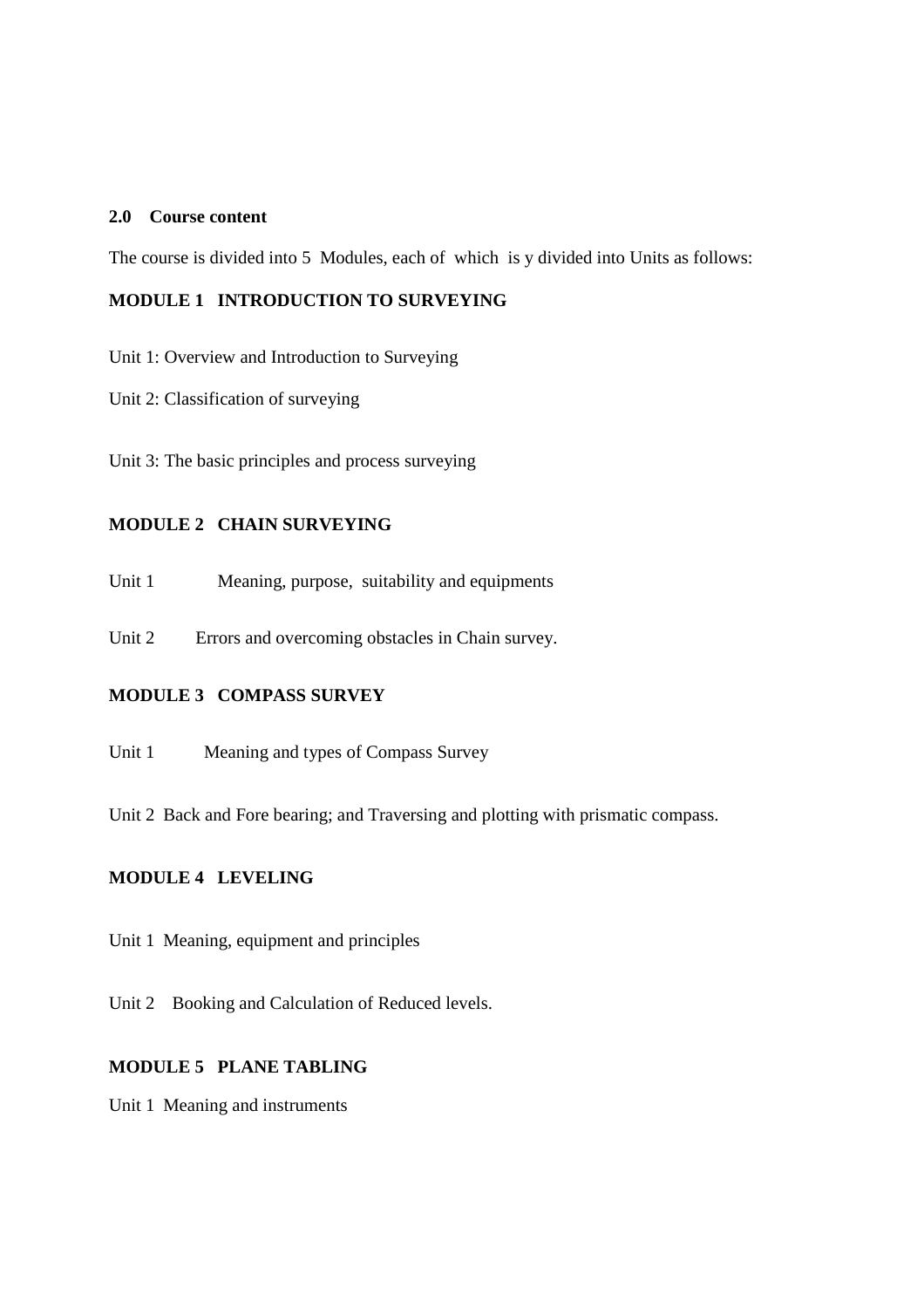Unit 2 Methods of plane tabling

## 4. 0: **Textbooks and References**

Agor, R. (1993). Textbook of Surveying and Leveling, Khanna. Publishers, India.

Clark, D. (1983). Plane and Geodetic Surveying for Engineers, Vol. 2: Higher Surveying CBS Publishers and Distributors 6th edition. 1983.

Chandra, A. N. (2006). Plane Surveying 2nd edition, New Age International Limited: New Delhi India.

Higgins, A. L. (1974). Elementary Surveying, Longman Group Ltd.

Ndukwe, N. K. (2001). Digital Technology in Surveying and Mapping. Rhyce Kerex Publishers, Enugu, Nigeria.

Okoroigwe, D. S. (2002). Surveying for Geographers, Mbeyi and Associates (Nig.) Ltd, Lagos.

Rabenhorst, T. D. and McDermott (1989). Applied Cartography: Source Materials for Mapmaking, Merril Publishing Company, Columbus.

## **MODULE 1 INTRODUCTION TO SURVEYING**

# **Unit 1: Overview and Introduction to Surveying**

#### **1.0 Introduction**

Most scientists do not spend all their working hours inside air conditioned rooms but in most cases depend on information and data gathered in the field to enable them do their work successfully. Surveying is one of those courses whose practitioners depend on data gathered either by themselves or their agents to enable them take vital decisions that will make the society function properly.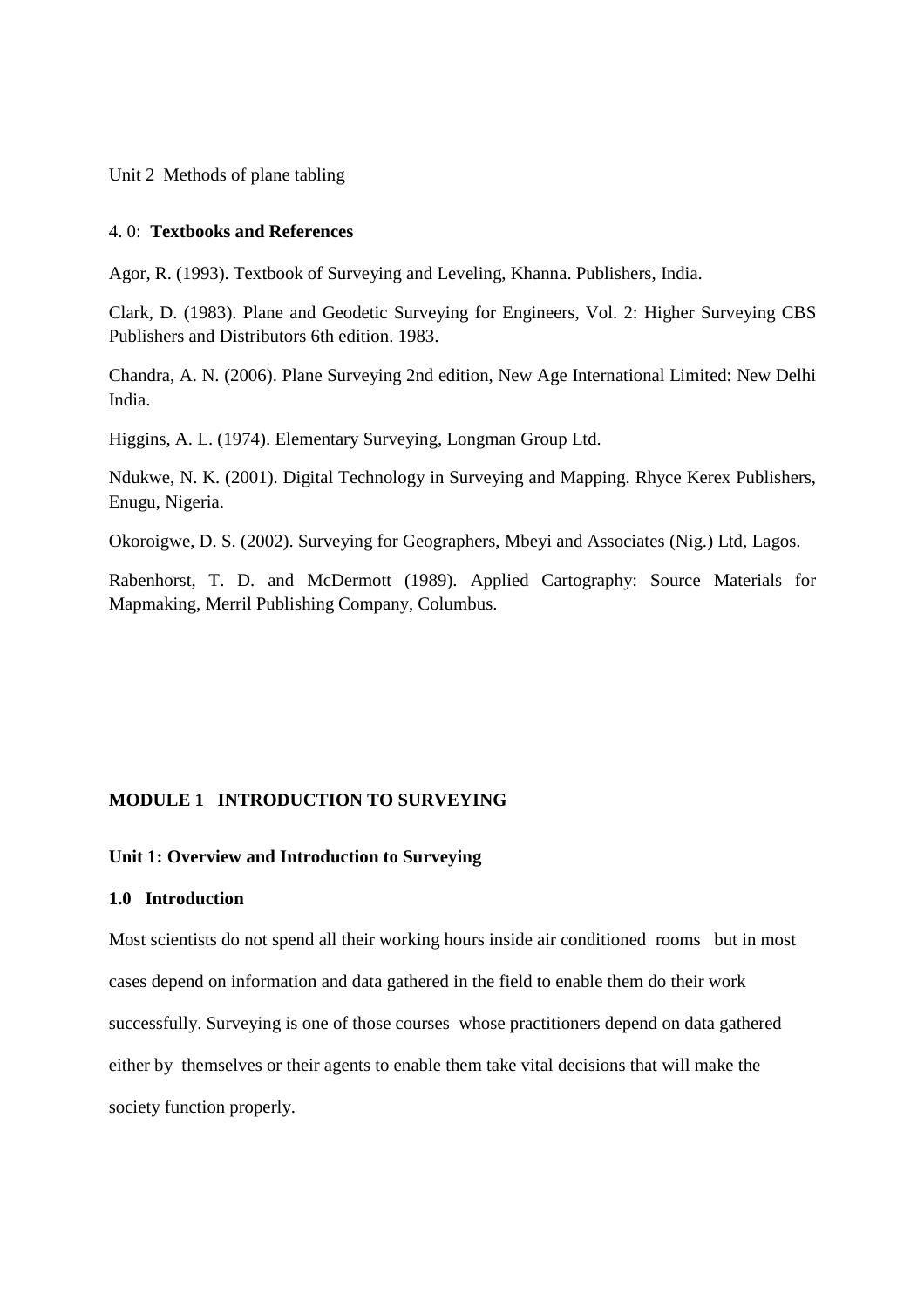#### **2.0 objectives**

- g. to introduce the students to the meaning and definition of surveying
- h. to help the students understand the main objectives and relevance of surveying.
- i. To expose the students to the primary divisions of surveying.

#### **3.0 Main Body**

#### **3.1 Meaning / Definition of surveying**

Surveying is the art and science of measuring distances, direction and elevation to determine the relative positions of features on the earth's surface and their representation in the form of maps, plans and charts.

#### **3.2 Object of Surveying**

The main object of surveying is the gathering of data and the preparation of plans, maps and charts of a specific area with such data. From ancient times man had been interested in demarcating and recording property boundaries hence early surveying efforts were directed towards that direction. In contemporary times, modern life is made possible by the efforts of surveyors and the plans, maps and charts they help to create. For an example, the first step for the execution of most projects, is surveying. Hence, before the construction of roads, building, railways, etc, the surveyor makes detailed measurements in the field and prepares the detailed plans and charts that help the engineers to layout the alignments of such projects.

 It should be noted that since surveying developed from ancient times the science, methods and instruments of surveying have been greatly influenced by the level of technological development of any era. Because of the importance of surveying to modern man, the training of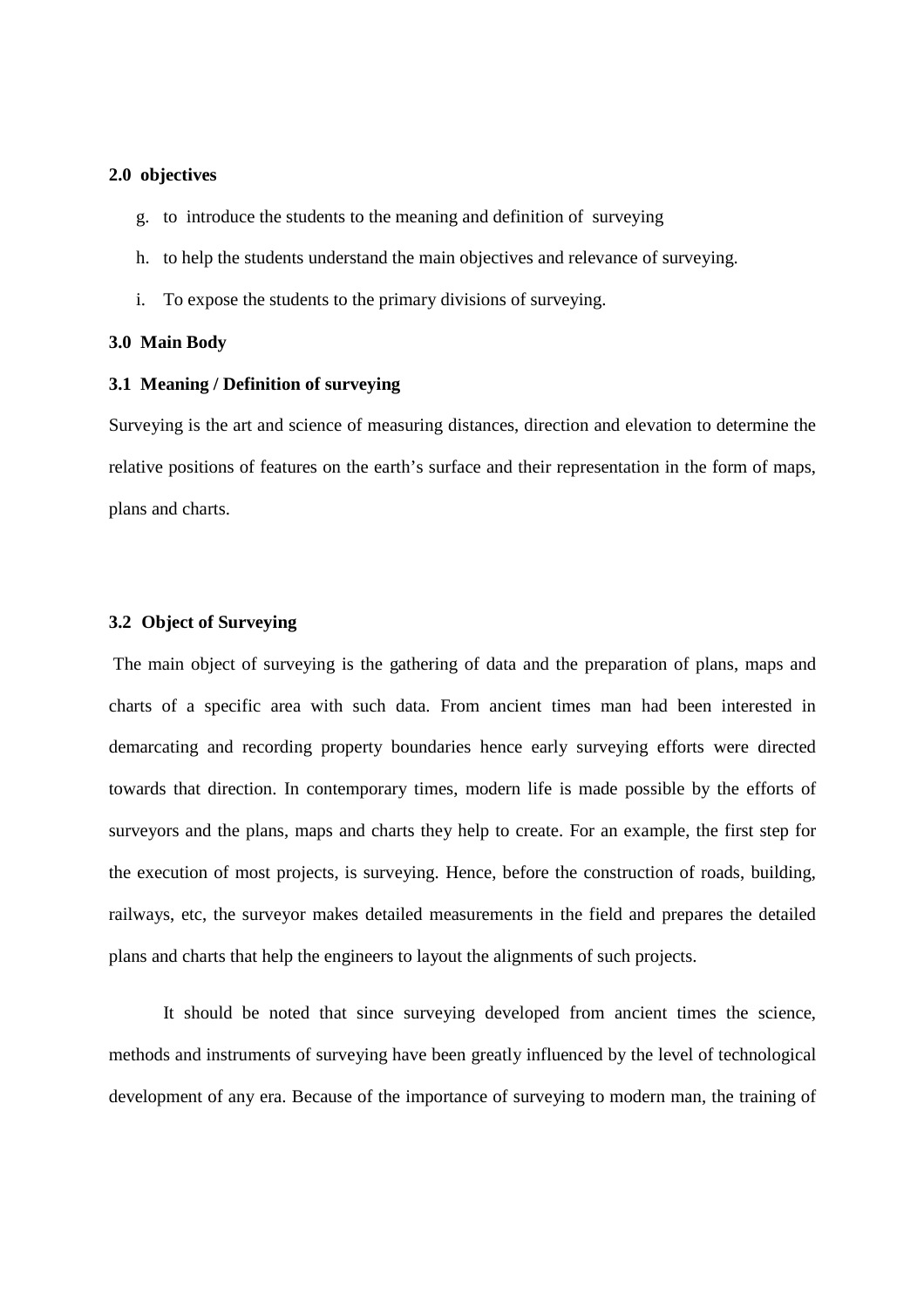engineers, environmentalists (planners, Architects, Geographers, etc) is not complete without instructions on various aspects of surveying.

#### 3.3 **Primary Divisions of Surveying**

The curative of the surface of the earth, based on its being close to ellipsoid in shape forms the basis to surveying being divided into;

#### (a) **Plane Surveying**

Plane surveying is survey in a small extent hence the earth's surface is assumed to be a plane and the curvature of the earth is ignored. As only small areas are involved, the lines connecting any 2 points on the surface of the earth are treated on straight lines and the angles between them as plane angles. Plane surveying involves areas that are up to 260 square km to determine the relative position of individual features at a sufficiently large scale.

 Surveys for engineering projects falls under plane surveying. Knowledge of plane geometry and trigonometry are necessary for plane surveying.

#### (b) **Geodetic Surveying**

Geodetic surveying takes place in a national scale which takes into consideration the curvature of the earth. It requires higher levels of accuracy in linear and angular observations than plane surveys hence used to provide widely spaced control points for subsequent detailed plane surveys.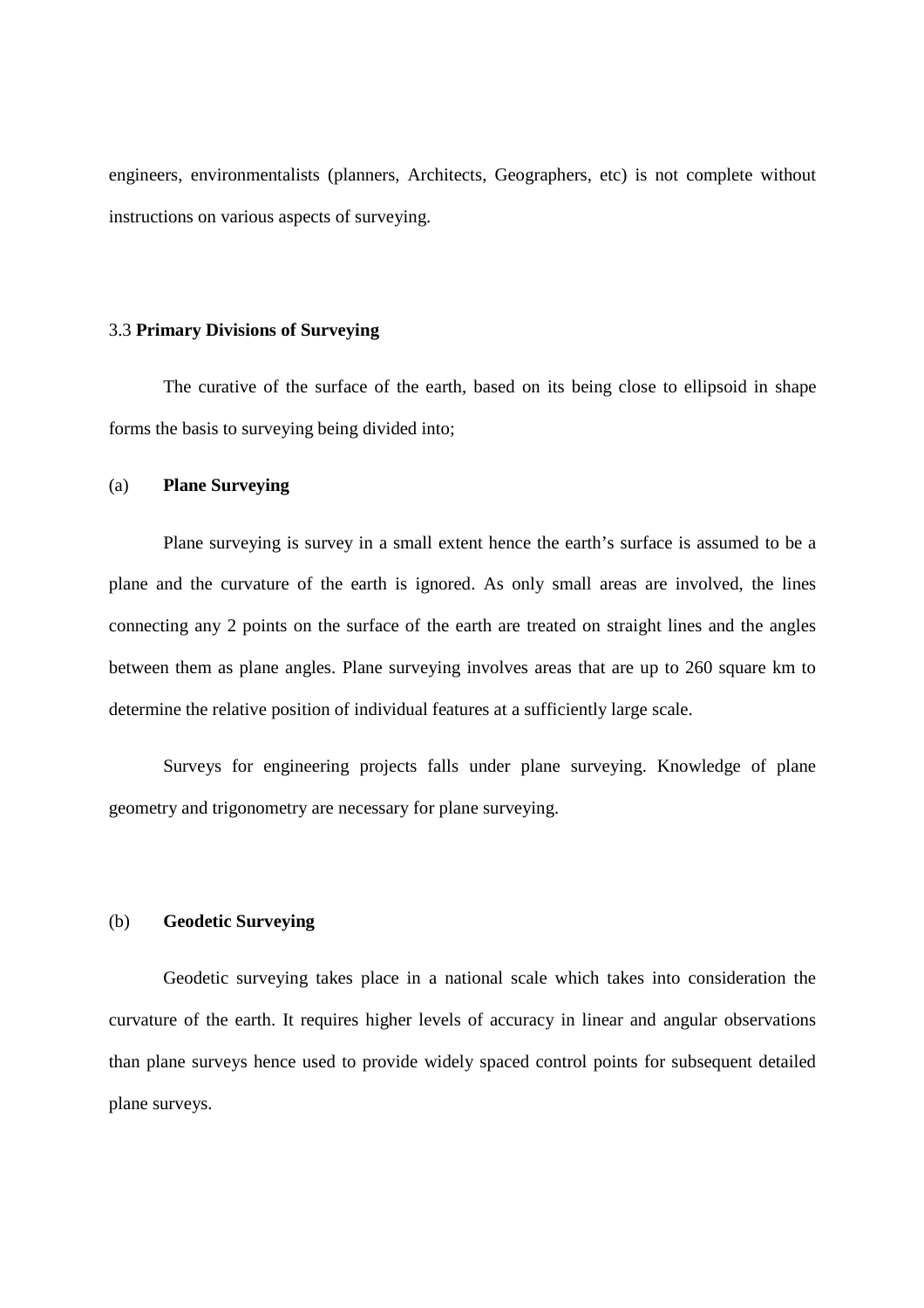Geodetic surveys extend our large areas of  $1000 \text{km}^2$  and above hence lines connecting any two points are treated as arcs and not straight lines and the angles as spherical angles.

# 4. 0; **Textbooks and References**

Agor, R. (1993). Textbook of Surveying and Leveling, Khanna. Publishers, India.

Clark, D. (1983). Plane and Geodetic Surveying for Engineers, Vol. 2: Higher Surveying CBS Publishers and Distributors 6th edition. 1983.

Chandra, A. N. (2006). Plane Surveying 2nd edition, New Age International Limited: New Delhi India.

Higgins, A. L. (1974). Elementary Surveying, Longman Group Ltd.

Ndukwe, N. K. (2001). Digital Technology in Surveying and Mapping. Rhyce Kerex Publishers, Enugu, Nigeria.

Okoroigwe, D. S. (2002). Surveying for Geographers, Mbeyi and Associates (Nig.) Ltd, Lagos.

Rabenhorst, T. D. and McDermott (1989). Applied Cartography: Source Materials for Mapmaking, Merril Publishing Company, Columbus.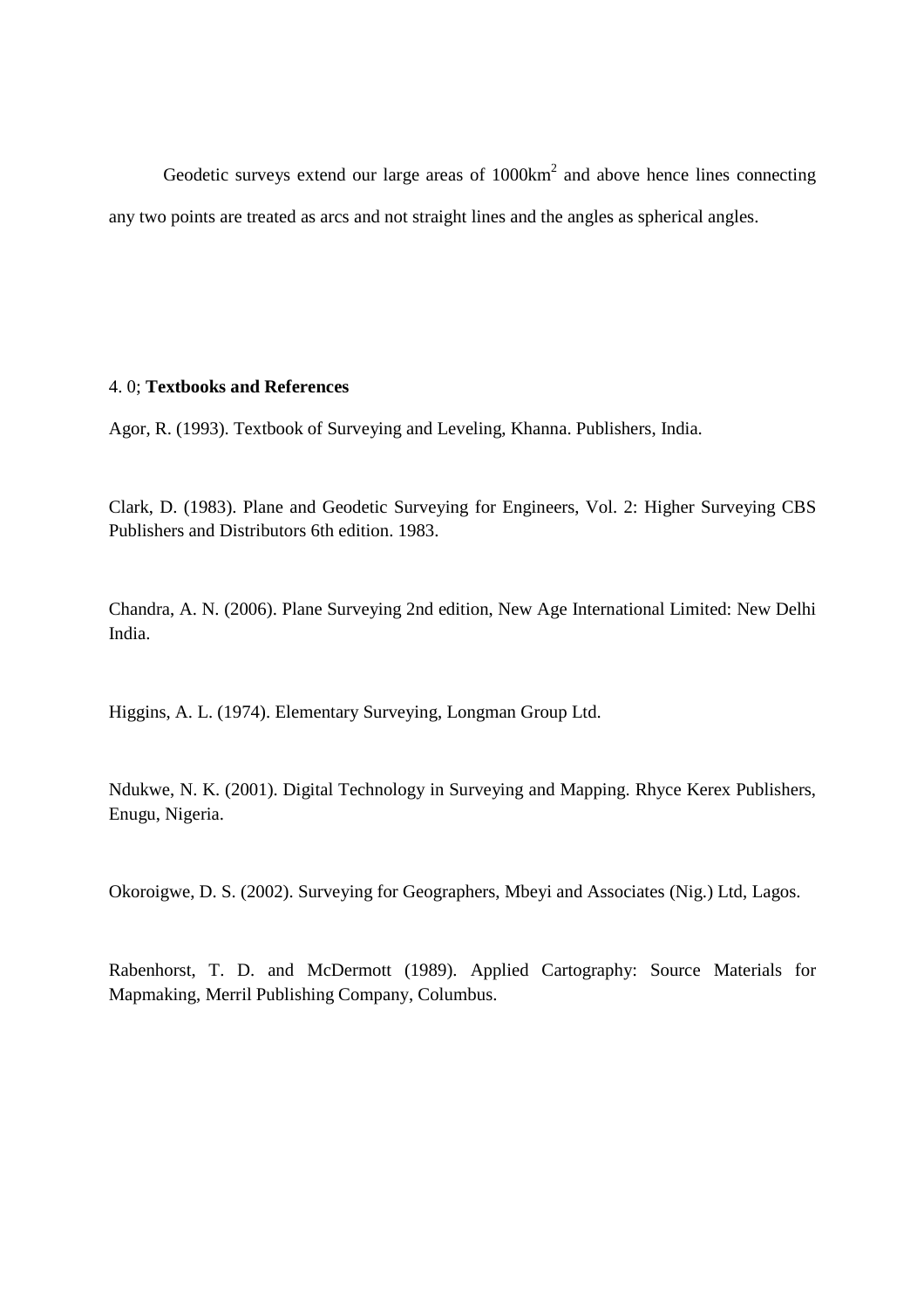# **Unit 2: Classification of surveying**

# **1. 0. Introduction**

For easy understanding of surveying and the various components of the subject, we need a deep understanding of the various ways of classifying it.

# **2.0 Objective**

• to enable the students have understanding of the various ways of classifying surveying

# **3.0 Main Body**

# **3.1 Classification Of Surveying**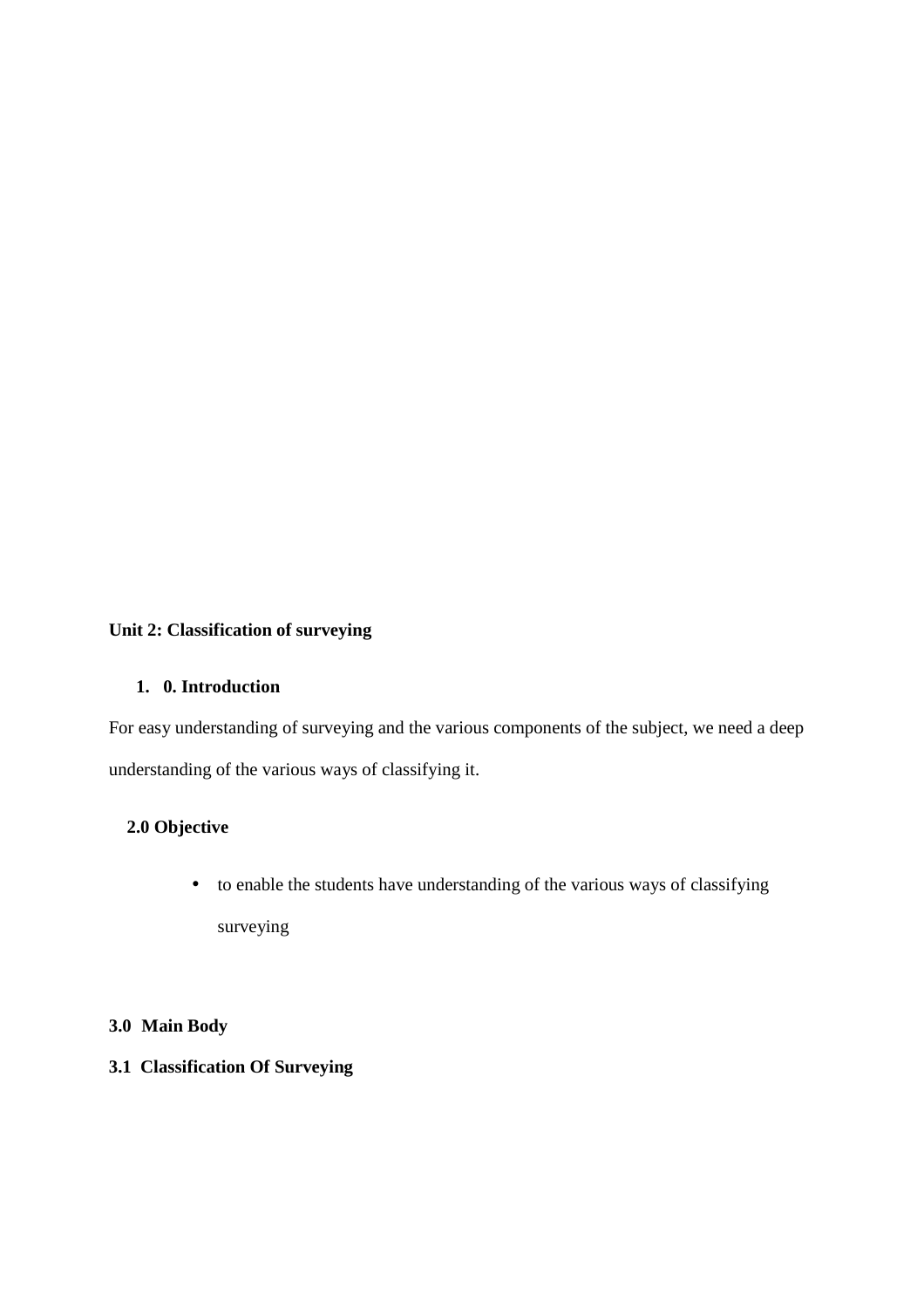Surveying is classified based on various criteria including the instruments used, purpose, the area surveyed and the method used.

**3.1.1** Classification on the Basis of Instruments Used.

Based on the instrument used; surveys can be classified into;

- i) Chain tape surveys
- ii) Compass surveys
- iii) Plane table surveys
- iv) Theodelite surveys

# **3.1.2 Classification based on the surface and the area surveyed**

# i) **Land survey**

Land surveys are done for objects on the surface of the earth. It can be subdivided into:

(a) **Topographic survey:** This is for depicting the (hills, valleys, mountains, rives, etc) and man made features (roads, houses, settlements...\_ on the surface of the earth.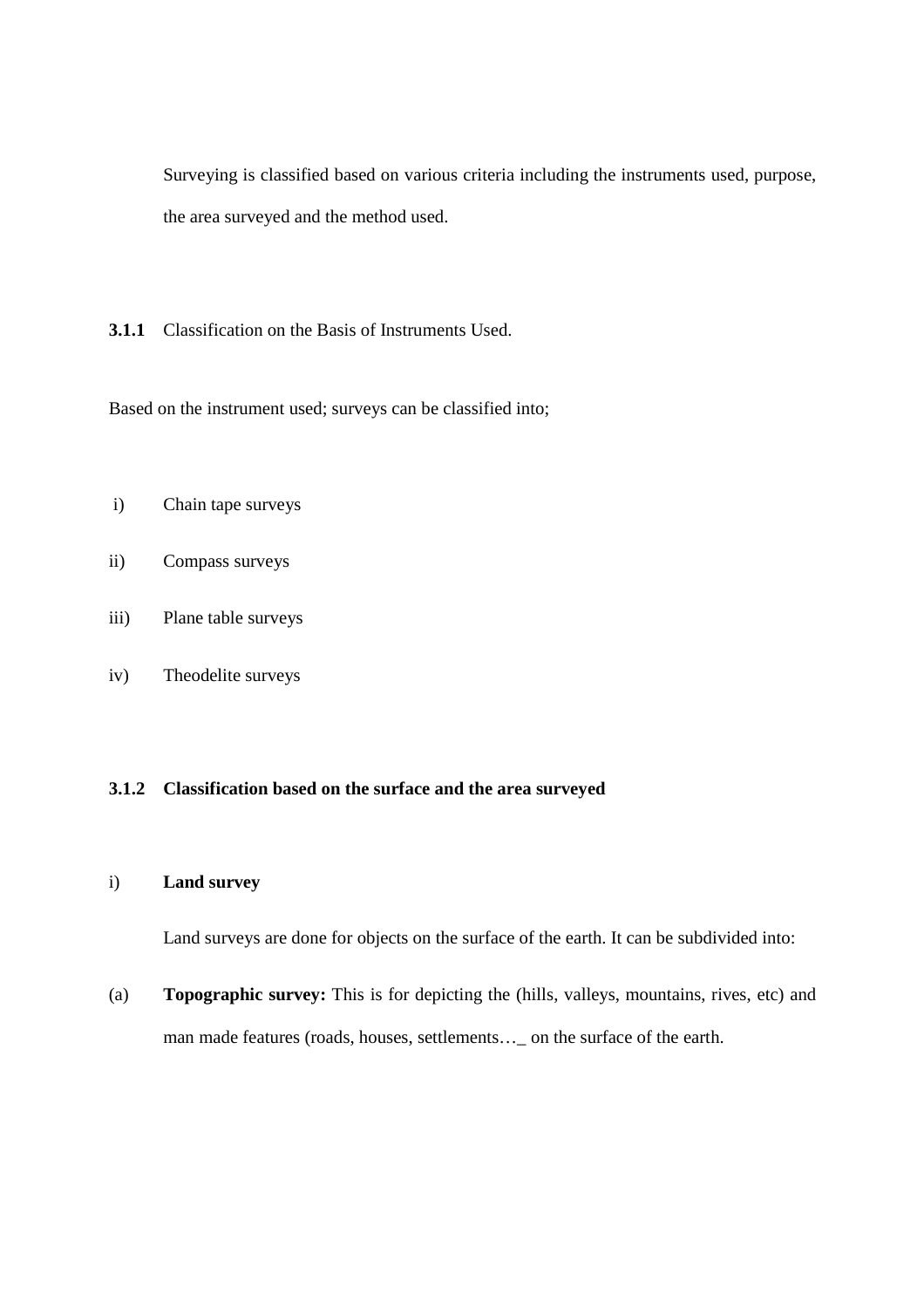- (b) **Cadastral survey** is used to determining property boundaries including those of fields, houses, plots of land, etc.
- (c) **Engineering survey** is used to acquire the required data for the planning, design and execution of engineering projects like roads, bridges, canals, dame, railways, buildings, etc.
- (d) **City surveys:** The surveys involving the construction and development of tows including roads, drainage, water supply, sewage street network, etc, are generally referred to as city survey.
- (2) **Marine or Hydrographic Survey:** Those are surveys of large water bodies for navigation, tidal monitoring, the construction of harbours etc. The taking of soundings on shares aid banks aid the determination of water depths helps in the production of topographic maps and the survey of batty – metric controls.

#### (3) **Astronomical Survey:**

 Astronomical survey uses the observations of the heavenly bodies (sun, moon, stars etc) to fix the absolute locations of places and gratiscules (lines of longitude and (attitude) on the surface of the earth.

# **3.1.3 CLASSIFICATION ON THE BASIS OF PURPOSE**

## i) **Engineering survey** (see 4.1.2c)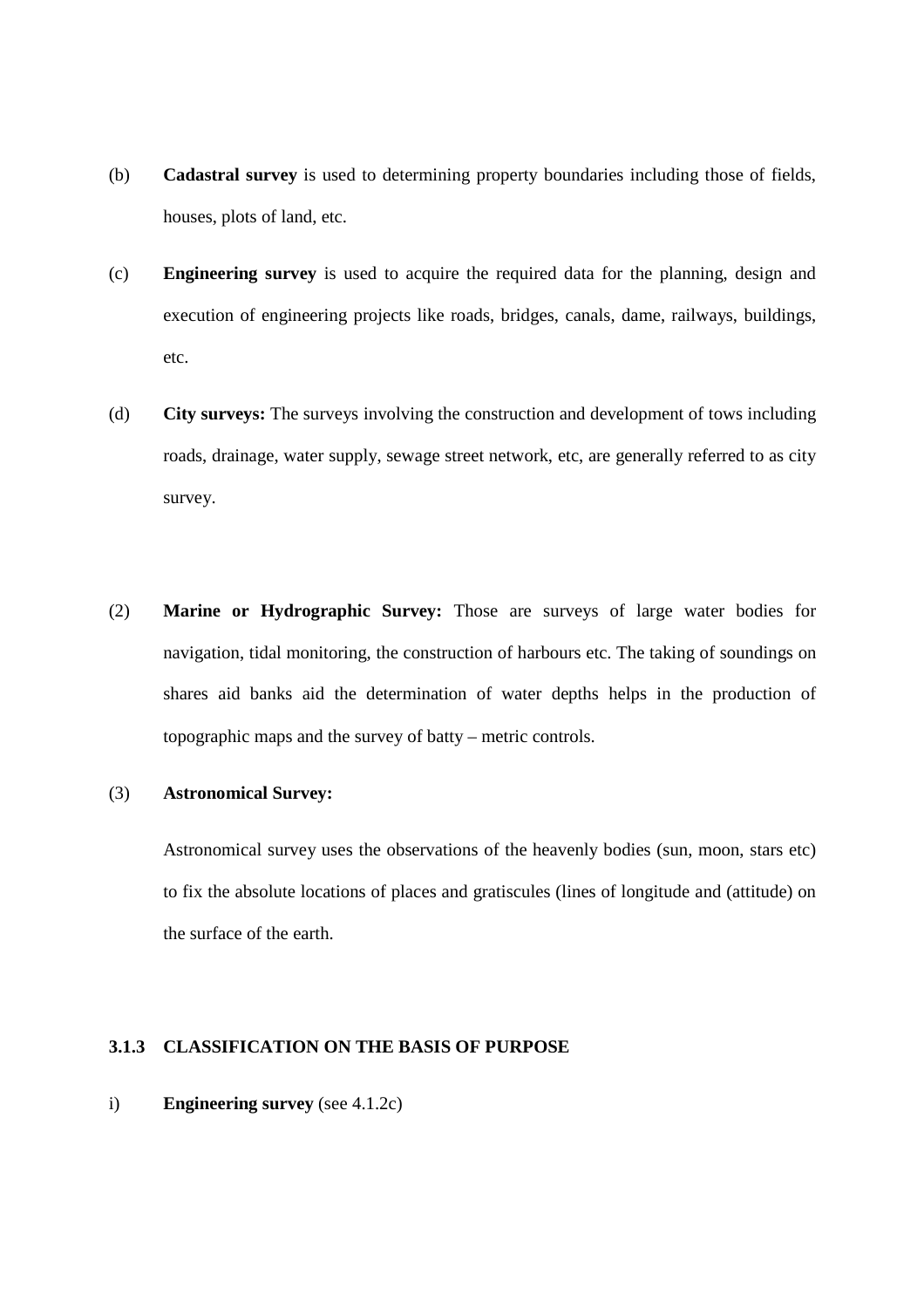#### ii) **Control Survey:**

 Control survey uses geodetic methods to establish widely spaced vertical and horizontal control points.

## iii) **Geological Survey**

Geological survey is used to determine the structure and arrangement of rock strata. Generally, it enables me know the composition of the earths const.

- iv) **Military or Defence Survey** is carried out to map places of military and strategic importance
- iv) **Archeological survey** is carried out to discover and map ancient/relies of antiquity.

# **3.1.4 Classification Based On Instrument Used**

- i. **Chain/Tape Survey:** This is the simple method of taking the linear measurement using a chain or tape with no angular measurements made.
- ii. **Compass Survey:** Here horizontal angular measurements are made using magnetic compass with the linear measurements made using the chain or jape.
- iii. **Plane table survey:** This is a quick survey carried out in the held with the measurements and drawings made at the same time using a plane table.
- iv. **Leveling**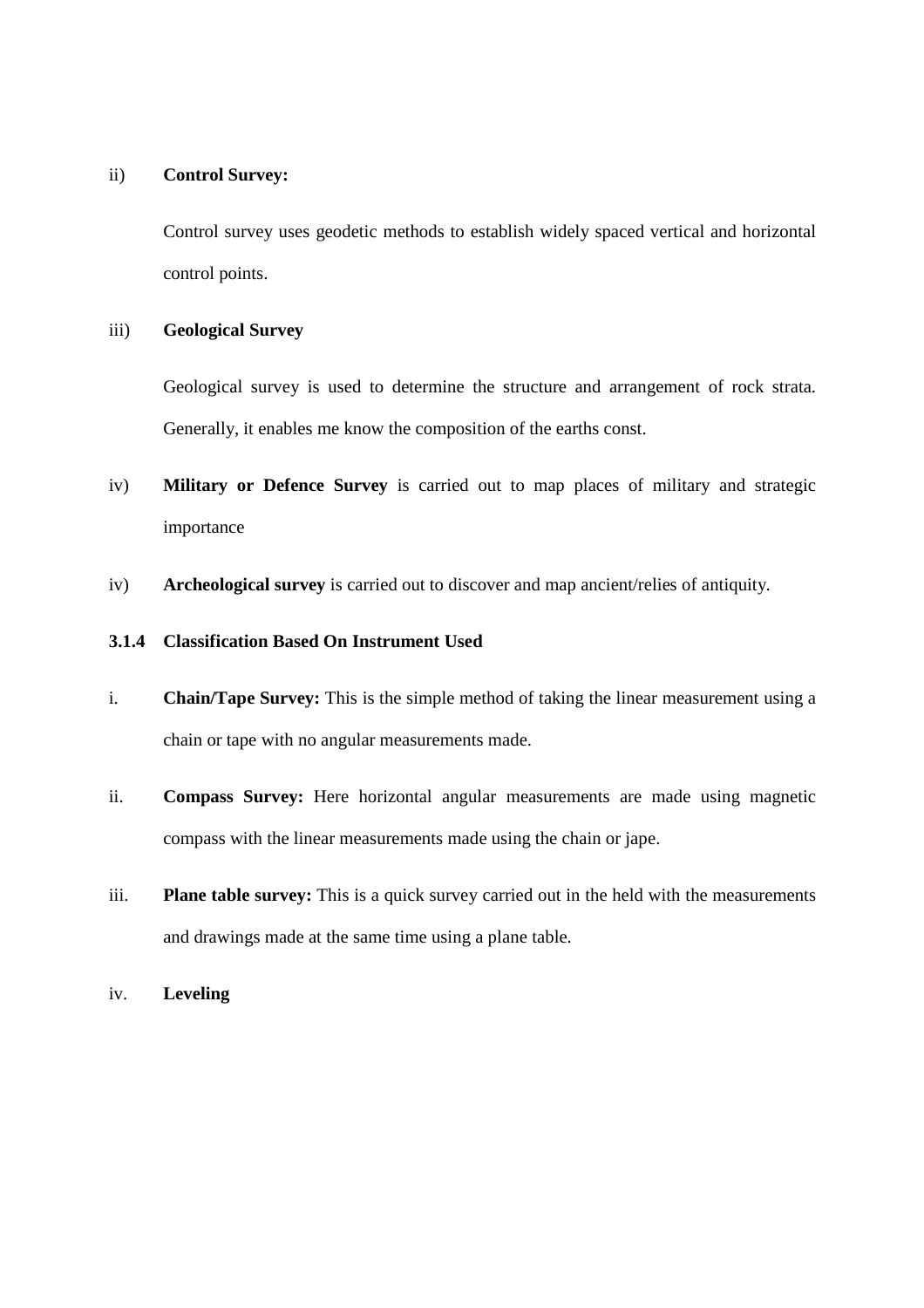This is the measurement and mapping of the relative heights of points on the earth's surface showing them in maps, plane and charts as vertical sections or with conventional symbols.

# Vi. **Theodolite Survey:**

Theodolite survey takes vertical and horizontal angles in order to establish controls

# **3.1.5 CLASSIFICATION BASED ON THE METHOD USED**

# 1. **Triangulation Survey**

 In order to make the survey, manageable, the area tube survey is first covered with series of triangles. Lines re first run round the perimeter of the plot, then the details fixed in relation to the established lines. This process is called triangulation. The triangle is preferred as it is the only shape that can completely over an irregularly shaped area with minimum space left.

#### ii. **Traverse survey:**

If the bearing and distance of a place of a known point is known: it is possible to establish the position of that point on the ground. From this point, the bearing and distances of other surrounding points may be established. In the process, positions of points linked with lines linking them emerge. The traversing is the process of establishing hese lines, is called traversing, while the connecting lines joining two points on the ground. Joining two while bearing and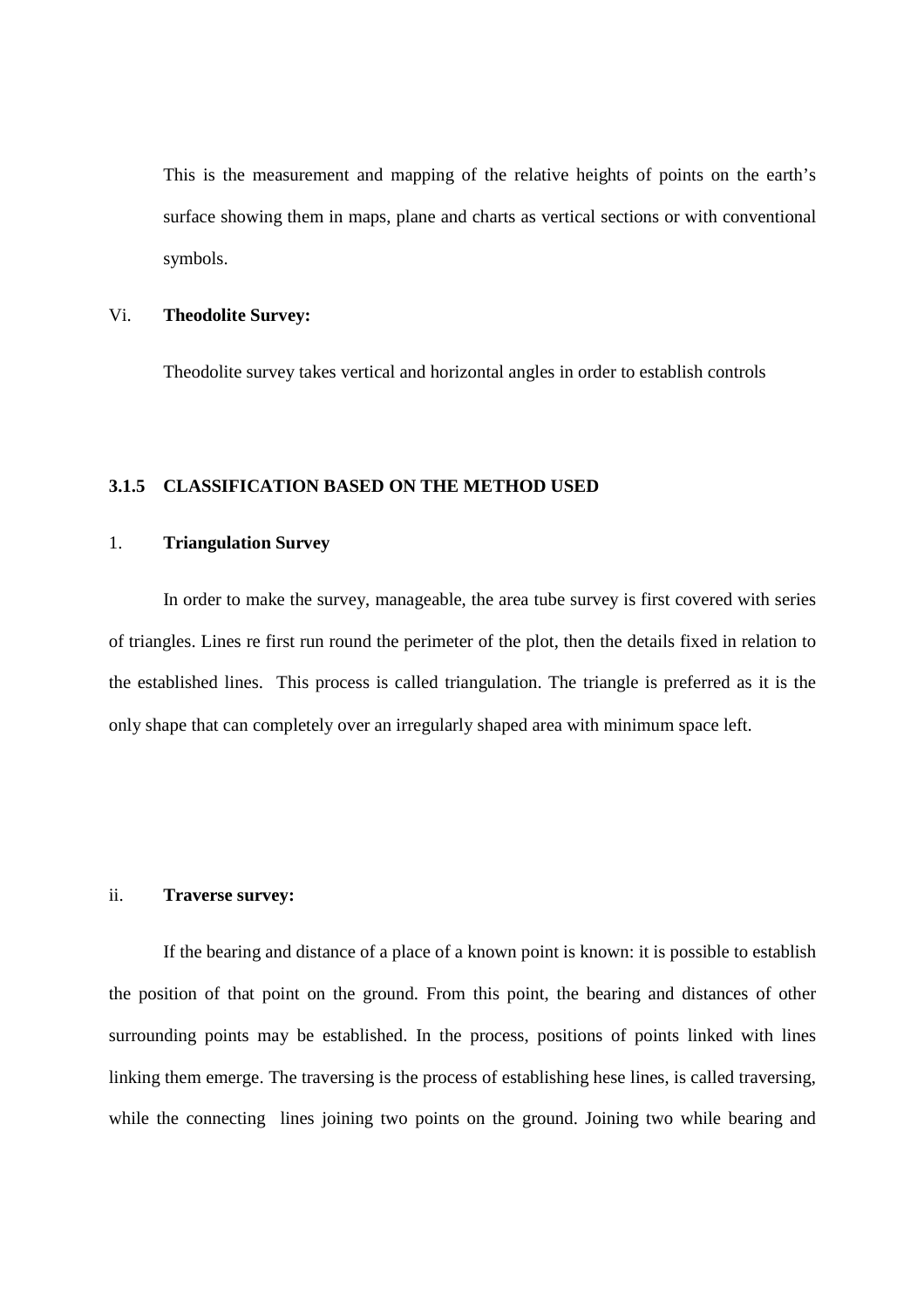distance is known as traverse. A traverse station is each of the points of the traverse, while the traverse leg is the straight line between consecutive stations. Traverses may either be open or closed.

#### • **Open Traverse**

An open traverse terminates in a point that is not predetermined as it neither returns to its starting station nor closes on any point while bearing and height is known as show in Fig. 1.



Fig. 1.1: Open Traverse – A and F are positions of unknown coordinates and heights in (i) and (ii).

## • **CLOSED TRAVERSE**

In a closed traverse, a traverse cogitates from a point whose bearing and height are known and terminates in another point whose bearing and height are also known. The terminal point may either be its starting point (Fig.1.2i) or any point of known coordinate (Fig. 1.2ii).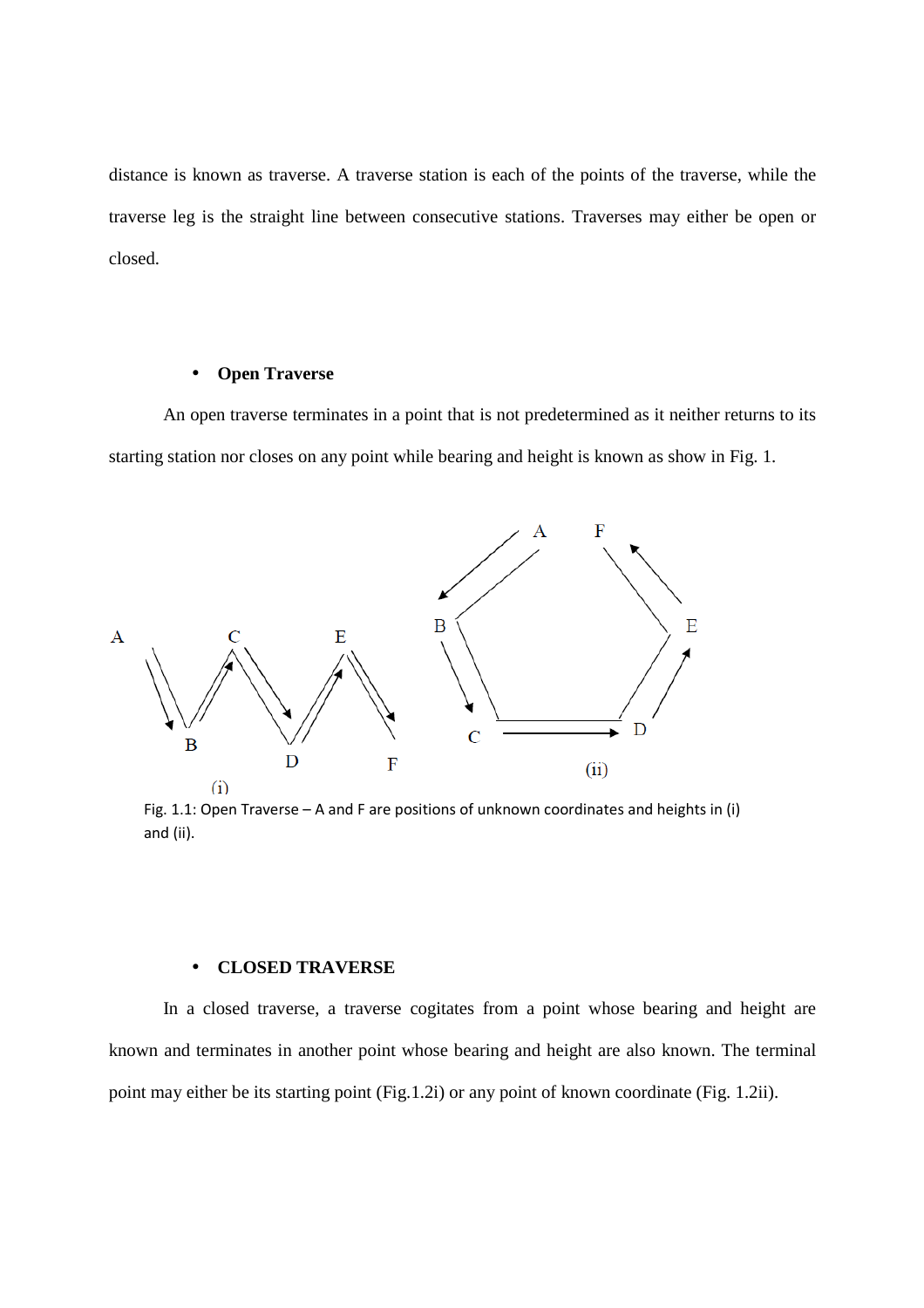

Fig. 1.2: Close Traverse – (i) and (ii)

#### 4. 0; **Textbooks and References**

Agor, R. (1993). Textbook of Surveying and Leveling, Khanna. Publishers, India.

Clark, D. (1983). Plane and Geodetic Surveying for Engineers, Vol. 2: Higher Surveying CBS Publishers and Distributors 6th edition. 1983.

Chandra, A. N. (2006). Plane Surveying 2nd edition, New Age International Limited: New Delhi India.

Higgins, A. L. (1974). Elementary Surveying, Longman Group Ltd.

Ndukwe, N. K. (2001). Digital Technology in Surveying and Mapping. Rhyce Kerex Publishers, Enugu, Nigeria.

Okoroigwe, D. S. (2002). Surveying for Geographers, Mbeyi and Associates (Nig.) Ltd, Lagos.

Rabenhorst, T. D. and McDermott (1989). Applied Cartography: Source Materials for Mapmaking, Merril Publishing Company, Columbus.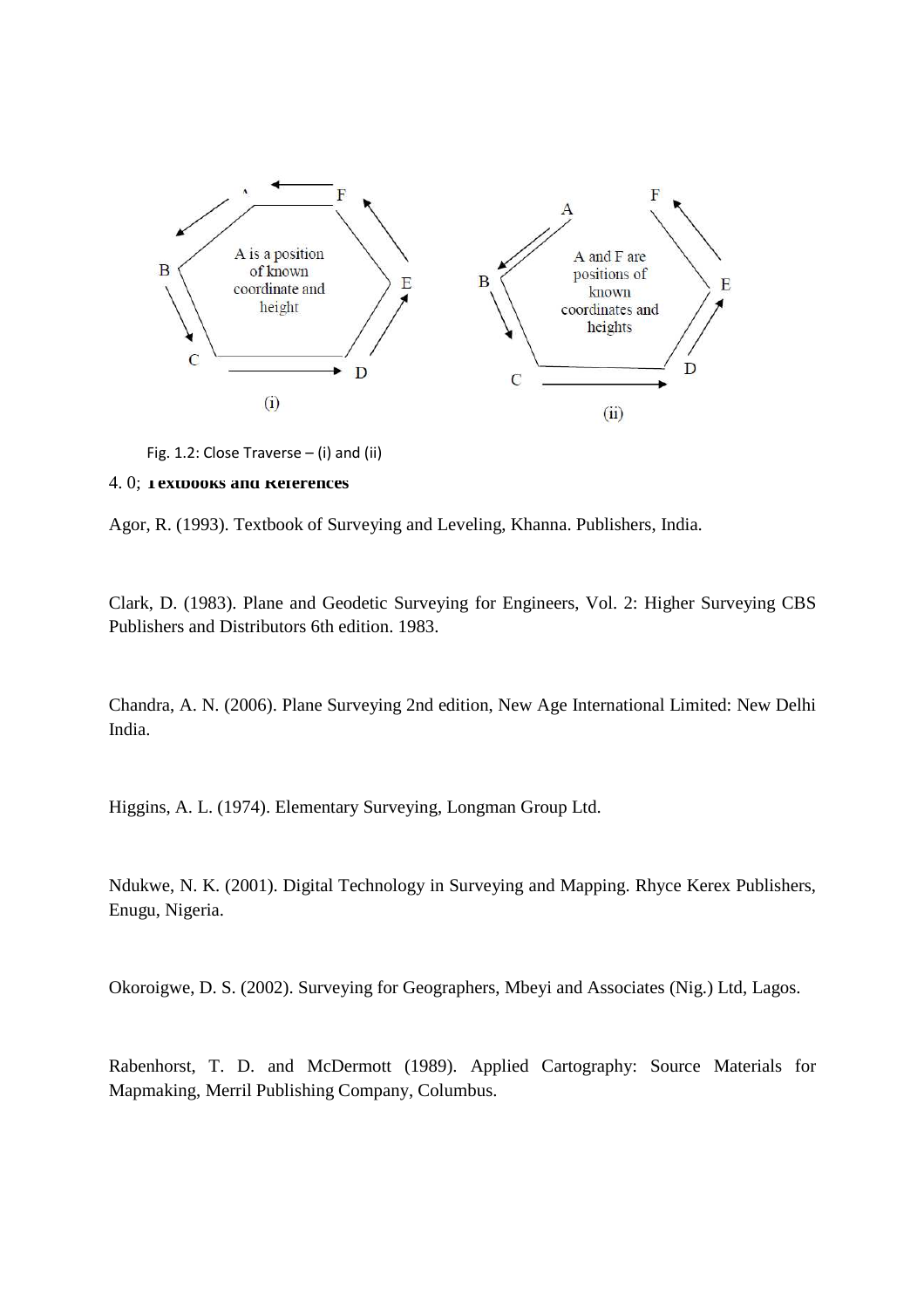# **Unit 3: The basic principles and process surveying**

# **3.1 Introduction**

So far in this module, we have discussed the meaning, object and maor classifications of surveying. In this unit, we move further to discus the basic principles and process of surveying.

# **2. 0 objectives.**

- To enable students understand the basic principles of surveying.
- To expose the students to the process of surveying.

# **3.0 Main Body**

# **3.1 Basic Principles of Surveying**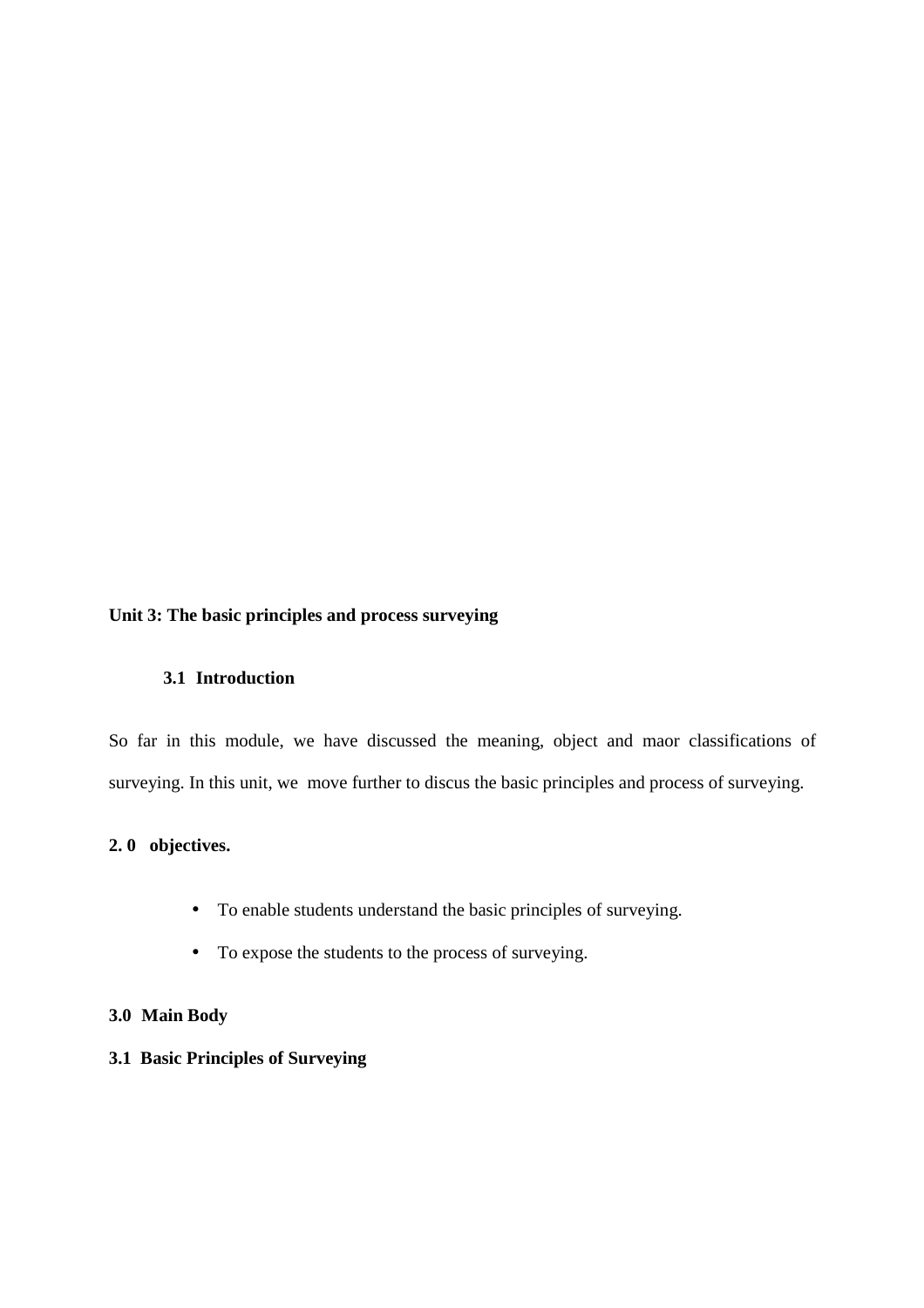Surveying is based on simple fundamental principles which should be taken into consideration to enable one get good results.

(a) Working from the whole to the part is achieved by covering the area to be surveyed with a number of spaced out control point called primary control points called primary control points whose pointing have been determined with a high level of precision using sophisticated equipments. Based on these points as theoretic, a number of large triangles are drawn. Secondary control points are then established to fill the gaps with lever precision than the primary control points. At a more detailed and less precise level, tertiary control points at closer intervals are finally established to fill in the smaller gaps. The main purpose of surveying from the whole to the parts is to localize the errors as working the other way round would magnify the errors and introduce distortions in the survey.

In partial terms, this principle involve covering the area to be surveyed with large triangles. These are further divided into smaller triangles and the process continues until the area has been sufficiently covered with small triangles to a level that allows detailed surveys to be made in a local level. Error is in the whole operation as the vertices of the large triangles are fixed using higher precision instruments.

(b) Using measurements from two control parts to fix other points. Given two points whose height and bearings have been accurately determined, a line can be drawn to join them hence surveying as control reference points. The locations of various other points and the lines joining them can be fixed by measurements made from these two points and the lines joining them. For an example, if A and B are the control points, the following operations can be performed to fix other points.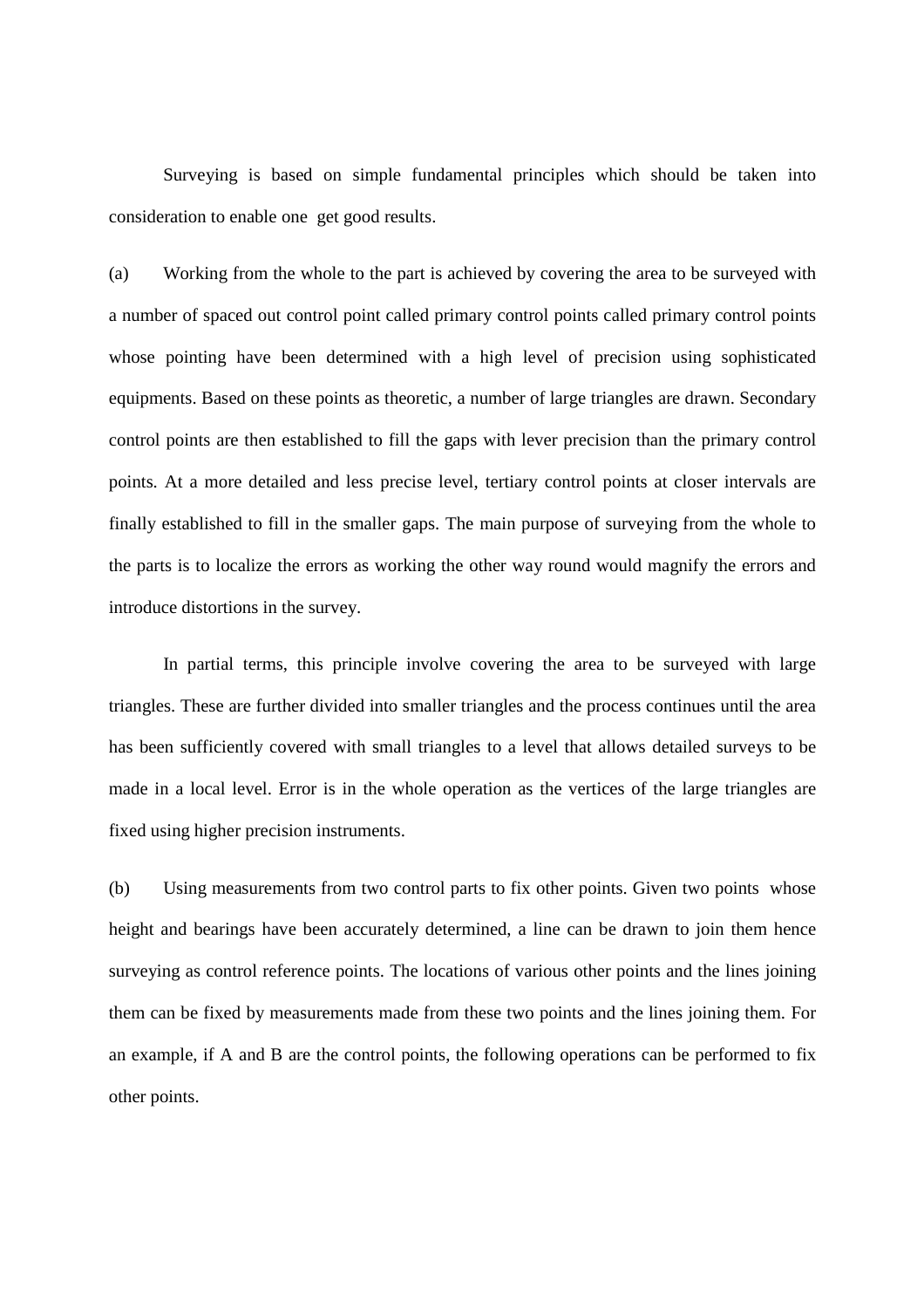- i) Using points A and B as the centers, ascribe arcs and fix (where they intersect.
- ii) Draw a perpendicular from D along AB to a point C.
- iii) To locate C, measure distance AB and use your protractor to equally measure angle ABC.
- iv) To locate C the interior angles of triangle ABC can be measured. The lengths of the sides AC and BC can be calculated by solving the triangle.



Fig. 1.3: Fixing the third points using two points

## **3.1 The process of surveying:**

The survey process passes through 3 main phases – the reconnaissance, field work and measurements, and, the office work.

#### (a) **Reconnaissance survey**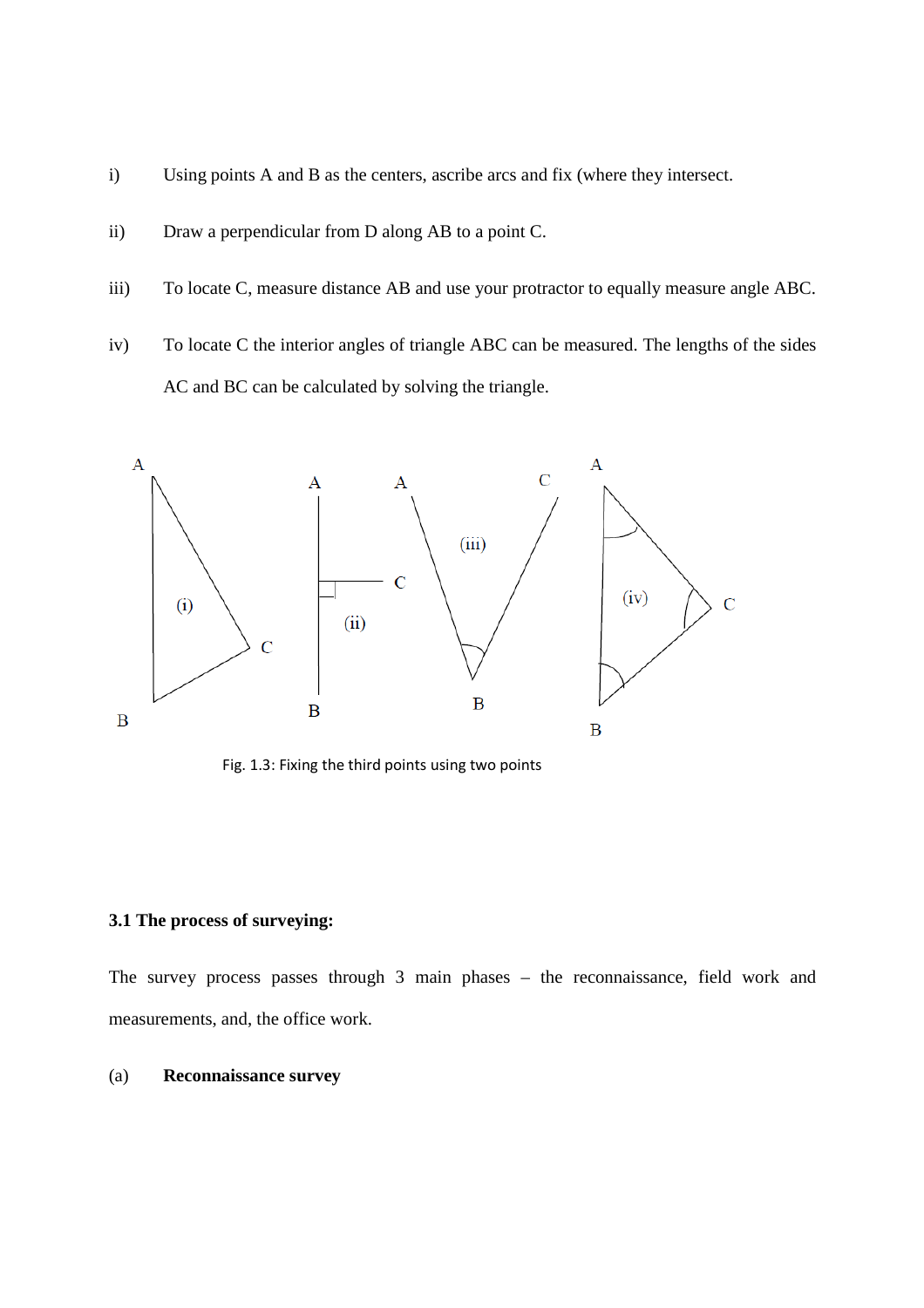This is a pre-field work and measurement phase. It requires taking an overall inspection of the area to be surveyed to obtain a general picture before commencement of any serious survey. Walking through the site enables one understand the terrain and helps in determining the survey method to be adopted, and the scale to be used. The initial information obtained in this stage helps in the successful planning and execution of the survey.

#### (b) **Field work and measurement:**

This is the actual measurements in the field and the recordings in the field notebook. To get the best results in the field, the surveyor must be acquainted with the functions of the equipments and take good care of them.

(c) **Office work:** This is the post field work stage in which data collected and recordings in the field notebooks are decoded and used to prepare the charts, planes and maps for presentation to the clients and the target audience.

#### 4. 0; **Textbooks and Refences**

Agor, R. (1993). Textbook of Surveying and Leveling, Khanna. Publishers, India.

Clark, D. (1983). Plane and Geodetic Surveying for Engineers, Vol. 2: Higher Surveying CBS Publishers and Distributors 6th edition. 1983.

Chandra, A. N. (2006). Plane Surveying 2nd edition, New Age International Limited: New Delhi India.

Higgins, A. L. (1974). Elementary Surveying, Longman Group Ltd.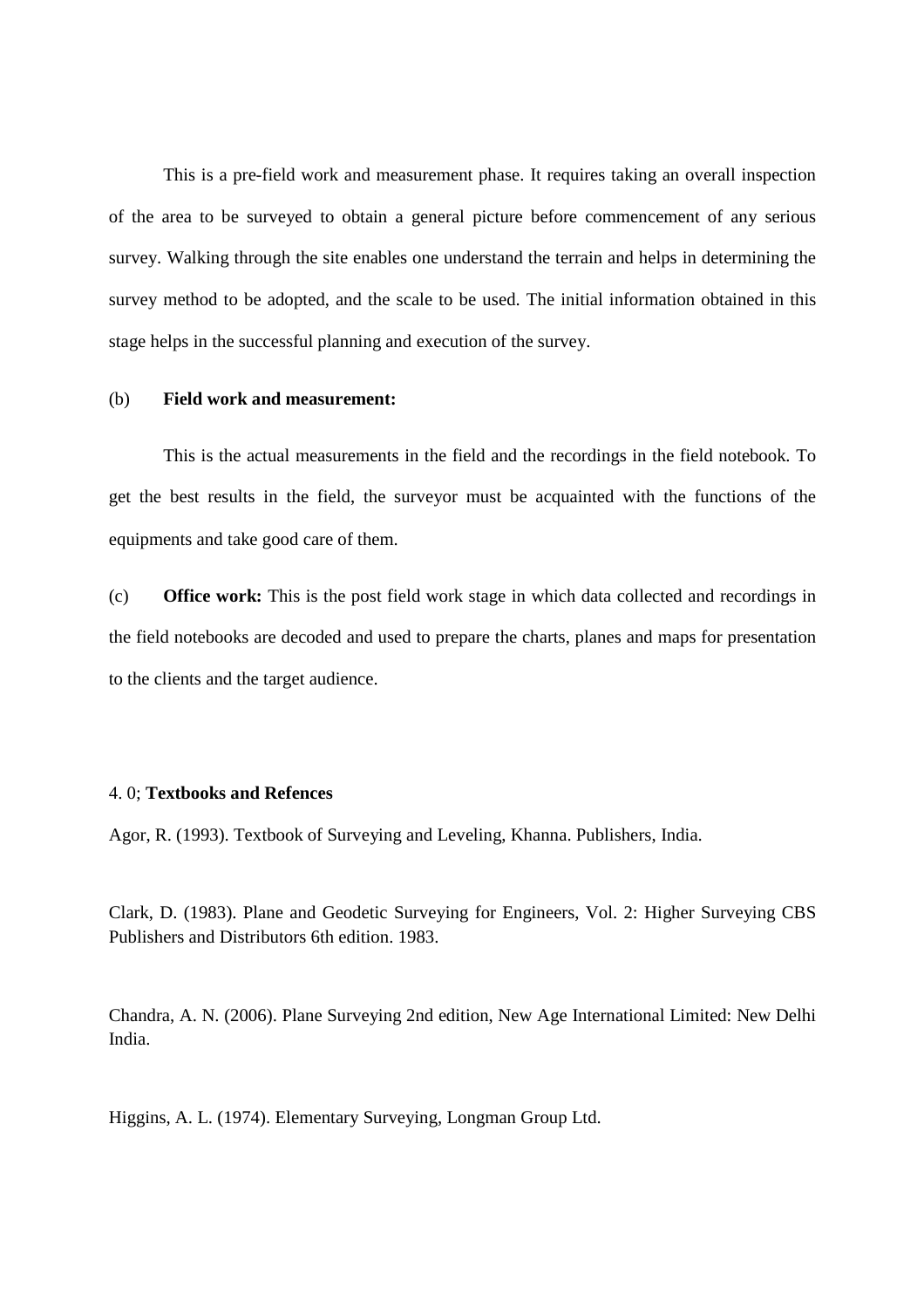Okoroigwe, D. S. (2002). Surveying for Geographers, Mbeyi and Associates (Nig.) Ltd, Lagos.

# **MODULE 2: CHAIN SURVEY**

Unit 1 Meaning, purpose, suitability and equipment of chain survey

# 1. 0 **Introduction**

In this module, we begin an in-depth study of the various types of survey. The different type of survey depends on the equipment used and the desired level of accuracy.

# 2. 0 **Objectives**

- To enable students understand the meaning, purpose, suitability and equipments of chain survey.
- To expose the students to the various equipments used in chain survey.

3.0 Main Body

# 3.1 **Definition/Meaning**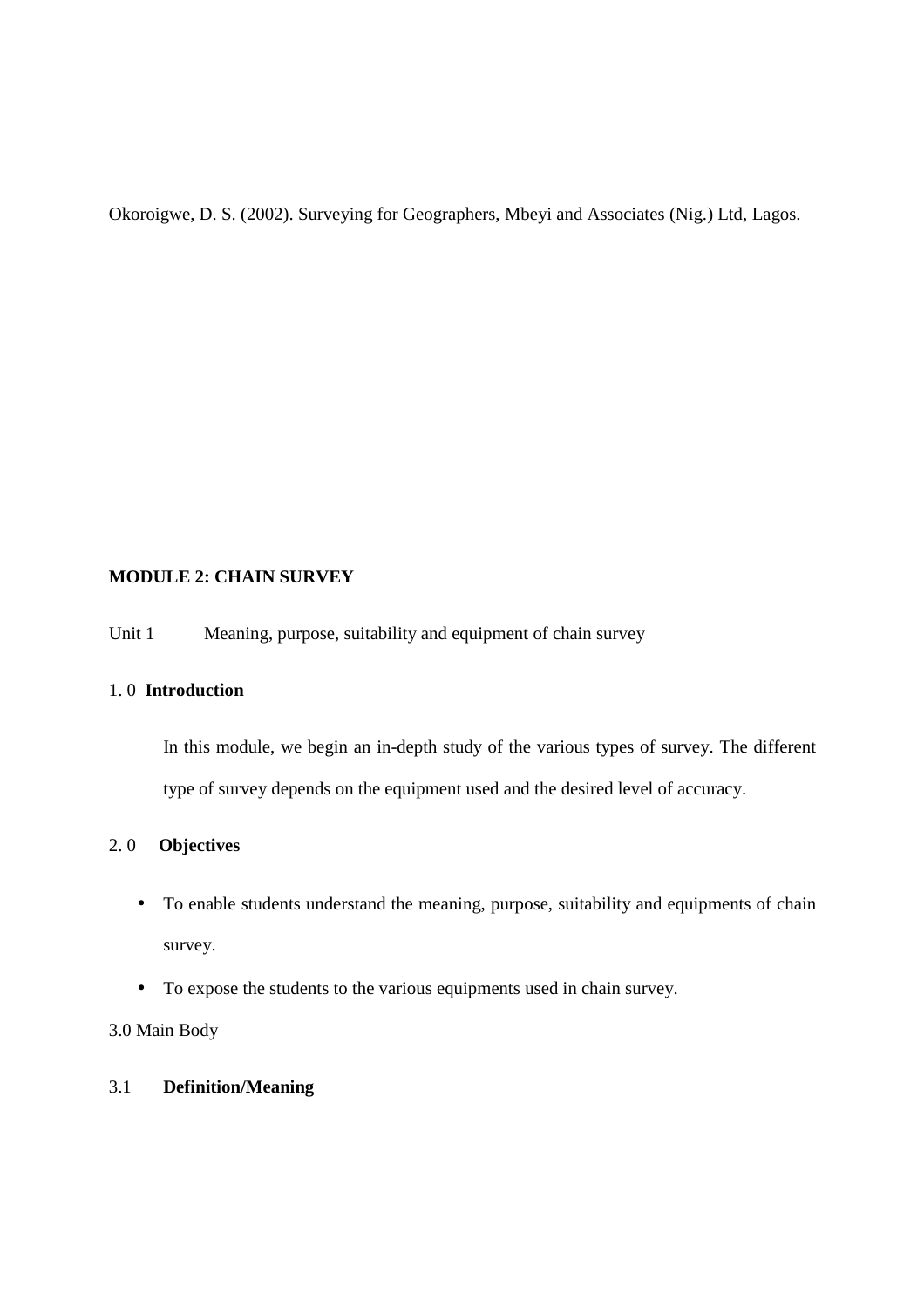This is the simplest form of survey where only the linear measurements are made while the angular, measurements are ignored. It is named after the principal instrument previously in used for survey operations – the chain. Although a more flexible tape now replaces the chain, the name is still community used to refer to the type of survey that explains the taking of linear measurements in the field. Chain survey is suited for small areas that need the filling of geographical details.

#### 3. 2 **Purpose , suitability and unsuitability of chain survey:**

Agor (1993) examines the purpose, suitability and unsuitability of chain survey as follows:

**Purpose:** Chain survey is carried out to: obtain data further accurate description of property boundaries; to prepare an accurate plan of a plot of law and determine its area; to delineate the boundary of a piece of land in a previously surveyed location; to share a piece of land into smaller units; to obtain data for engineering project l(e.g. road and rail alignment).

**Suitability:** Chain survey is suitable on an open and well level piece of land with non-simple details; where large scale plans/maps are need (e.g. site of a housing estate); and, where the area is small in extent.

**Unsuitability:** Chain survey is not suitable for large areas that are crowded with many details and wooded and undulating areas.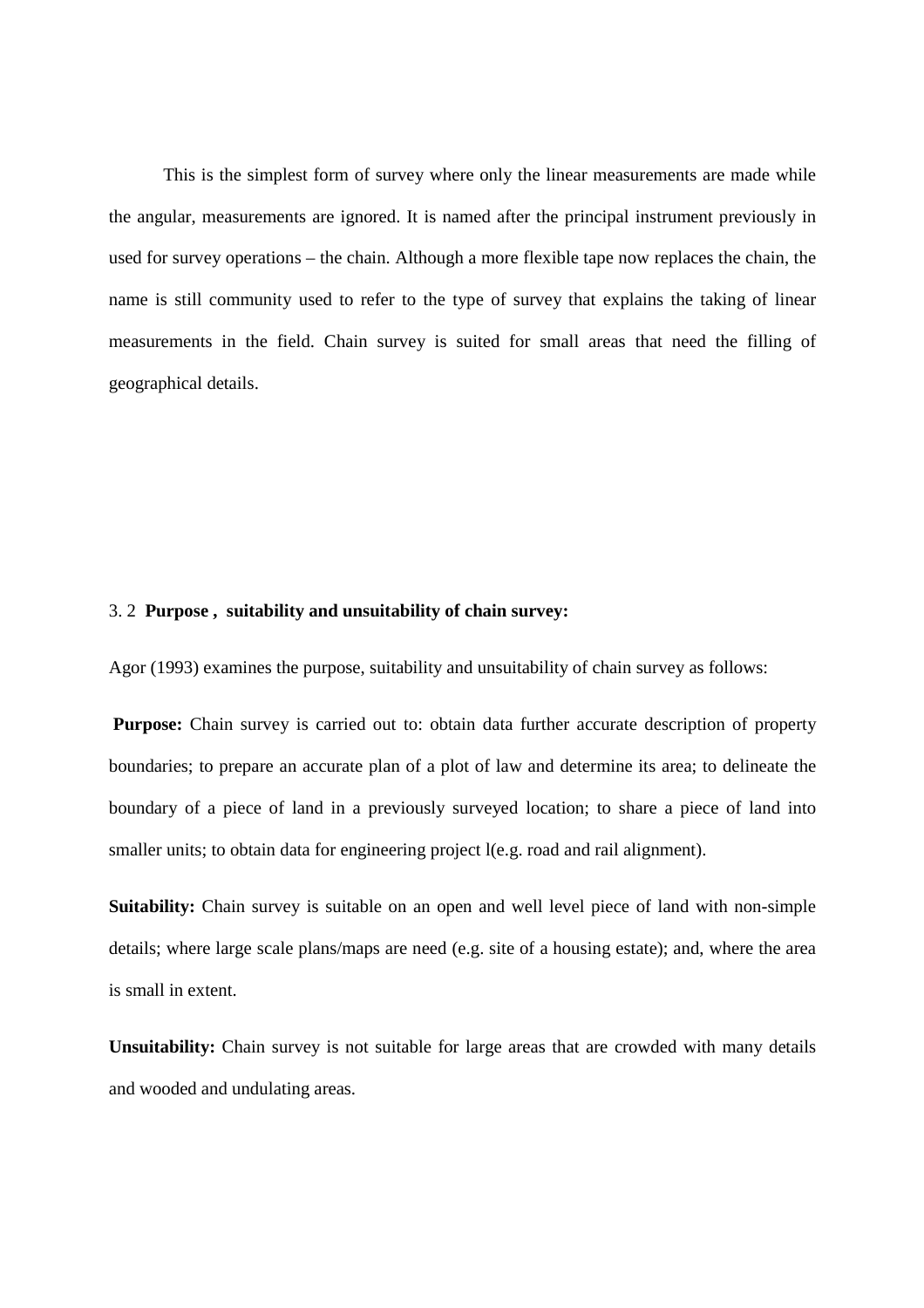## 3.3. **Principles of Chain Survey:**

Chain survey is mainly concerned with the measurement of distances hence the main equipment used include:

- a) Chain
- b) Tape
- c) Arrows
- d) Ranging poles
- e) Plumb bob
- f) Trough compass

#### a) **Chain**

A chain is made up of steel or iron pieces of wire known as links which are joined together with circular or oval rings that make for flexibility. It has a brack handle at both ends which is part and parcel of the total length of the chain known as chain length. A typical chain is made up of 100 links and has a bran tag at every 10th link called a teller. This makes for operating of length as the letters are numbered and differentiated from the next one for easy identification.

 Different kinds of chains exist including Equnter's chain, Engineers chain and metric chains.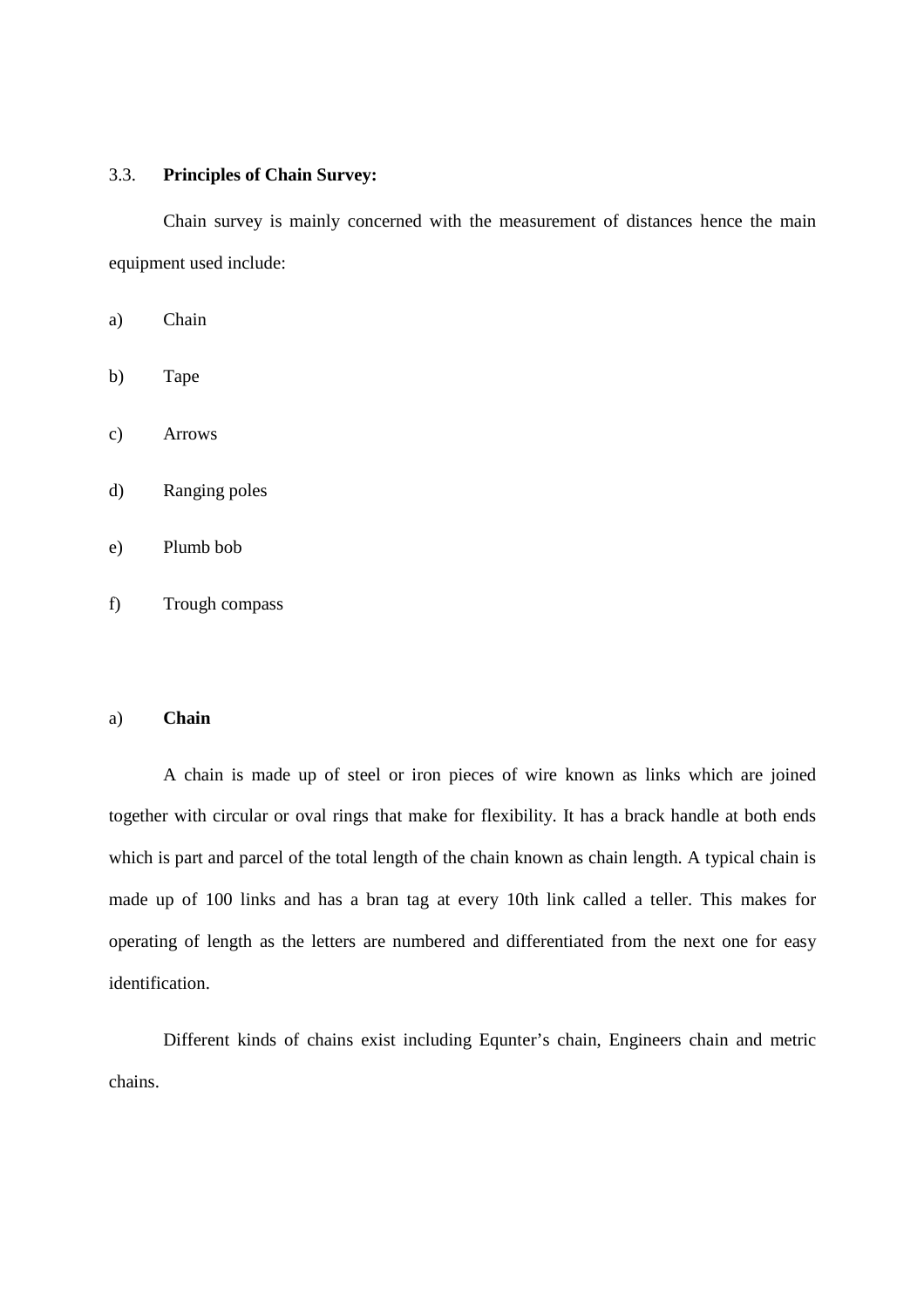Generally, chains have been replaced with chains for linear surveys. Chains are now being studied to get the historical perspective of the development of survey equipments over the years.

b) **Tape** 

 Tapes have replaced chains in recent years because they are light, portable and flexible. Different types of tapes exist aid they are classified according to the materials they are made of hence we have cloth or line tape, metallic tape, steel tape and in car take.

#### i) **Cloth Tape or Linen Tape:**

Generally between 10m to 30m in length, these are made of linen cloths that are varnished to resist moisture. It aspiring at the end of the tape that has its length included in the total length of the tape.

The main limitation of cloth tape is that it stretching of the length can introduce errors in measurements. It is not as heavy and strong as chain or steel tape hence is likely to twist and tangle and does not remain straight in strong winds. Continuous usage can erase the figures.

ii) **Metallic Tape:** These are more durable them cloth tapes as they are made up of cloth that are reinforced with bran or copper wires.

Usually, between 20 to 30m, they come in a leather cases with winding mechanism. They can be used to take accurate measurement as each meter is divided into decimeters which is equally sub divided into centimeters.

iii) **Steel Tape:**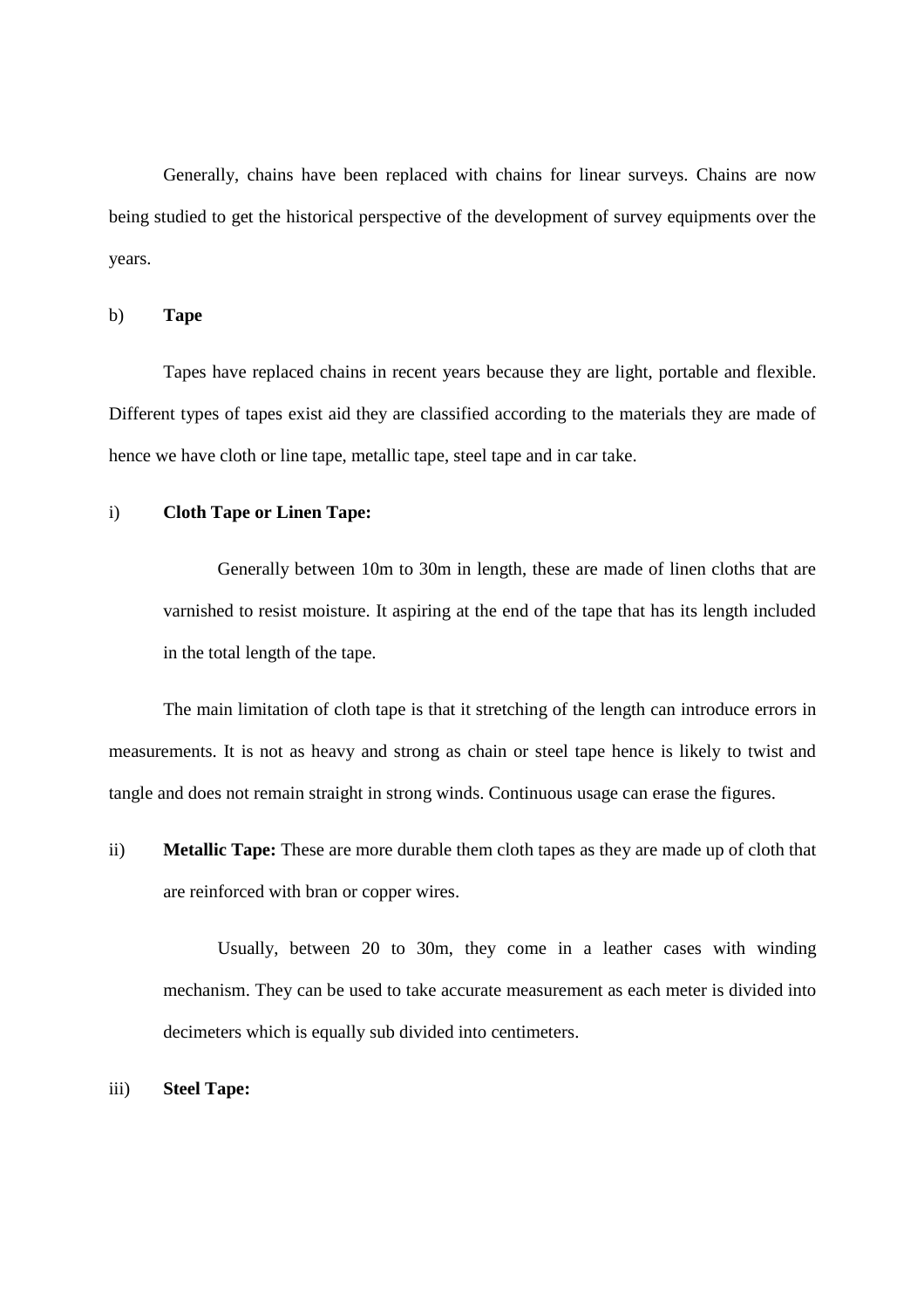This is a fine steel ribbon used to provide measurement of superior accuracy than cloth or metallic tapes. With a bring ring at the end, whose length is included in the length of the tape, steel tapes are available in lengths of 10, 20, 30 and 50 meters.

iv) **Invar Tape:** This is made up of used primarily to obtain a high degree of precision, invar tapes are more expensive and softer than steel tapes. Also, it needs to be handled with great core to avoid bending.

## v) **Steel Bands:**

Also called a band chain, it is made up of ribbon of steel with brass swivel handle at each end. The steel band is wound on either an open cross of metal reel. The steel band is used to obtain accurate measurements, it is lighter to handle than the chain, and its length is not stretched due to usage. However, it requires proper care as it can easily break. Also it must be oiled and cleared regularly to avoid rust.

#### (3) **Arrows or Chain Pins**

 An arrow is a piece of steel and iron of about .4 - .5 meters in length bent at the top into a circle and with a posited end allow for easy penetration into the ground. It is used primarily for marking the end of chaining and temporary stations.

#### (4) **Ranging Pole as Rod:**

 This is a pole of about 2 meters in length alternatively painted white and red and is pointed at one end. They are used stations and for ranging (is getting out straight lines). To do this two poles are fixed at the 2 stations or points and this enables one to measure along straight lines by placing a series of ranging poles along the route in order to get the straight lines.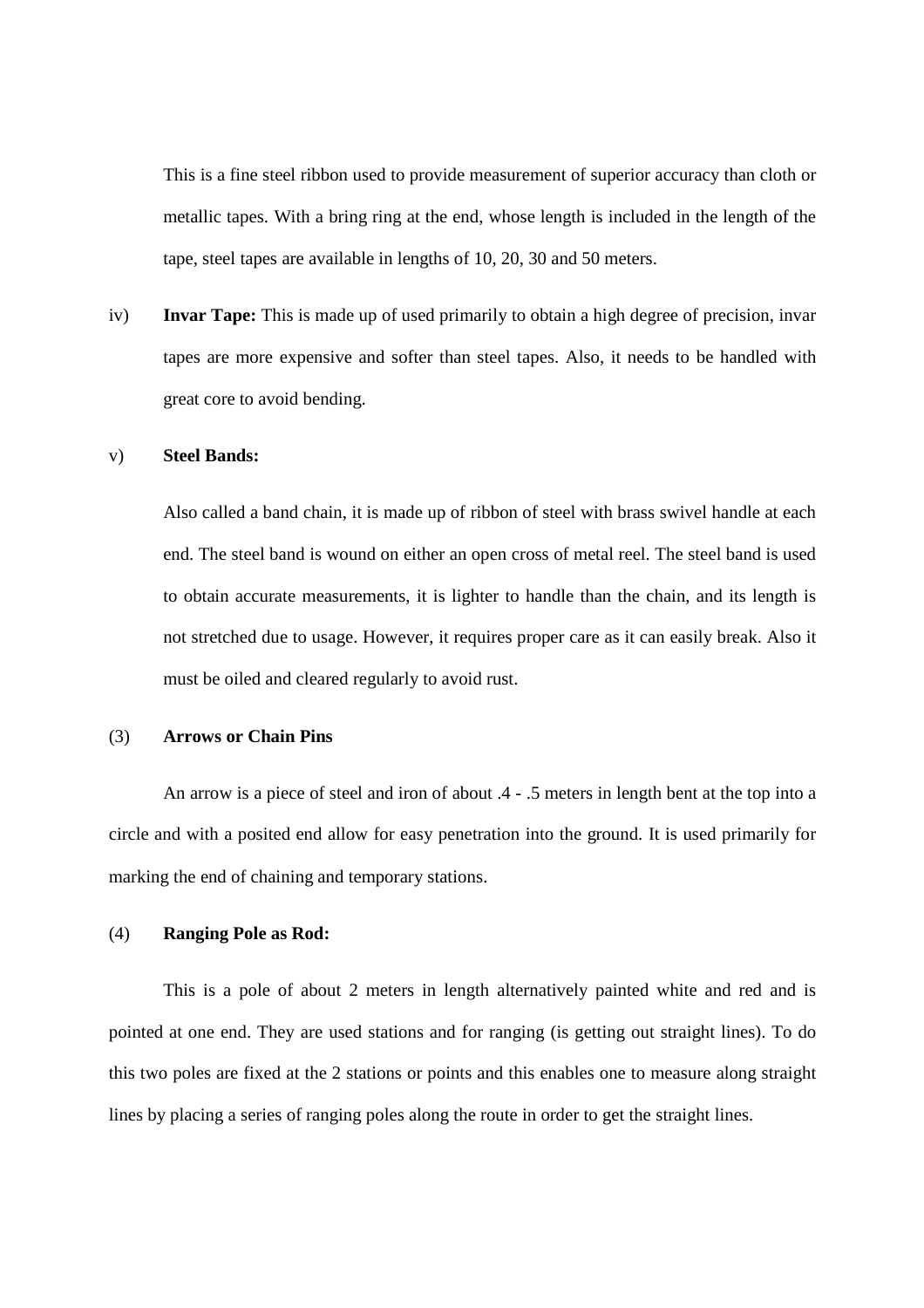(5) **Optical Squares:** This is an optical instrument used to take offsets at right angles from the chain lines. Offsets are measurements made from outside the survey line of triangulation or traverse skeleton to a property boundary or fence or wall offsets enable one fix points details in relation to the chain line.

(6) **Cross Staff:** This is a simple form of optical squares used for the same purpose of fixing offsets. Constructed in the form of a wind vane, consisting of a cross with vertical ends with slits. Offsets are taken using the lines of sight which cross at right angles.

(7) **Trough Compass:** To determine the North – South line.

## 4. 0; **Textbooks and References**

Agor, R. (1993). Textbook of Surveying and Leveling, Khanna. Publishers, India.

Clark, D. (1983). Plane and Geodetic Surveying for Engineers, Vol. 2: Higher Surveying CBS Publishers and Distributors 6th edition. 1983.

Chandra, A. N. (2006). Plane Surveying 2nd edition, New Age International Limited: New Delhi India.

Higgins, A. L. (1974). Elementary Surveying, Longman Group Ltd.

Ndukwe, N. K. (2001). Digital Technology in Surveying and Mapping. Rhyce Kerex Publishers, Engugu, Nigeria.

Okoroigwe, D. S. (2002). Surveying for Geographers, Mbeyi and Associates (Nig.) Ltd, Lagos.

Rabenhorst, T. D. and McDermott (1989). Applied Cartography: Source Materials for Mapmaking, Merril Publishing Company, Columbus.

# **Unit 2 Processes of Chain Survey and sources of error**

**1.0 Introduction**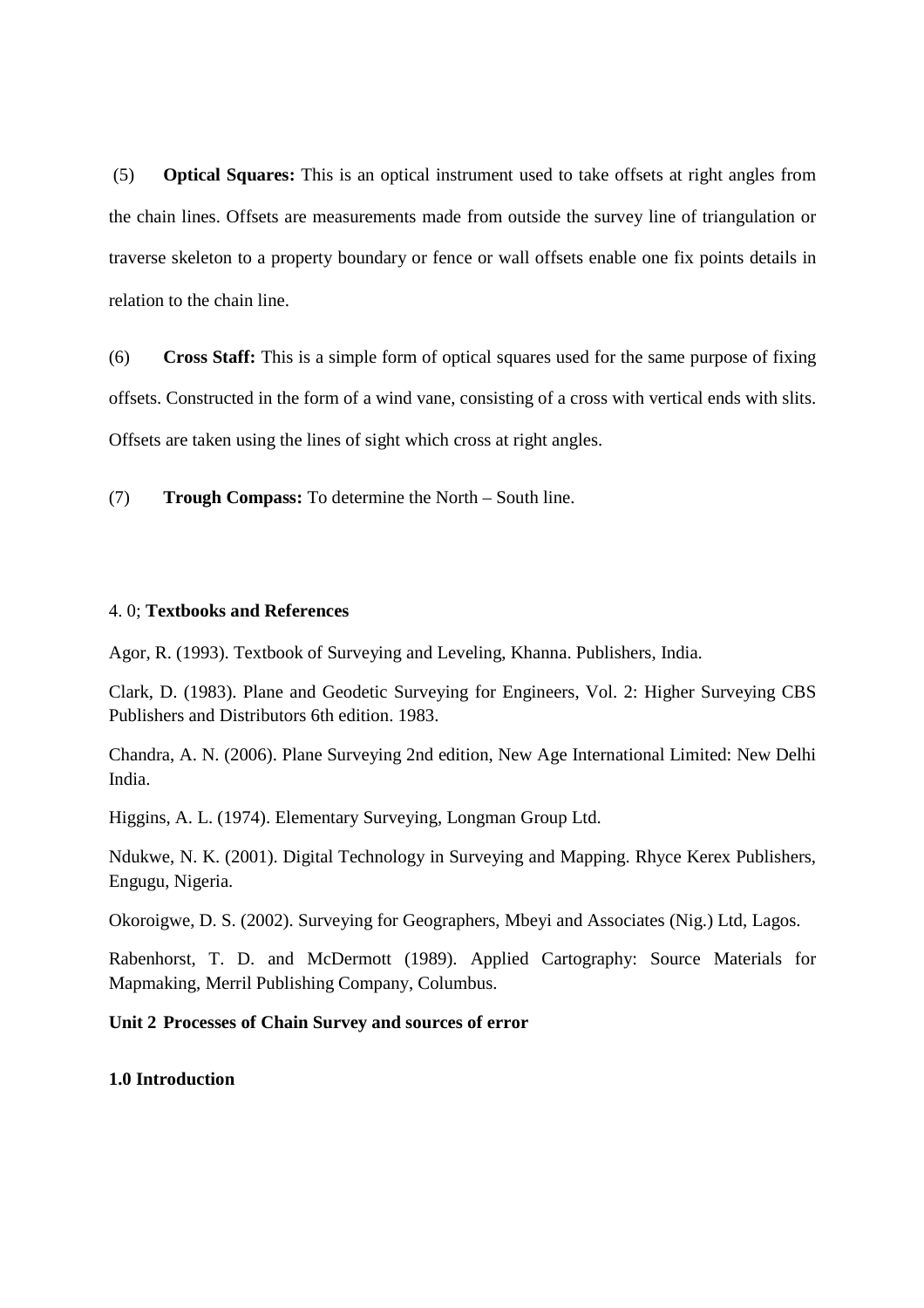In this unit we move ahead to show the processes involved in a chain survey operation , then explain the main sources of errors and waus of overcoming them.

# **2. 0. Objectives.**

- To enable students understand the processes of chain surveying
- To help students identify and explain the sources of error of chain surveying and ways of overcoming them

# **3.0 Main Body**

# 3.1 **Processes of Chain Survey**

The chain survey process follows the procedure already explained in Module 1. These include: -

Reconnaissance survey, - Field work, and - Office work

In this section, the procedure will be explained under the following headings:

# a) Reconnaissance

- b) Ranging
- c) Running of a chain line
- d) Measurement of offset
- e) Booking drying chaining

# a) **Reconnaissance Survey**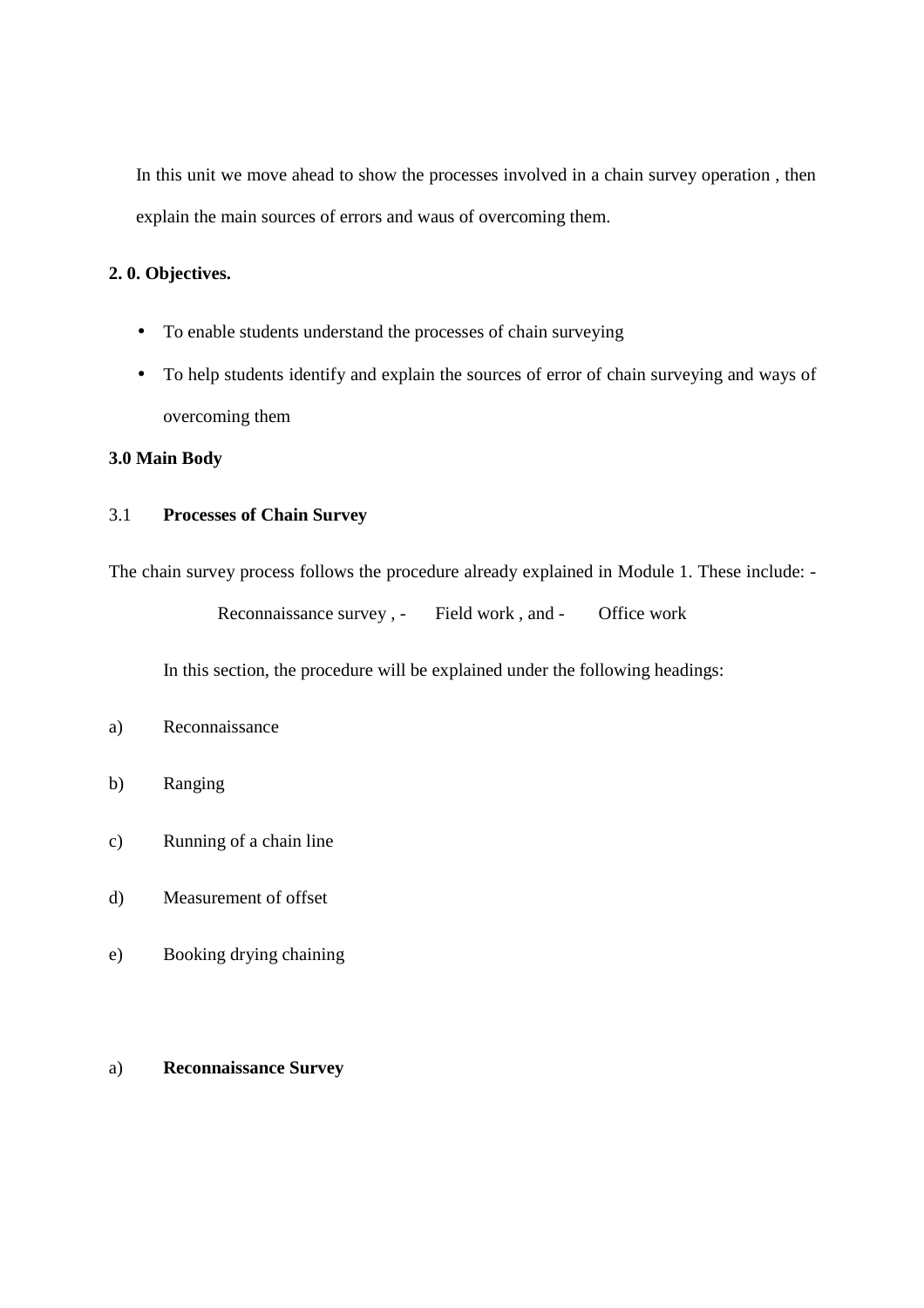This is the preliminary inspection of the area to be surveyed and in the process closing the main triangles by taking note of corners and intersections. Furthermore, secondary lines of the survey framework are noted. Also, the scale is determined by getting an estimate of the maximum dimensions of the area by pacing and measurements.

b) **Ranging:** Ranging involves placing ranging poles along the route to be measures so as to get a straight line. The poles are used to mark the stations and in between the stations.

#### c) **Running a chain line:**

 As explained earlier, the use of tapes have now replaced the chain, the chaining is still being used to mean the process of measurement of the sides of the triangles. To measure, two team leaders called a leader and a follower are chosen. Taking a number of arrows and holding the handle of the tape, the leader starts the chaining process by walking along the line towards the end of the line learning behind the follower holding the tape, with signals from the follower, the leader extends the tape along the line, aid places an arrow where the tape ends. The procedure is continued until the whole line is coursed.

#### **d) Measurement of offsets**

As the chaining progresses, the leader leaves the tape on the ground for the offset and booking teams to do their work.

 Offsets are measurements made outside the main survey line. Where the appropriate equipments are not available, a simple method of taking measurements along the survey line at two points to the object is used.

#### e) **Booking**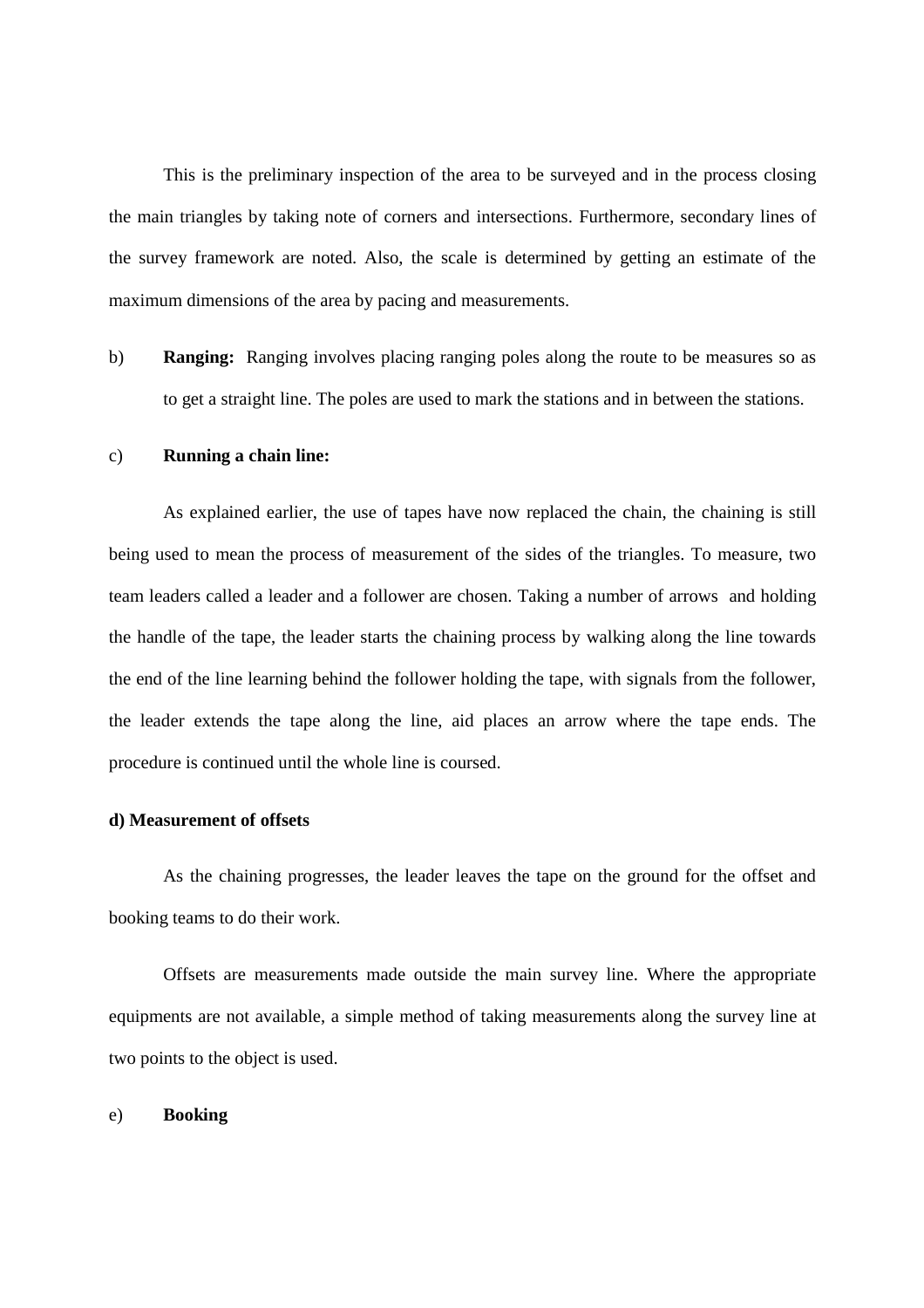In order to avoid confusion after the measurements in field care must be taken to record neatly in a field notebook where the original field notebook cannot be accessed, an improvised version can be made by ruling 2 lines about 1cm apart in the middle of an ordinary exercise book. Booking takes place measurement is done along the line from the bottom of the page to the top. Right and left enters on the page is made to correspond with the right and left measurements on the ground. It is advisable that each chain lien should be recorded in a separate page.

#### **3.2 Sources of Errors in Chain Survey and Their Correction**

The errors can be divided into three groups:

- Cumulative (systematic) errors
- Compensating (accidental) errors
- Gross Errors

## 3.2.1 **Cumulative Errors:**

Cumulative errors are said to be systematic errors as they are one-directional hence keep on accumulating as the survey progresses. If not checked they have serious implications to the accuracy of the survey. Errors in this class include incorrect length of the tape, page of the tape or the tape not being in line. Since the sources of these errors are known, they can be eliminated. They can either be positive or negative errors. While positive errors shortens the measurement (e.g. where the tape length is shorter than what it should be) while negative errors elongates the measurements (e.g. where the tape is longer than what it should be). Checking the equipment can eliminate these errors.

#### 3.2.2 **Compensating Errors:**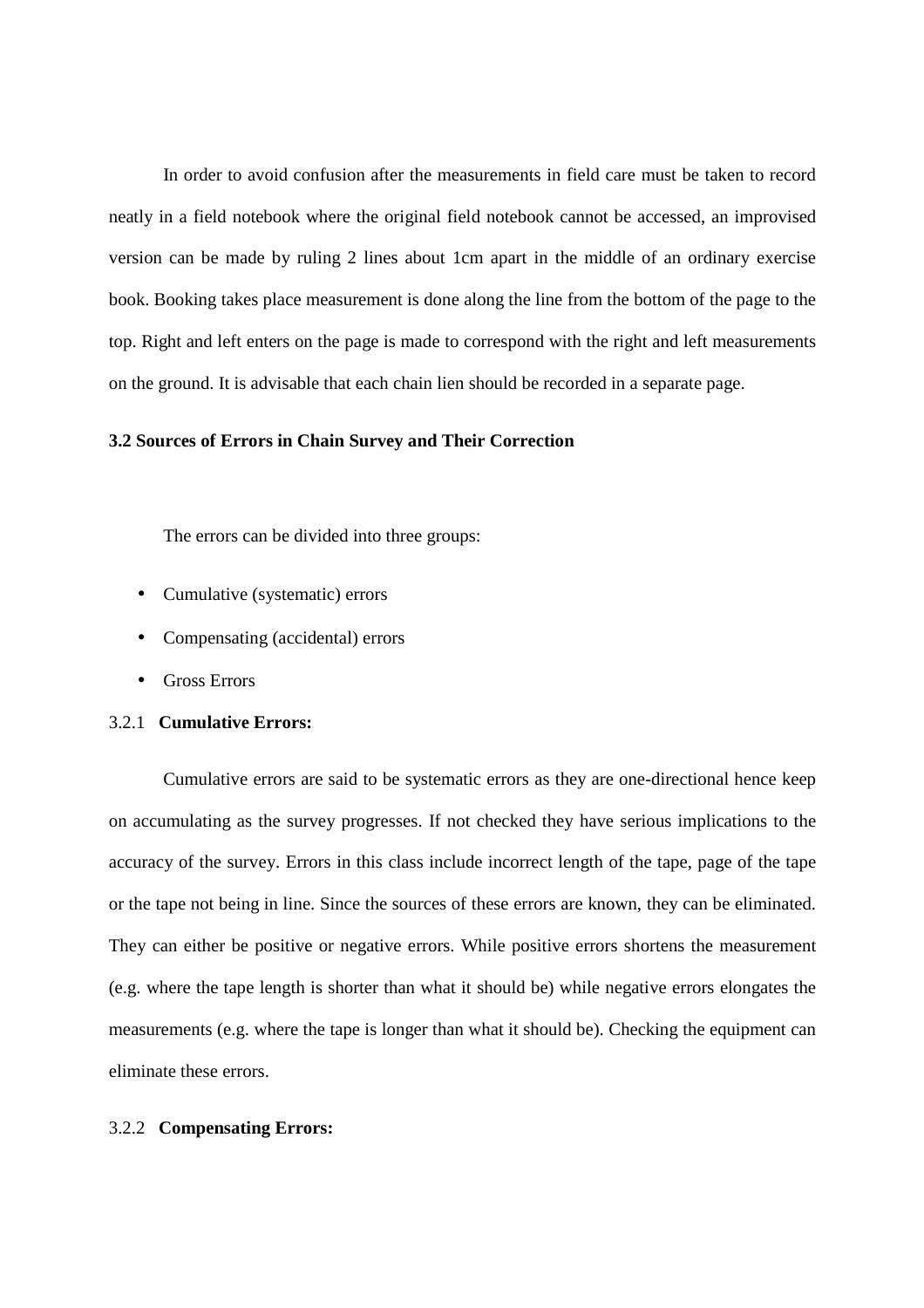Compensating errors are said to be accidental errors hence cancel out and does not pose serious problem to the accuracy of the survey. They arise as a result of not being perfect in the use of the equipment or in the whole survey process. For example, if the pull exerted on the tape in either more than or less than what should be the case, faulty results be gotten. The effect can either be positive or negative.

# 3.2.3. **Gross Errors :**

 These are mistakes that can be attributed to the inexperience of the team leaders. These are very serious errors which although are random in accordance may lead to faulty plans and maps if not checked. They include discontinuing the chain length (e..g where some arrows are cost or misplaced); misreading of the tape; reading tape upside down (e.g. taking 6 to be 9), etc. By taking the necessary precautions, these errors can be corrected.

#### 3.3 **Overcoming obstacles during chaining**

Agor (1993) classified the various types of obstacles encountered in the course of chaining into three:

- Obstacles which obstruct ranging but not chaining
- Obstacles which obstruct chaining but not ranging
- Obstacle which obstruct both ranging and chaining

**Obstacles that obstruct ranging but not chaining**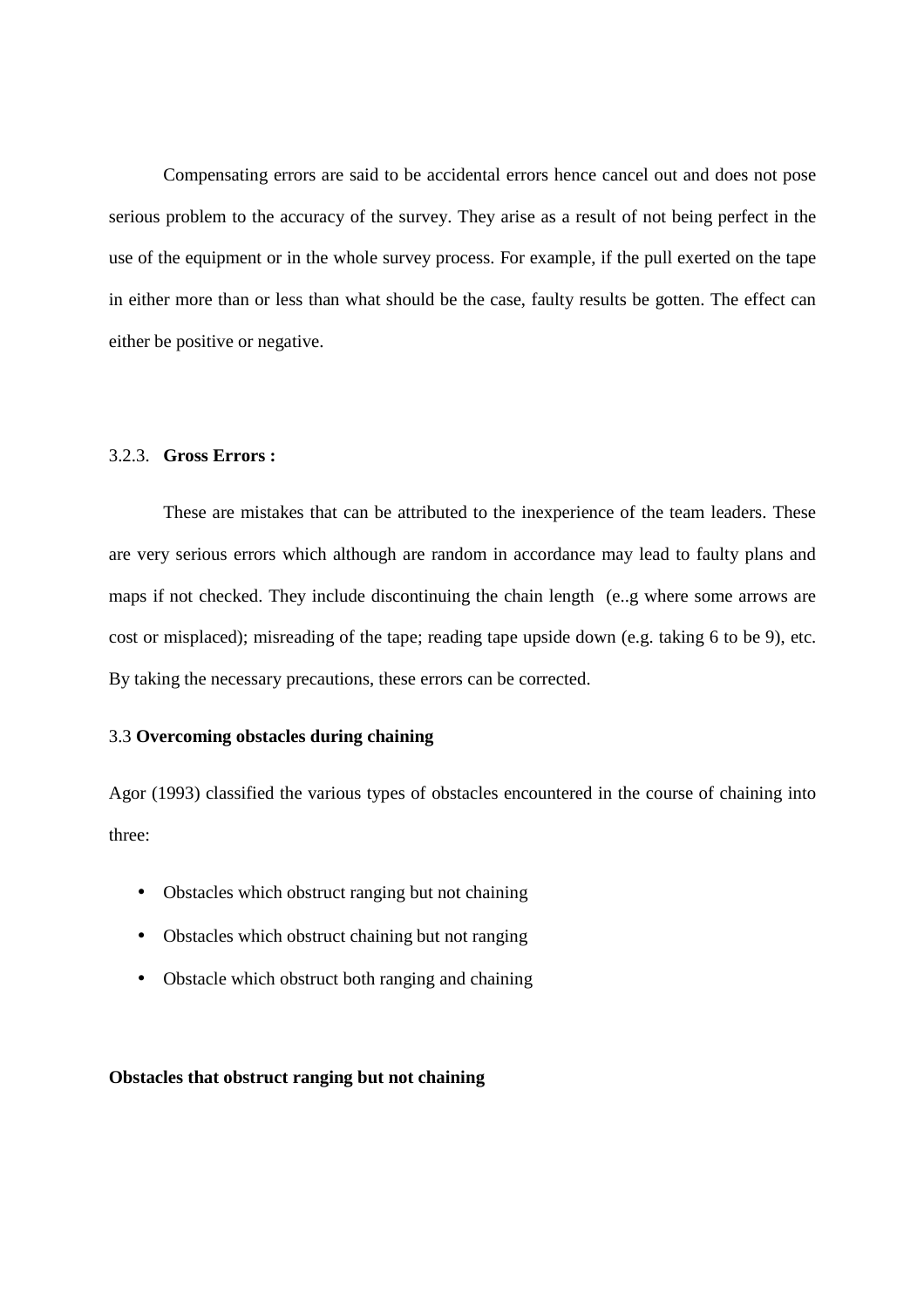Here, there is lack of inter-visibility between the ends of a chain line. This occurs in an undulating terrain.

**Obstacles which obstruct chaining but not ranging.** Water bodies like lakes, ponds and rivers are typical examples of obstacles in this category. It is possible to chain around these obstacles by using the following methods.

 **i. By constructing rectangles:** Chaining had reached A and encountered an obstacle. To get to B, mark A and B with an arrow. Set of perpendiculars AC and BD high enough to clear the obstacles. Join and measure DC which now equals AB. This allows chaining to continue from B.



## **ii. By constructing similar triangles:**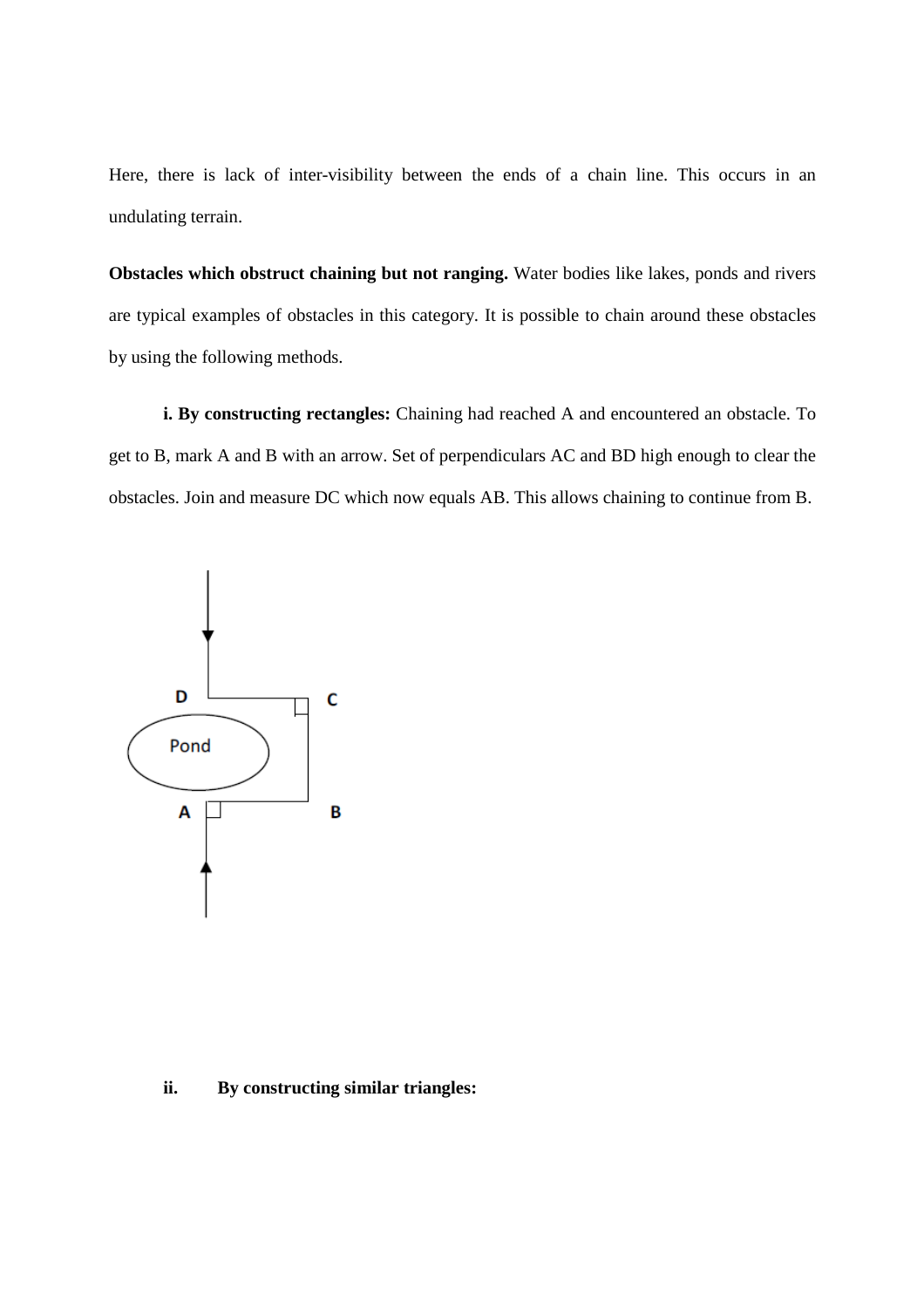To continue chaining from B, fix a point C away from the obstacle. Range a pole at D to align with AC hence  $AC = CD$ . In line with BC range another point E in line with BC. Hence BC  $=$  CE.

Measure ED which equals AB hence chaining can continue from B.



## 3. **Obstacles which obstruct both ranging and chaining**

Chaining has reached B from A where an obstacle like a building has been reached. Erect equal perpendiculars AC and BD from A and B along the chain line. Along CD, range E and F beyond the obstacle. Set off perpendiculars EG and FH from E and F equal to AC. AS G and H are in line with AB, then CE equals AG.

# **By constructing similar triangles**

Chaining had reached A and there is the need to overcome the obstacle created by the stream to really B.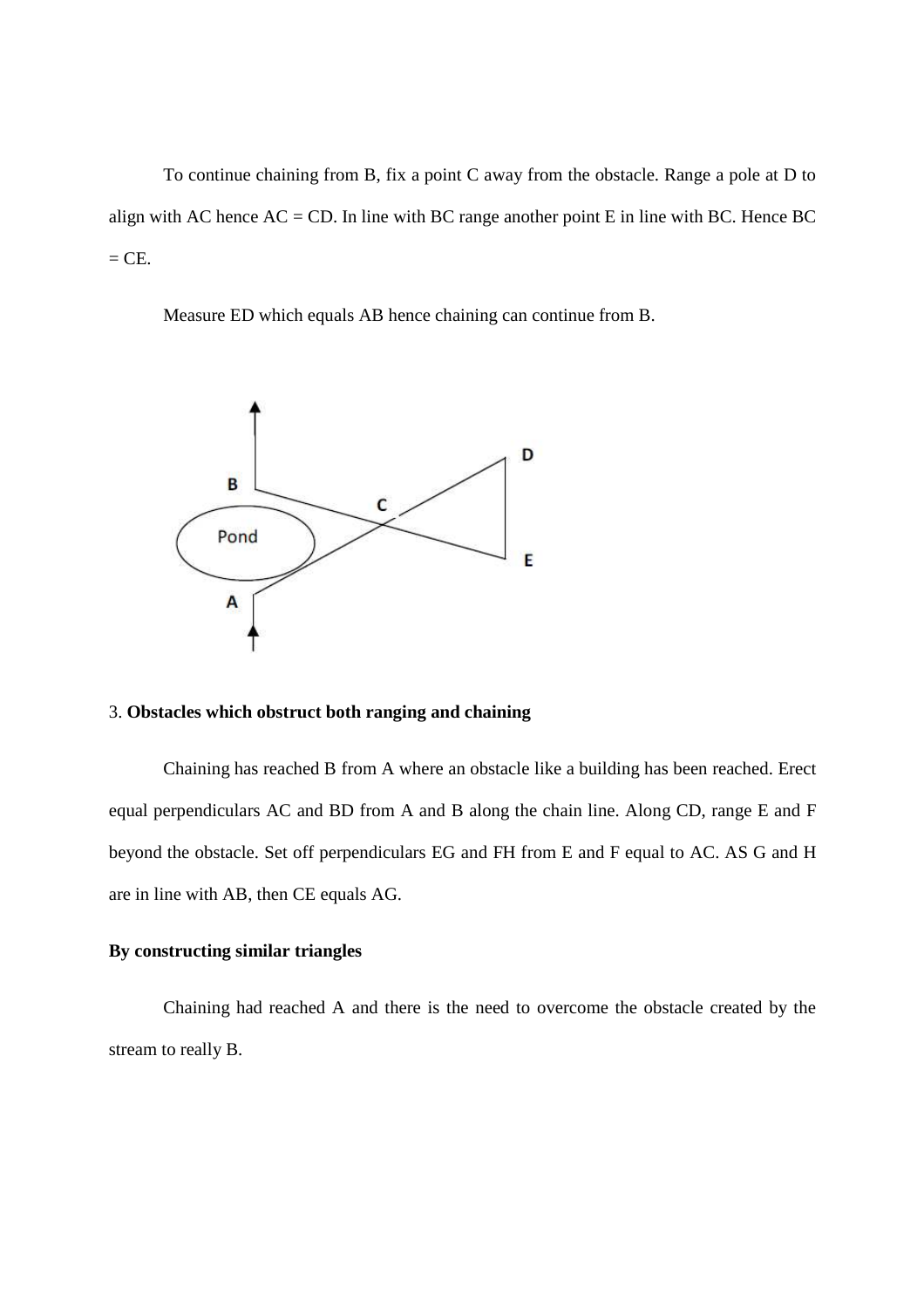Set out a perpendicular AC and mark the midpoint E. Set out another perpendicular CD so that D, E and B are in a straight line. The 2 triangles created are congruent hence  $CD = AB$ which is the required length hence chaining can now proceed from B.

#### 4. 0; **Textbooks and Refences**

Agor, R. (1993). Textbook of Surveying and Leveling, Khanna. Publishers, India.

Clark, D. (1983). Plane and Geodetic Surveying for Engineers, Vol. 2: Higher Surveying CBS Publishers and Distributors 6th edition. 1983.

Chandra, A. N. (2006). Plane Surveying 2nd edition, New Age International Limited: New Delhi India.

Higgins, A. L. (1974). Elementary Surveying, Longman Group Ltd.

Ndukwe, N. K. (2001). Digital Technology in Surveying and Mapping. Rhyce Kerex Publishers, Engugu, Nigeria.

Okoroigwe, D. S. (2002). Surveying for Geographers, Mbeyi and Associates (Nig.) Ltd, Lagos.

Rabenhorst, T. D. and McDermott (1989). Applied Cartography: Source Materials for Mapmaking, Merril Publishing Company, Columbus.

#### **MODULE 3 COMPASS SURVEY**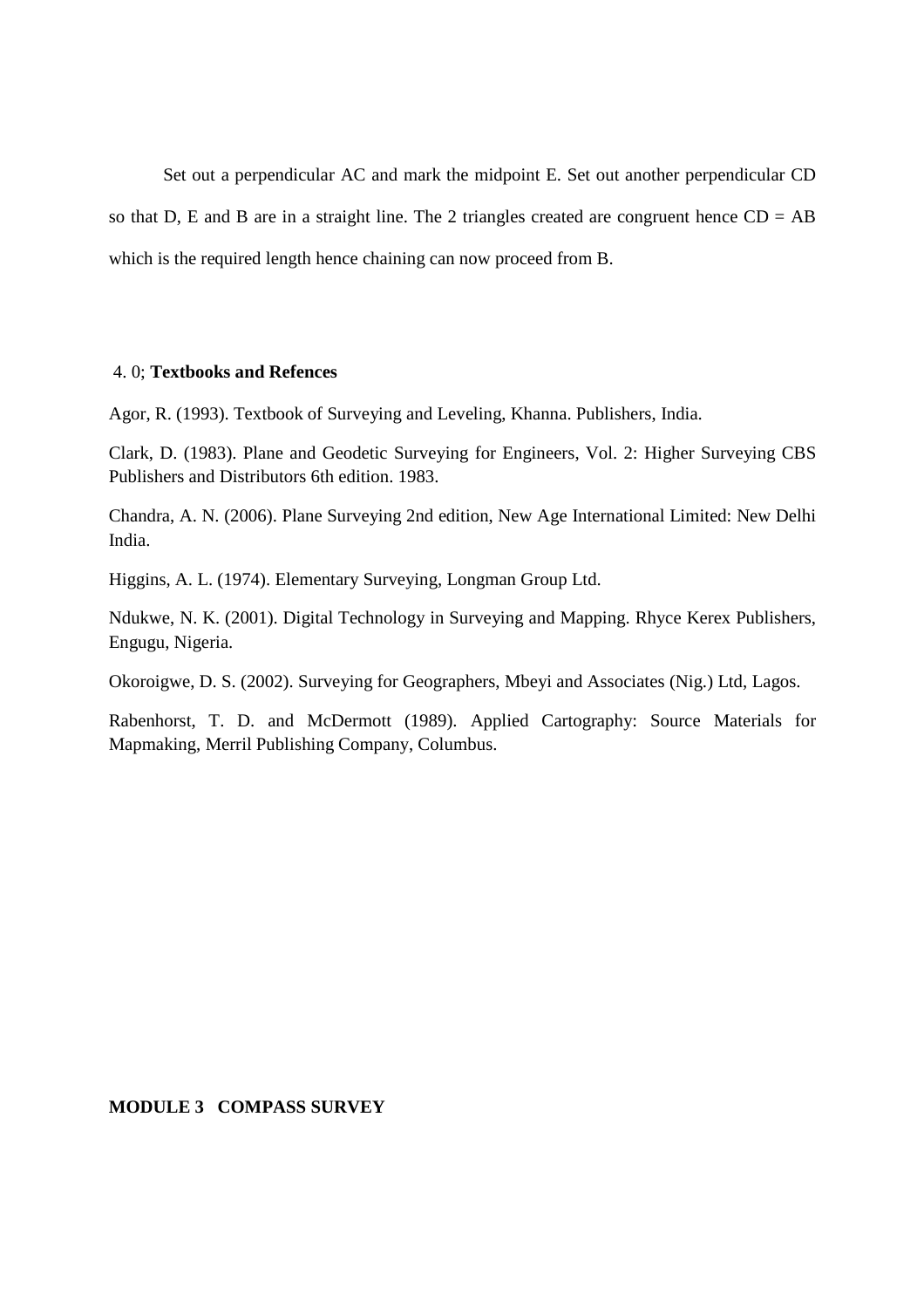#### **Unit 1 Meaning and types of Compass Survey**

# **1.0 Introduction**

Another type of survey instrument that forms the subject of this section is the compass. Here, we will explain the meaning, types of compass survey and also introduce and discus the concept of bearing.

#### **2.0 Objectives**

- To introduce the students to the meaning and types of compass survey
- To enable students understand the concept of bearing.

#### 3.0 **Main Body**

#### **3.1 Meaning and types of compass survey**

In compass survey, the direction of the survey line is measured by the use of a magnetic compass while the lengths are by chaining or taping. Where the area to be surveyed is comparatively large, the compass survey is preferred, whereas if the area is small in extent and a high degree of accuracy is desired, then chain survey is adopted. However, where the compass survey is used, care must be taken to make sure that magnetic disturbances are not present.

The compass the 2 major primary types of survey compass are: the prismatic compass and surveyors compass

## **3.2 Prismatic Compass**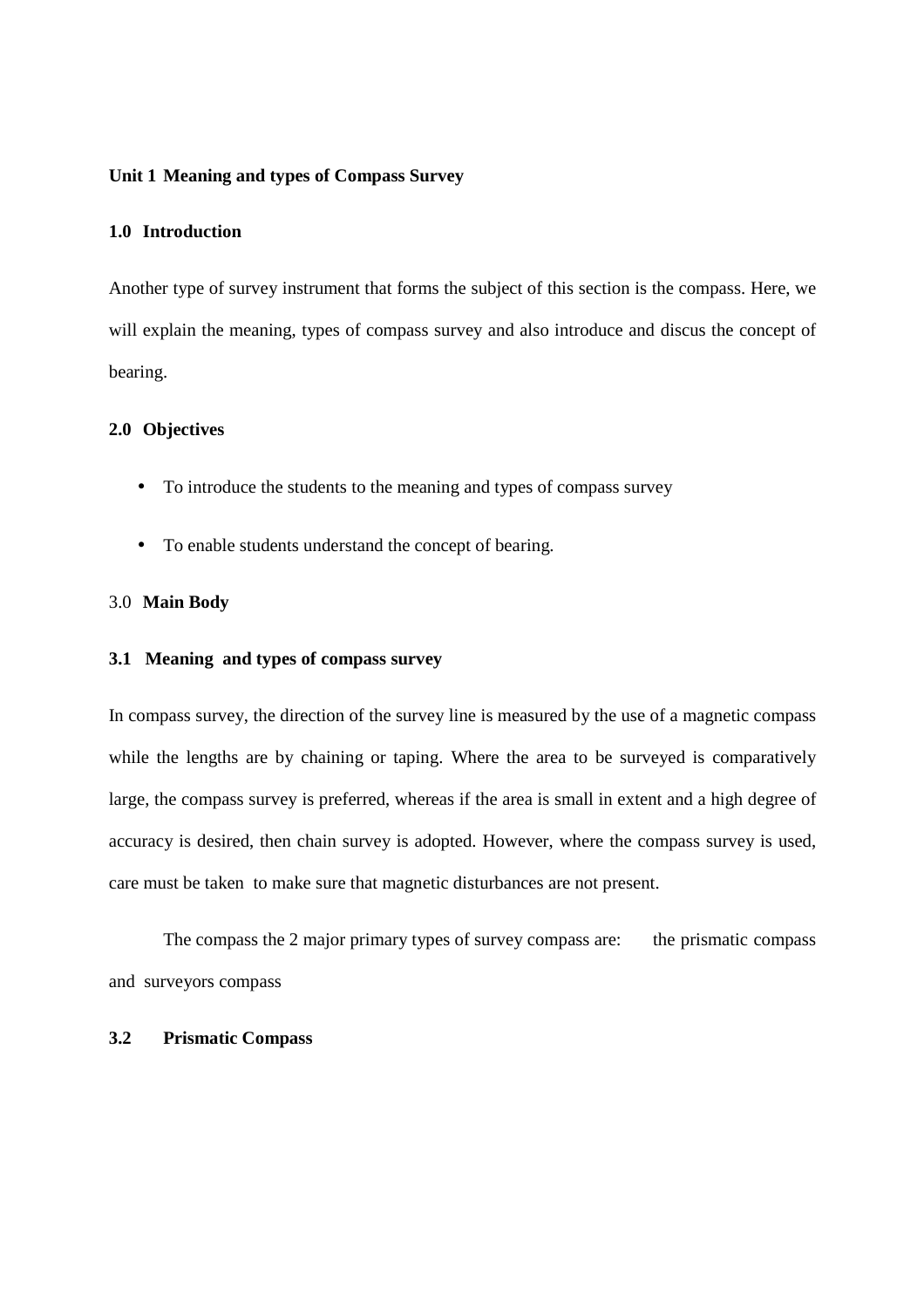Invented in 1814, the prismatic compass consists of a small circular box of about 100m. It can either be used as a hand instrument or mounted on a tripot; and is very useful in a situation where rough surveys are needed i.e. where the accuracy of the survey is not the main consideration but the speed. The main parts of a prismatic compass are: compass box, lifting lever, needle, Agate cap, Glass cover, magnetic needle, graduated ring, prism, prism cap, sighting slit, lifting pin, coloured glasses, focusing screw, object hair – vane; horse hair, reflecting mirror, brake pin and spring brake.

 Prismatic compass is useful for filling in details in a survey and in places where the ground does not allow the use of chaining. It is used by the military for reconnaissance survey, might motility and for sketching along roads or rivers.

 However, while making observation with a prismatic compass care must be taken to avoid local attractions. Also, keys, pins and other metallic substances must not be brought near the compass.

#### **3.3 Surveyor's Compass**

Similar to the prismatic compass but with few modifications, the surveyors compass is an old form of compass used by surveyors hence the name. it is used to determine the magnetic bearing of a given line and is usually used in connection with the chain or compass survey.

# **3.4 Bearing**

The bearing is the angular direction measured clockwise starting from North with reference to the observer. The reference North may be true or magnetic. While the true bearing is the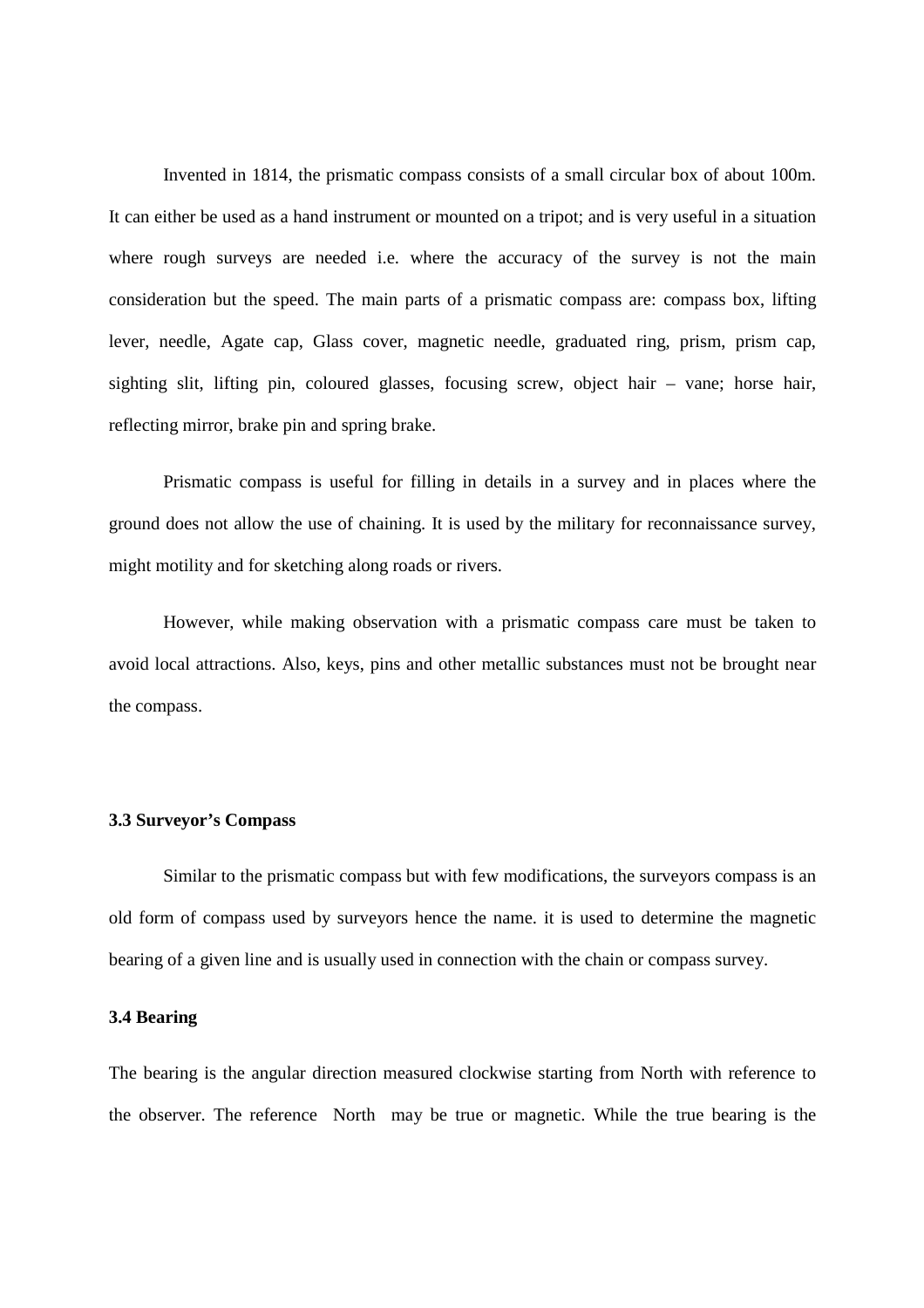angular direction measured in a place with the direction of true or geographical north; the magnetic bearing is the angle which it makes with the direction of Magnetic North measured in the clockwise direction.

# **3.4.1 Difference between The Prismatic And Compass Bearing**

The difference can be shown as follows:

| <b>Surveyors Compass</b>                                     |  |  |
|--------------------------------------------------------------|--|--|
|                                                              |  |  |
| 1. The magnetic needle remains stationary while              |  |  |
| the graduated dial rotates with respect to the<br>needle.    |  |  |
|                                                              |  |  |
| 1. Readings are taken by looking on the dial                 |  |  |
| immediately between the North end of the<br>magnetic needle. |  |  |
|                                                              |  |  |
| 3. The graduations are method so as to increase in           |  |  |
| the counter clockwise direction.                             |  |  |
|                                                              |  |  |
|                                                              |  |  |
|                                                              |  |  |
| 4. The zero is fixed below the North end.                    |  |  |
| The positions of East amd<br>5.<br>West<br>are               |  |  |
| interchanged.                                                |  |  |
| 6. The surveyor's compass usually indicates the              |  |  |
| reduced bearings.                                            |  |  |
| 5. The position of the East and West are in their            |  |  |

**Source:** Okoroigwe (2002)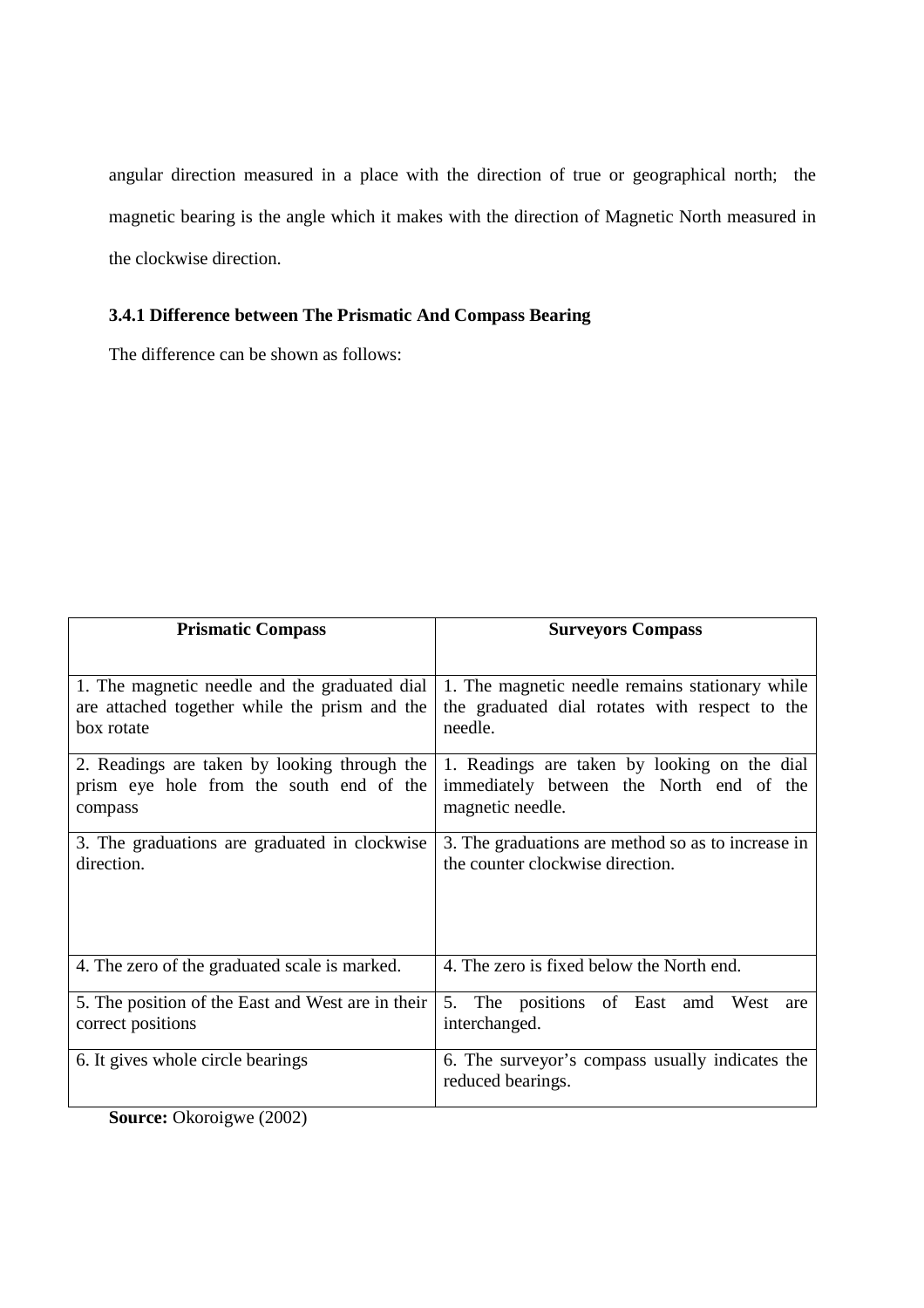#### 4. 0 **Textbooks and References**

Agor, R. (1993). Textbook of Surveying and Leveling, Khanna. Publishers, India.

Clark, D. (1983). Plane and Geodetic Surveying for Engineers, Vol. 2: Higher Surveying CBS Publishers and Distributors 6th edition. 1983.

Chandra, A. N. (2006). Plane Surveying 2nd edition, New Age International Limited: New Delhi India.

Higgins, A. L. (1974). Elementary Surveying, Longman Group Ltd.

Ndukwe, N. K. (2001). Digital Technology in Surveying and Mapping. Rhyce Kerex Publishers, Enugu, Nigeria.

Okoroigwe, D. S. (2002). Surveying for Geographers, Mbeyi and Associates (Nig.) Ltd, Lagos.

Rabenhorst, T. D. and McDermott (1989). Applied Cartography: Source Materials for Mapmaking, Merril Publishing Company, Columbus.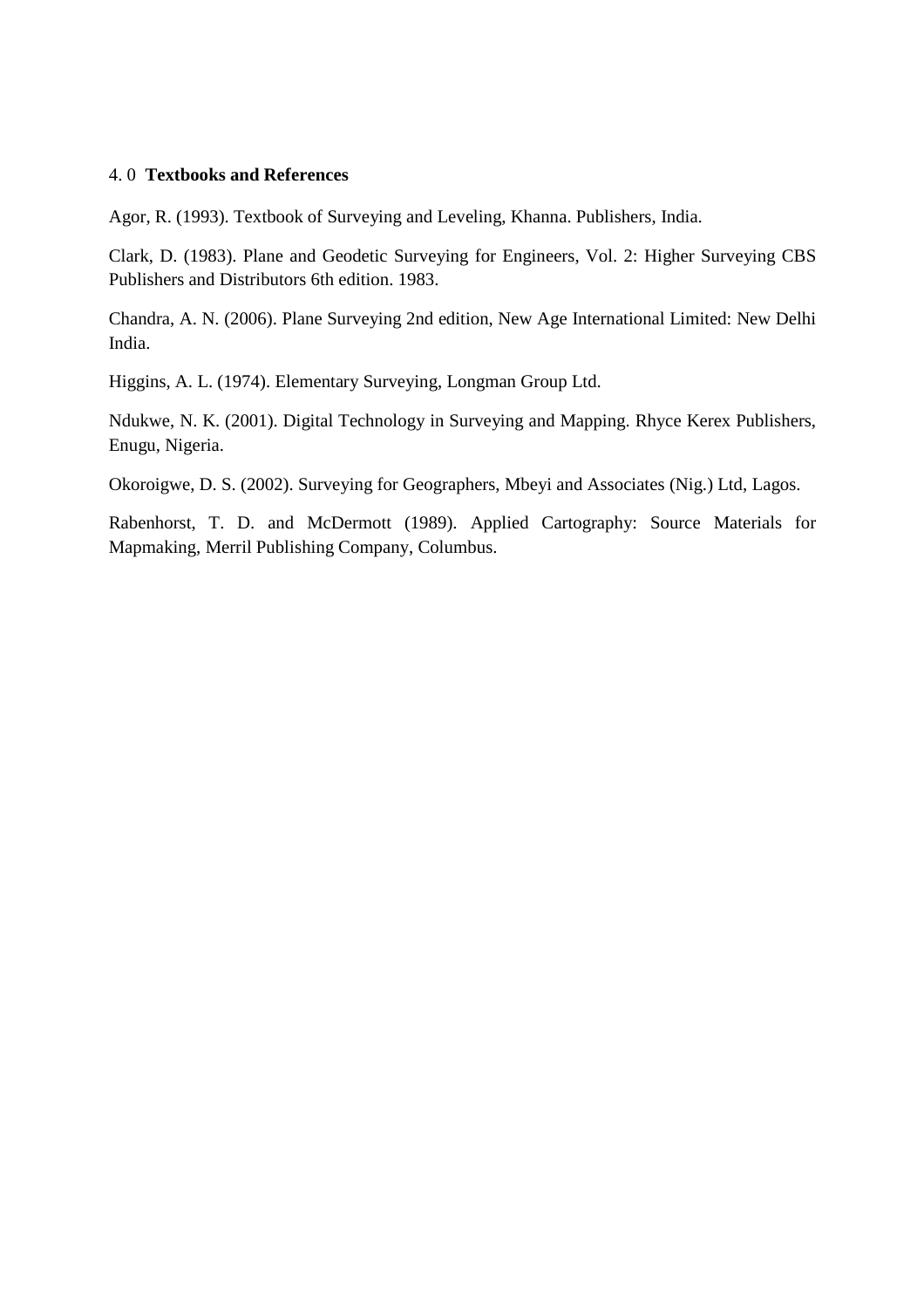## **Unit 2 Back and Fore bearing; and Traversing with compass survey**

#### **1.0 Introduction**

In this section, we will examine the back and fore bearing; and the steps to be taken when traversing with compass survey.

# **2.0 Objectives**

- To enable students demonstrate back and fore bearing.
- To expose the students to traversing with compass survey.

## **3.0 Main Body**

# **3.1 Back and fore bearing**

 Fore bearing is the compass bearing of a place taken from a status to the other in the direction that the survey is being carried out. The back bearing in the other hand is the bearing in the opposite direction i.e. the bearing taken backwards from the next station to its preceding station that the fire bearing was taken. The difference between BB and FB is always  $180^0$ .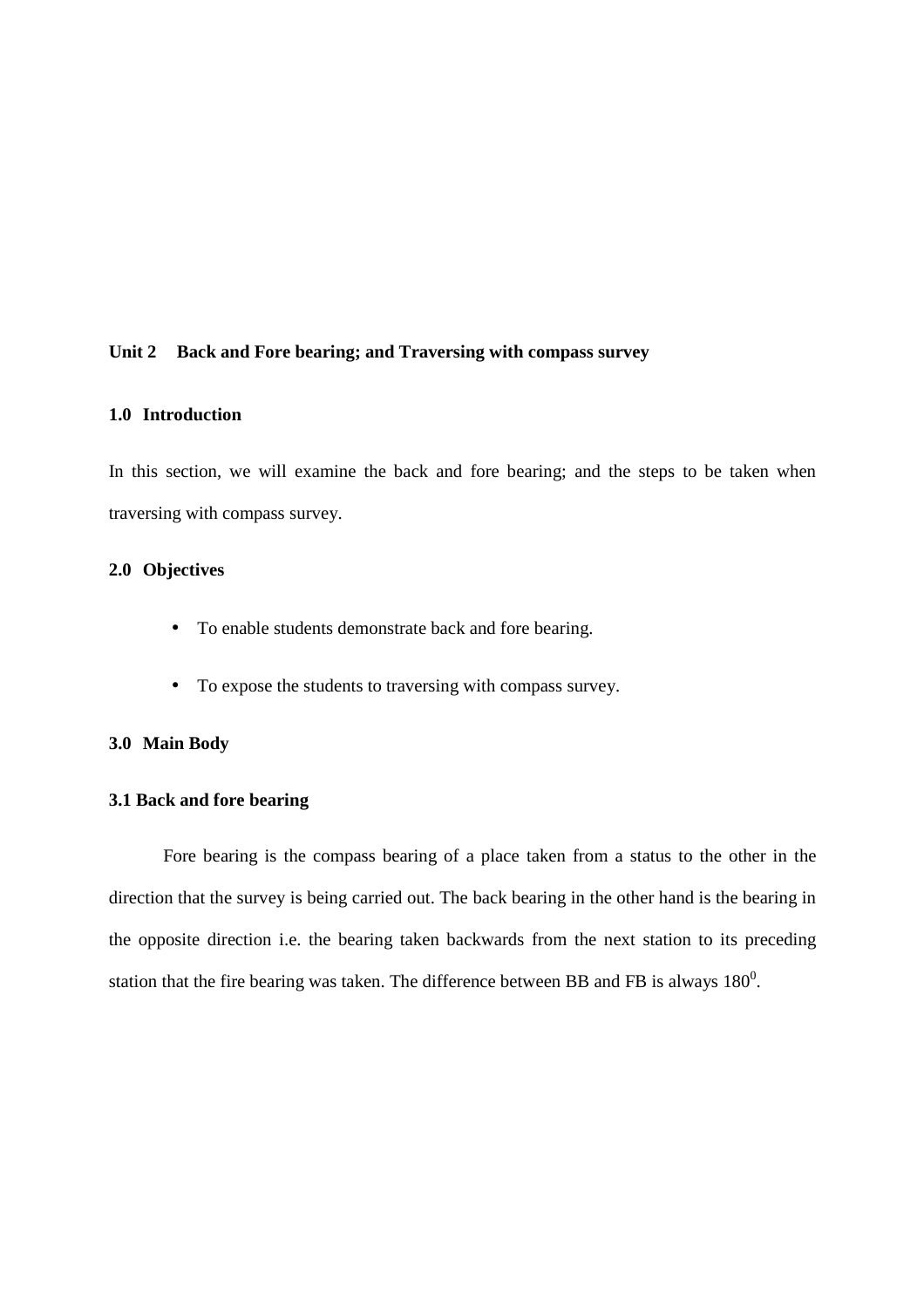

**Fig. 3: 1 Back and fore bearing** 

|                              |             | If B is sighted from an observer at A, and the $N/S$ and $N_1S_1$ are the magnetic NS lines, then |
|------------------------------|-------------|---------------------------------------------------------------------------------------------------|
| Forward bearing (FB)         |             | $=$ $\langle NAS + \langle SAB \rangle$                                                           |
| Back bearing BA              | and the set | $\langle N_1 B A \rangle$                                                                         |
| $\therefore$ Back Bearing BA | $=$ $-$     | $AB - 180^0$<br><b>Forward Bearing</b>                                                            |

If the observer relocates to B and observers B, then forward bearing (FB)  $BA = \langle N_1 BA \rangle$  and back bearing  $(AB) = \langle NAS + SAB$ . Hence, we can conclude that Forward Bearing = N<sub>1</sub> B A + 180<sup>0</sup>. As a general rule, if the Fore Bearing is less than  $180^0$ , add  $180^0$  to get the Back. Bearing, and if the Fore Bearing is greater than  $180^0$ , then subtract  $180^0$  to get the Back Bearing. Traversing and plotting with the prismatic compass.

# 3.2 **Traversing and plotting with the compass survey**

Traversing with the compass involves taking the bearing along a series of connecting straight lines and in the same time measuring the distances with the tape. The compass is read at each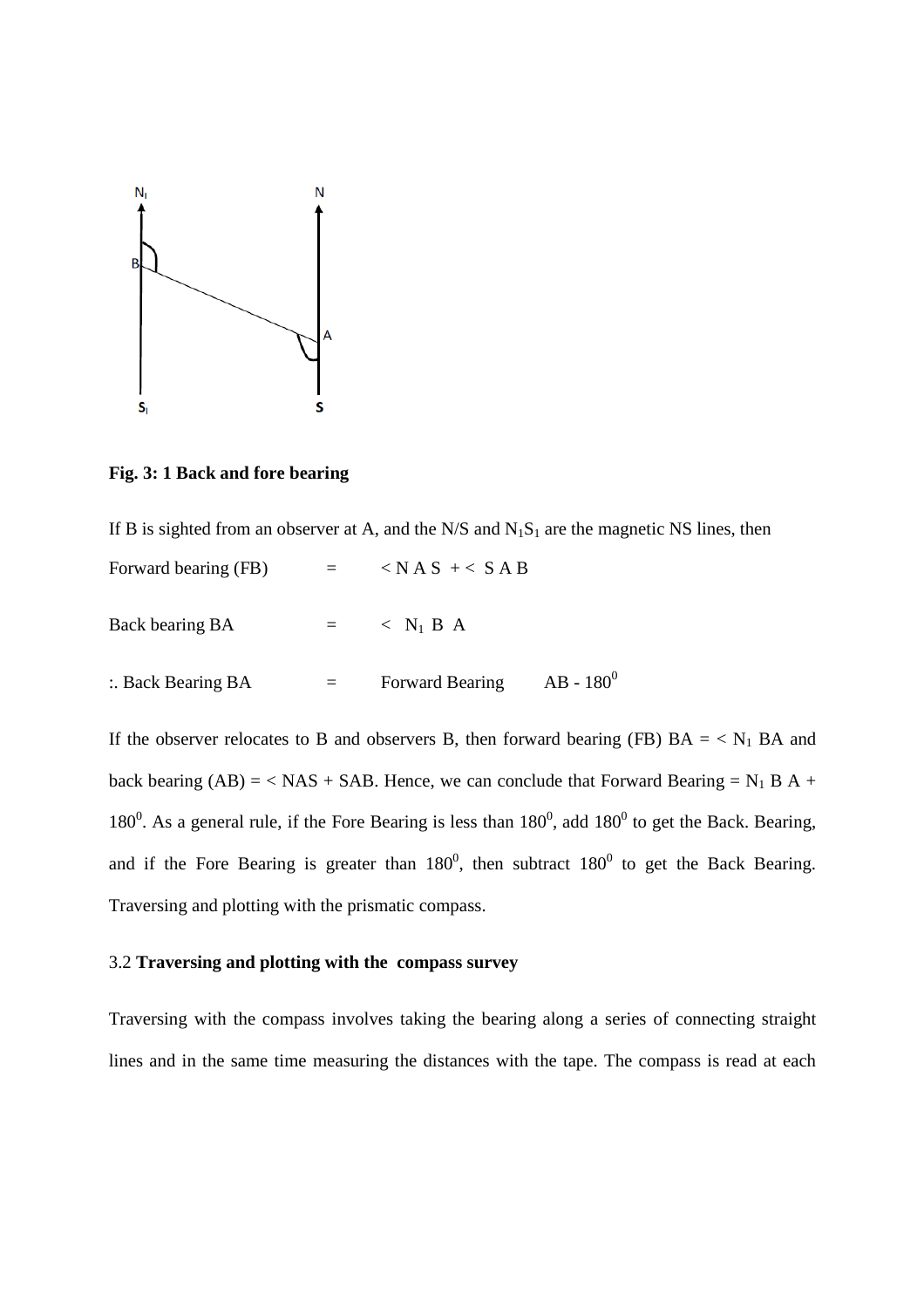point and a back bearing is equally taken to serve as a check. This continues until the traverse class.

 Choosing a suitable scale, the traverse is then plotted taking into consideration the general shape of the area.

#### **3.2 Error of Closure**

A closed traverse when plotted from field observations, many not close due to some errors including that of observation, measurements or drawings. Hence, the last station does not coincide with the starting point. This discrepancy is called error of closure of closing error. This can be adjusted using the following procedure derived from Agor (1993).



Fig. 3: 2 Error of Closure – the error (i) and Correction (ii)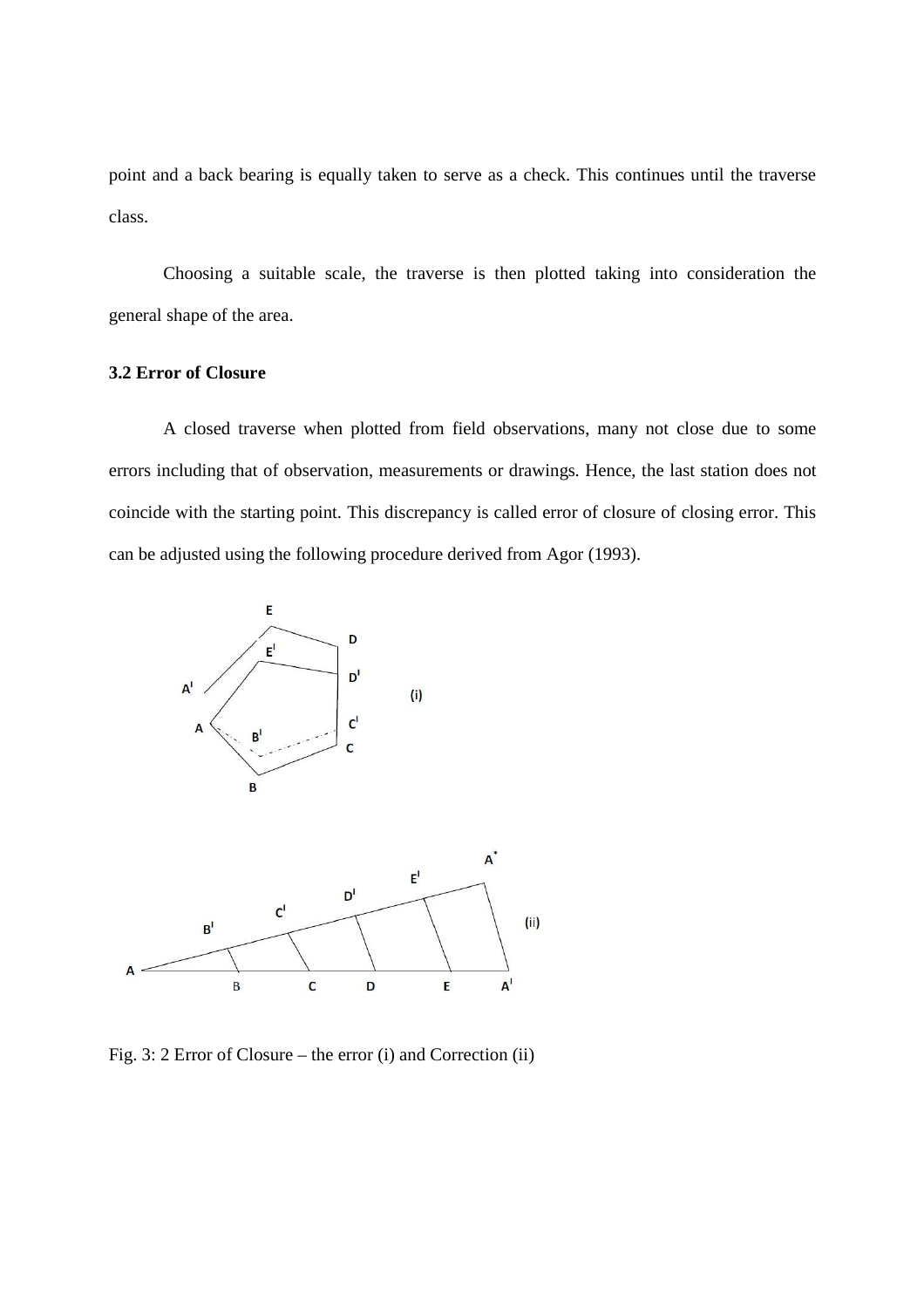# **Procedure:**

- 1. Draw a straight lien A  $A<sup>1</sup>$  equal to the perimeter of the traverse to any suitable scale. Set off along it the distances AB, BC, CD, DE and  $EA<sup>1</sup>$  equal to the lengths of the sides of the traverse.
- 2. Draw  $A^1 A^*$  parallel and equal to the closing error  $A^1 A$ .
- 3. Draw parallel lines through points B, C, D, and E to meet A  $A^*$  at  $B^1$ ,  $C^1$ ,  $D^1$  and  $E^1$ .
- 4. Draw parallel lines through the plotted stations B, C, D, E and plot the errors equal to B  $B^1$ , CC<sup>1</sup>, DD<sup>1</sup> in the direction A<sup>1</sup> A.
- 5. Join the points A B C<sup>1</sup> D<sup>1</sup> E<sup>1</sup> A to get the adjusted traverse.

#### 4. 0; **Textbooks and Refences**

Agor, R. (1993). Textbook of Surveying and Leveling, Khanna. Publishers, India.

Clark, D. (1983). Plane and Geodetic Surveying for Engineers, Vol. 2: Higher Surveying CBS Publishers and Distributors 6th edition. 1983.

Chandra, A. N. (2006). Plane Surveying 2nd edition, New Age International Limited: New Delhi India.

Higgins, A. L. (1974). Elementary Surveying, Longman Group Ltd.

Ndukwe, N. K. (2001). Digital Technology in Surveying and Mapping. Rhyce Kerex Publishers, Enugu, Nigeria.

Okoroigwe, D. S. (2002). Surveying for Geographers, Mbeyi and Associates (Nig.) Ltd, Lagos.

Rabenhorst, T. D. and McDermott (1989). Applied Cartography: Source Materials for Mapmaking, Merril Publishing Company, Columbus.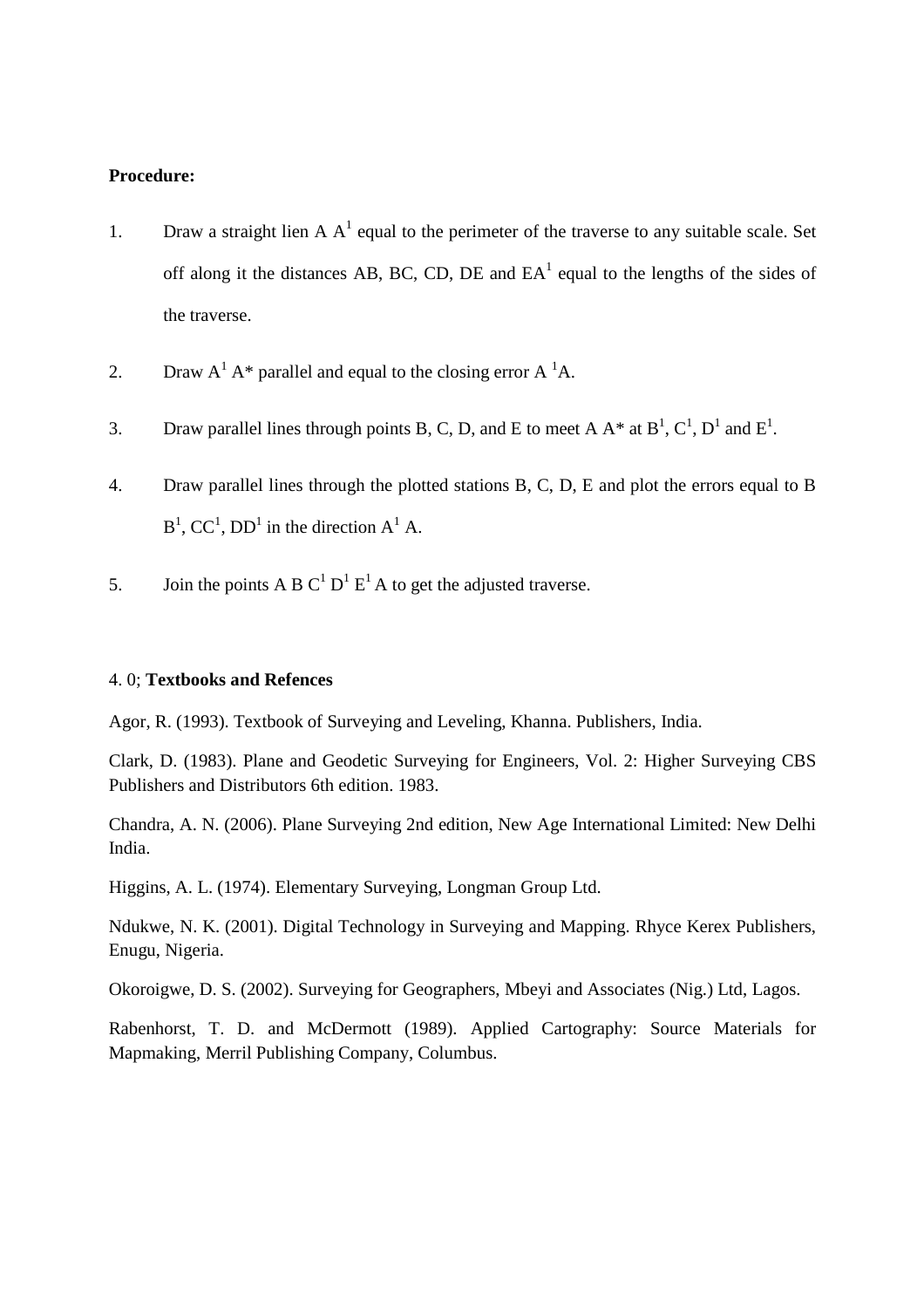## **MODULE 4: LEVELING**

**Unit 1** Meaning, equipments and principles.

# **1.0 Introduction**

We have so far been dealing with survey in an horizontal scale. We know that phenomena in space also exist in a vertical scale. In this module, we will examine leveling which enables us survey in a vertical scale.

# **2.0 Objectives**

- To enable students comprehend the meaning and equipments used in leveling.
- To help students explain the basic principles of and terms used in leveling.

## **3.0 Main Body**

#### **3.1 Meaning of leveling**

From most engineering surveys title road or rail construction, it is necessary to measure the elevation of points along the project. The act of establishing the elevation of points on or below the surface of the earth is called leveling. Leveling is therefore surveying is a vertical plane. An elevation of a point on the surface of the earth is actually the difference in attitude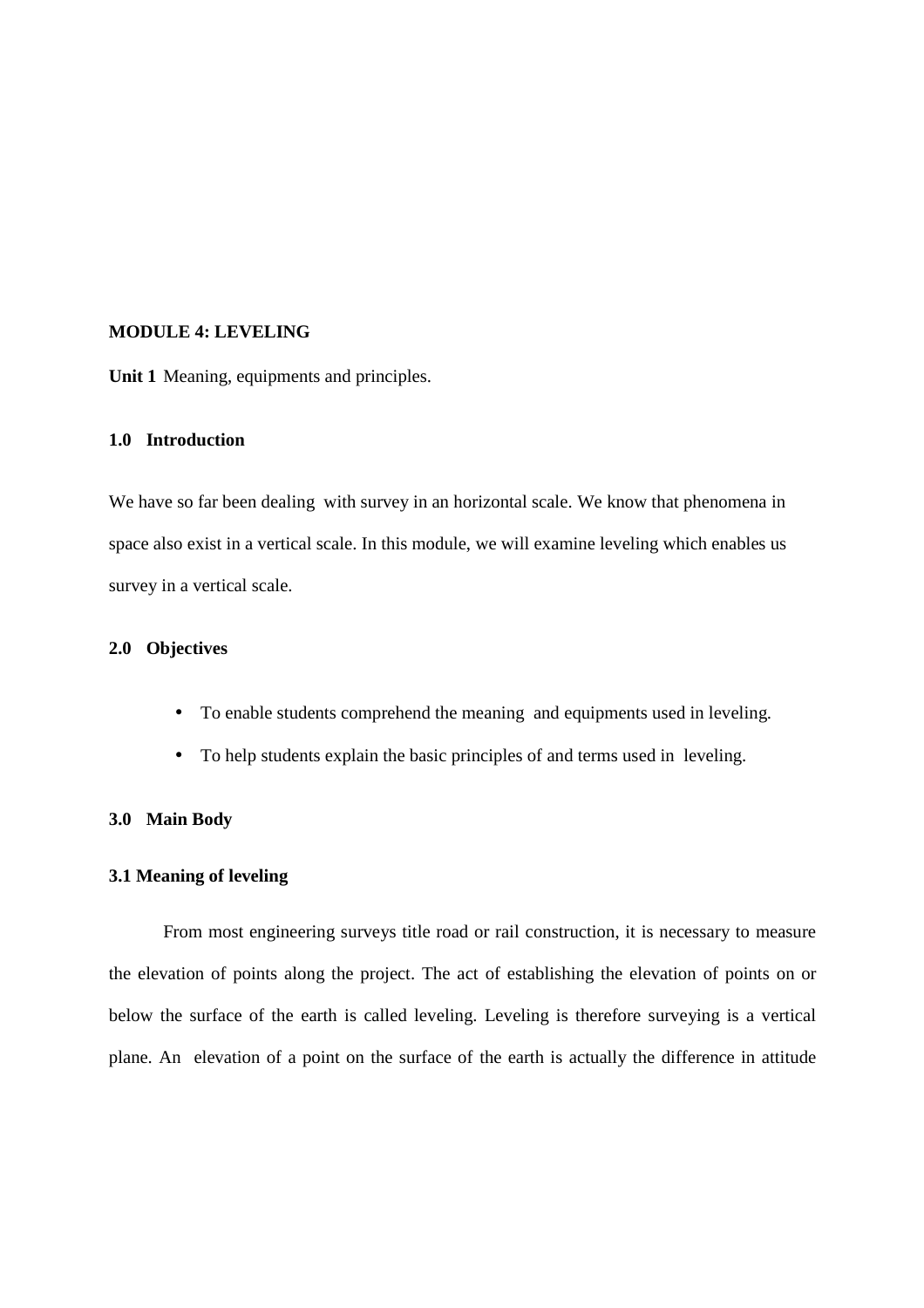between the point and some datum or base level. Hence, leveling makes use of a base level to determine the height of any point the sea level is the base level of topographic maps.

#### **3.2 The Instruments**

#### 3.2.1 **The level**

 The level is an instrument used to accurately determine the difference in elevation between two points on the earth's surface. By itself, it does not read or register heights but gives a horizontal line of sight so that in looking along it, places lying along the same height can be seen, varieties of levels exist and their difference lines in the level of complexity. Examples include water level and surveyor's level (Dumpy level).

The water level is made up of 2 glass tubes half filled with coloured water fitted ant a tripot when the two water levels are in line and one looks along a horizontal line of sight passing through the water surfaces, any thing are sees along this line are of the same level with one's eye and the water surface.

The surveyor's level consists of a bubble tube with a telescope attached.

**3.2.2 Leveling Staff:** This is a graduated wooden staff for reading vertical heights. Different types exist. Generally, the bottom of the staff represents the zero reading. The type of staff where that allows readings to be read directly is called the self-reading staff; while the long type that allows a more accrete reading to be made but which is long and cumbersome to handle (about 3m) is called solid staff. The folded or hinged are double 2m long staff that are hinged or folded together.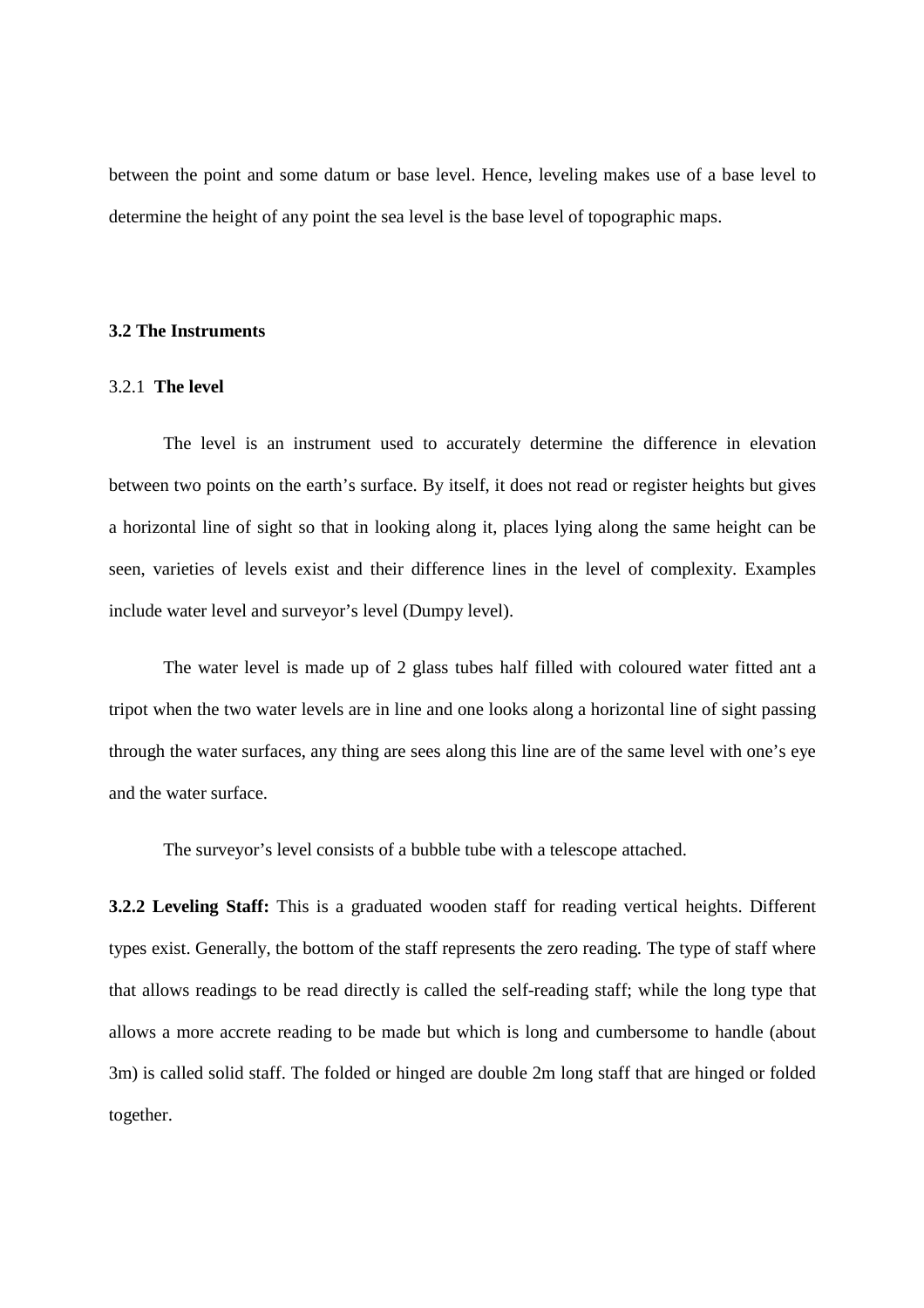## **3.3 Principles of Leveling**

 The principle of leveling is based on the fact that if a level is placed between 2 points A and B. measurements obtained on a staff placed on these two points would mean the difference in height between the two points. This is because the readings are made from the same position along the same line of sight.



#### **Fig.4.1: Principles of leveling (1)**

In this case, the difference is 4m (5-1). Lower readings are usually made at higher grounds while higher figures are made at lower grounds. If the distances between the two points are long, it means the reading of the staff will not be done once but in stages. If A is 200m above sea level, B will be  $200 + 4 = 204$ m.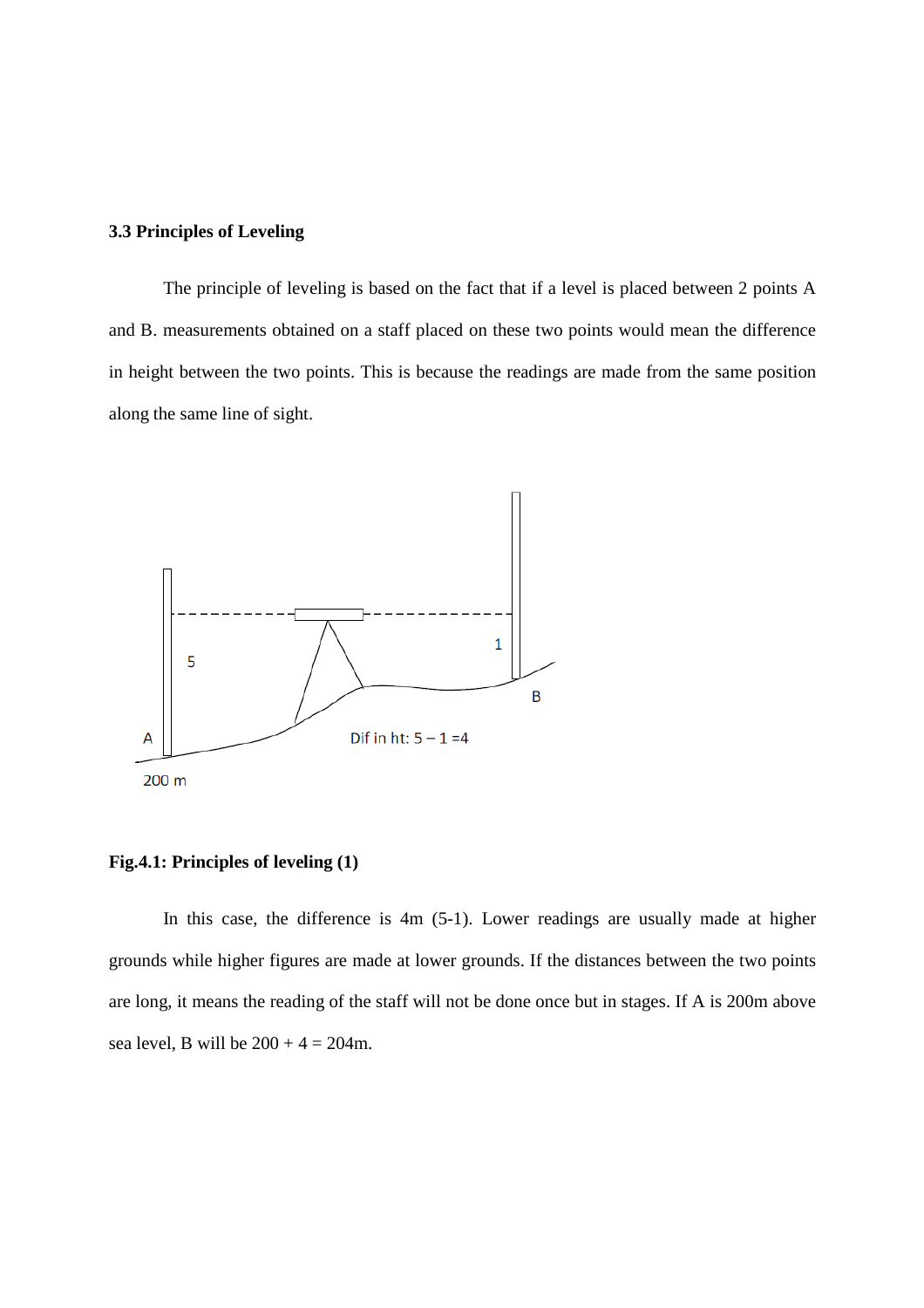

**Fig. 4.2: Principles of leveling (2)** 

If the level is set between points A and B, the difference in height is 2m (i.e. 3-1m). The height of point B is then  $200 + 2(202)$  as B is in a higher elevation than A. One can remove the level and place it in between B and C. The new height of the staff is now 2m rat B and 5m at C. making it a difference of 3m. If means that the height of point C will be height of B (202m) – dif in height =  $202 - 3m = 199m$ .

# **3.4 Major Terms**

- (1) **Datum or Datum:** This is an imaginary level surface to which all elevations are measured or referred to. The sea level is often used as the datum
- (2) **Bench Mark (B.M):** This is mark of a point of known elevation which serves as a starting point of determining the elevation of other places. It is usually points that have been correctly surveyed and approved by appropriate government agencies. It is indicated by the letters BM and the height in meters (e.g. B.M. 203) cut in fixed materials.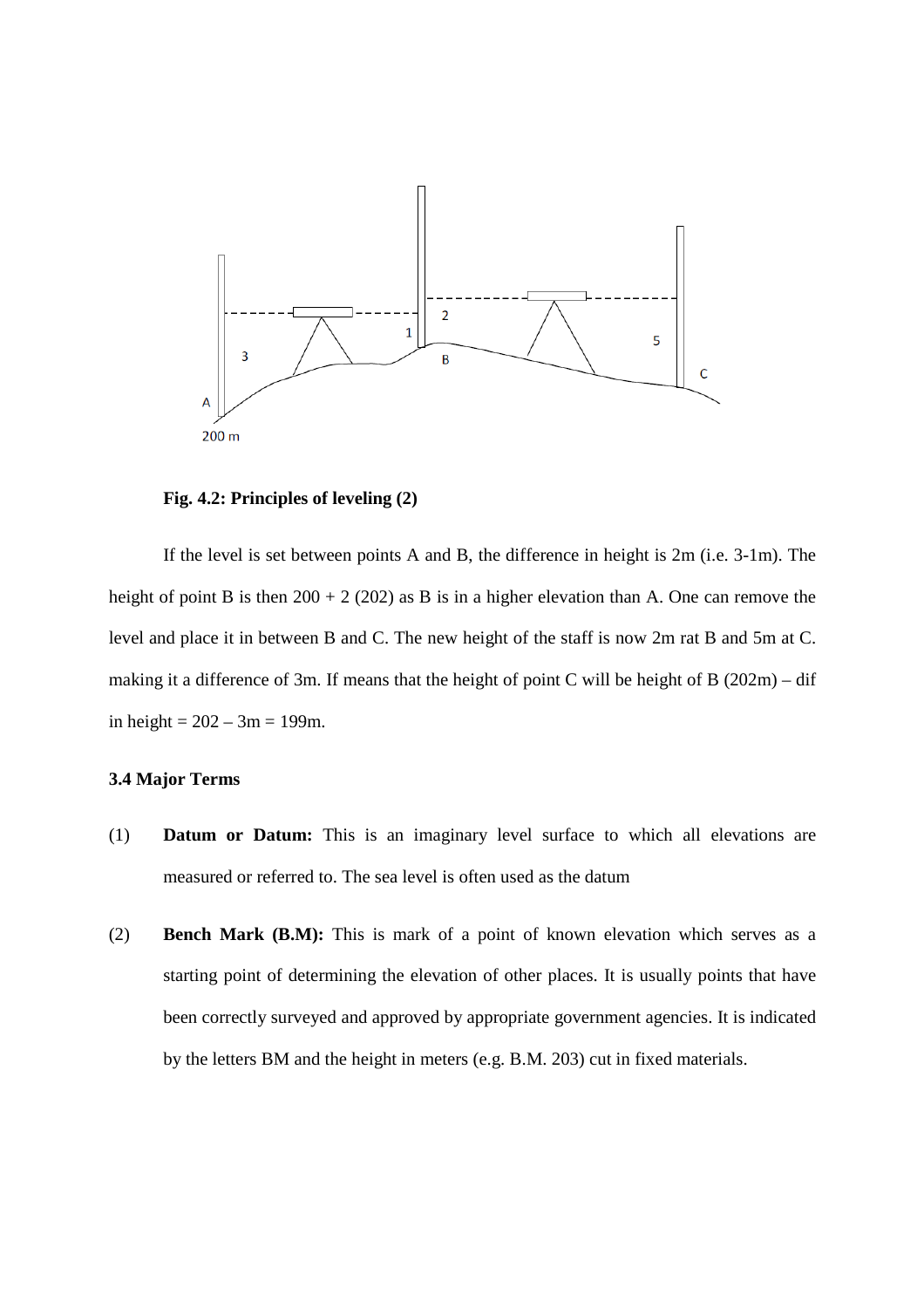- (3) **Backsight:** This is the first reading on the staff placed on a benchmark at the commencement of levelling operation. It is first reading taken to a point whose height is either known or can be calculated.
- (4) **Foresight:** Foresight is the reading taken at a point where the elevation is not yet known. It is the reading taken at a point whose height is required in order for the leveling operation to continue.
- (5) **Reduced Level:** This is also called reduced height and is the calculated elevation of a place above or below sea level.

# **4. 0 Textbooks and References**

Agor, R. (1993). Textbook of Surveying and Leveling, Khanna. Publishers, India.

Clark, D. (1983). Plane and Geodetic Surveying for Engineers, Vol. 2: Higher Surveying CBS Publishers and Distributors 6th edition. 1983.

Chandra, A. N. (2006). Plane Surveying 2nd edition, New Age International Limited: New Delhi India.

Higgins, A. L. (1974). Elementary Surveying, Longman Group Ltd.

Ndukwe, N. K. (2001). Digital Technology in Surveying and Mapping. Rhyce Kerex Publishers, Enugu, Nigeria.

Okoroigwe, D. S. (2002). Surveying for Geographers, Mbeyi and Associates (Nig.) Ltd, Lagos.

Rabenhorst, T. D. and McDermott (1989). Applied Cartography: Source Materials for Mapmaking, Merril Publishing Company, Columbus.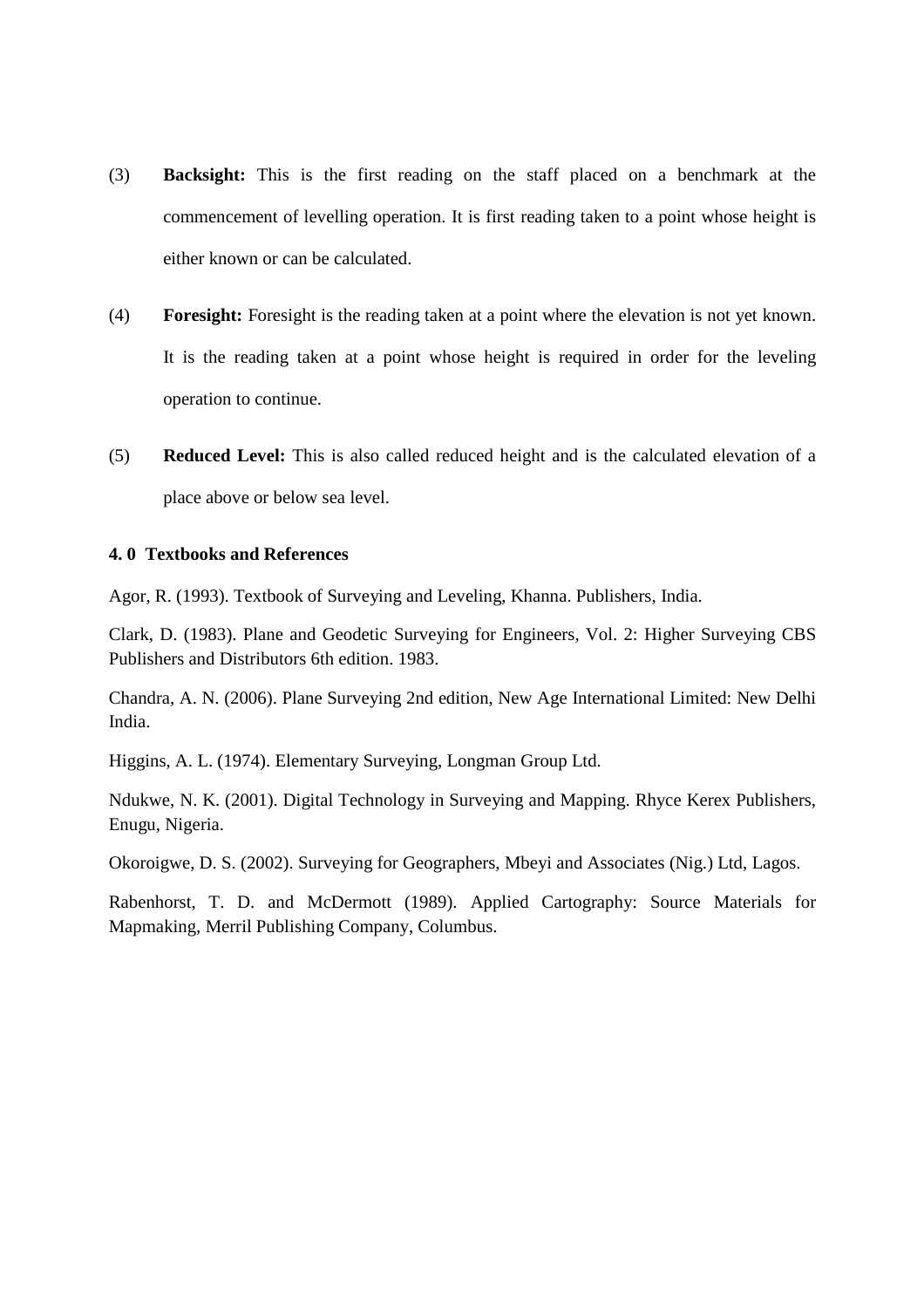#### **Unit 2 Booking and Calculation of Reduced levels.**

# **1.0 Introduction**

This module concludes by examining the booking and calculation of reduced levels.

#### **2.0 Objectives**

• To enable students understand the procedure of booking and calculation of reduced levels.

## **3.0 Main Body**

#### **3.1 Booking and Calculation of Reduced Levels**

Two methods are used to book and calculate the reduced level. These are: Rise and Fall Method; and, Height of Instrument or collimation method.

# **3.1.1 Rise and Fall Method**

The rise and fall method uses differences in level between two consecutive points to obtain the rise or fall in elevation at that point.

In the diagram supposing the level is set up not X between points A and B. If A is located at a located at a point 200 meters above level and the difference in height is 2m, then the location B is 202m the covered. To book and calculated the level in a level notebook, 6 columns are drawn for the station, backsight, foresight, rise, fall reduced level and remarks. The calculation is performed step by step a shown hence the level at D is 201m.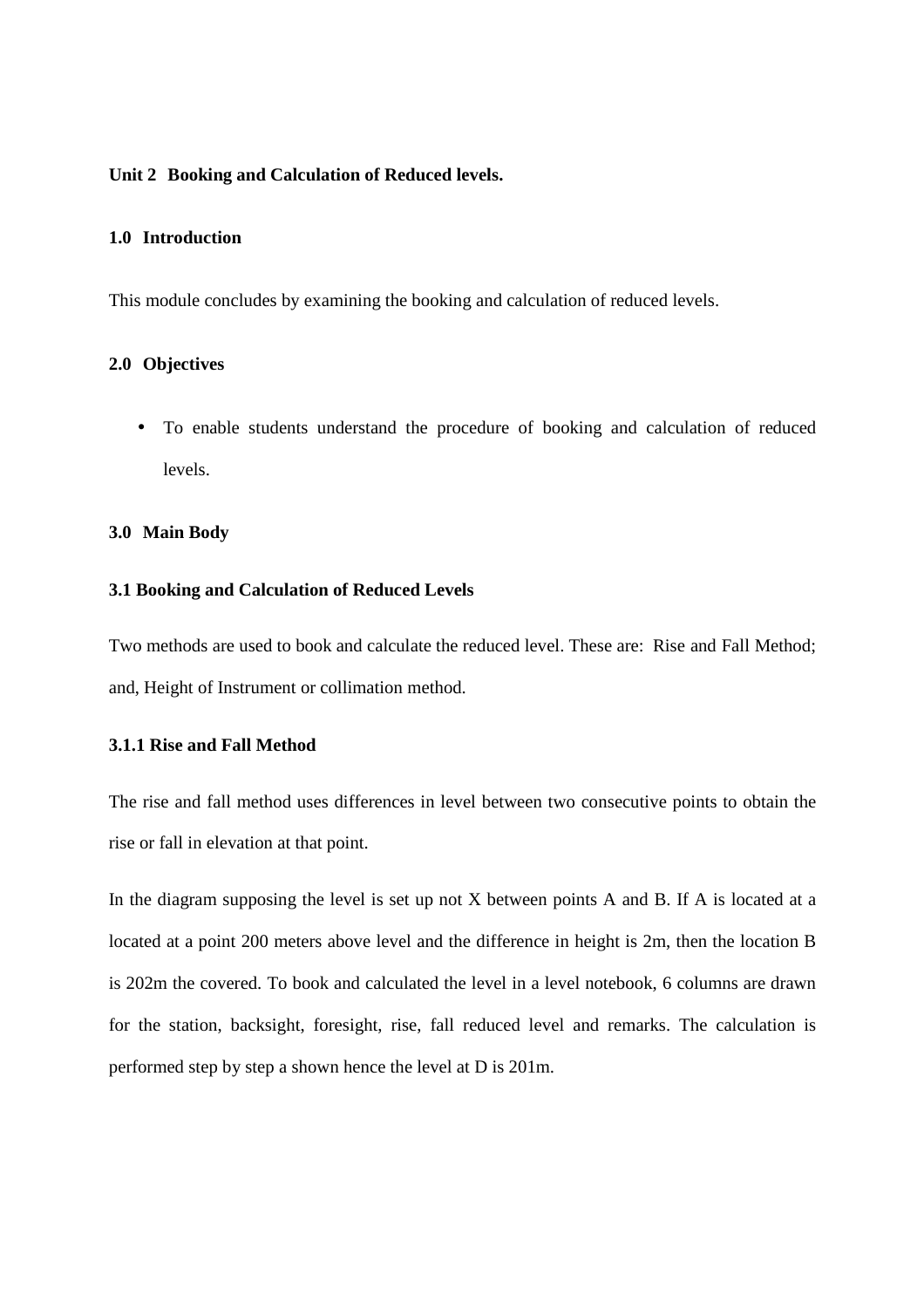

**Fig. 4.3: Reduced Levels** 

| <b>Stations</b> | (BS)              | (FS)                     | $(R)$ Rise     | (F)  | (RL)                    | <b>Remarks</b> |
|-----------------|-------------------|--------------------------|----------------|------|-------------------------|----------------|
|                 | <b>Back sight</b> | Foresight                |                | Fall | <b>Reduced</b><br>level |                |
| $\mathbf{A}$    | 3                 | $\overline{\phantom{a}}$ |                |      | 200                     | $\mathbf{BM}$  |
| B               |                   | $\mathbf{1}$             | $\overline{2}$ | -    | 202                     | -              |
| $\mathsf{C}$    | $\overline{2}$    | 5                        |                | 3    | 199                     |                |
| $\mathbf D$     | $\overline{4}$    | $\overline{2}$           | $\overline{2}$ |      | 201                     | End of line    |

To check the accuracy of the tabulation the formulae is used as follows:

 $\Sigma$ BS –  $\Sigma$ FS =  $\Sigma$ R -  $\Sigma$ F = First Reduced Level – Last reduced level

 $=$  9 – 8 = 4-3 = 200-201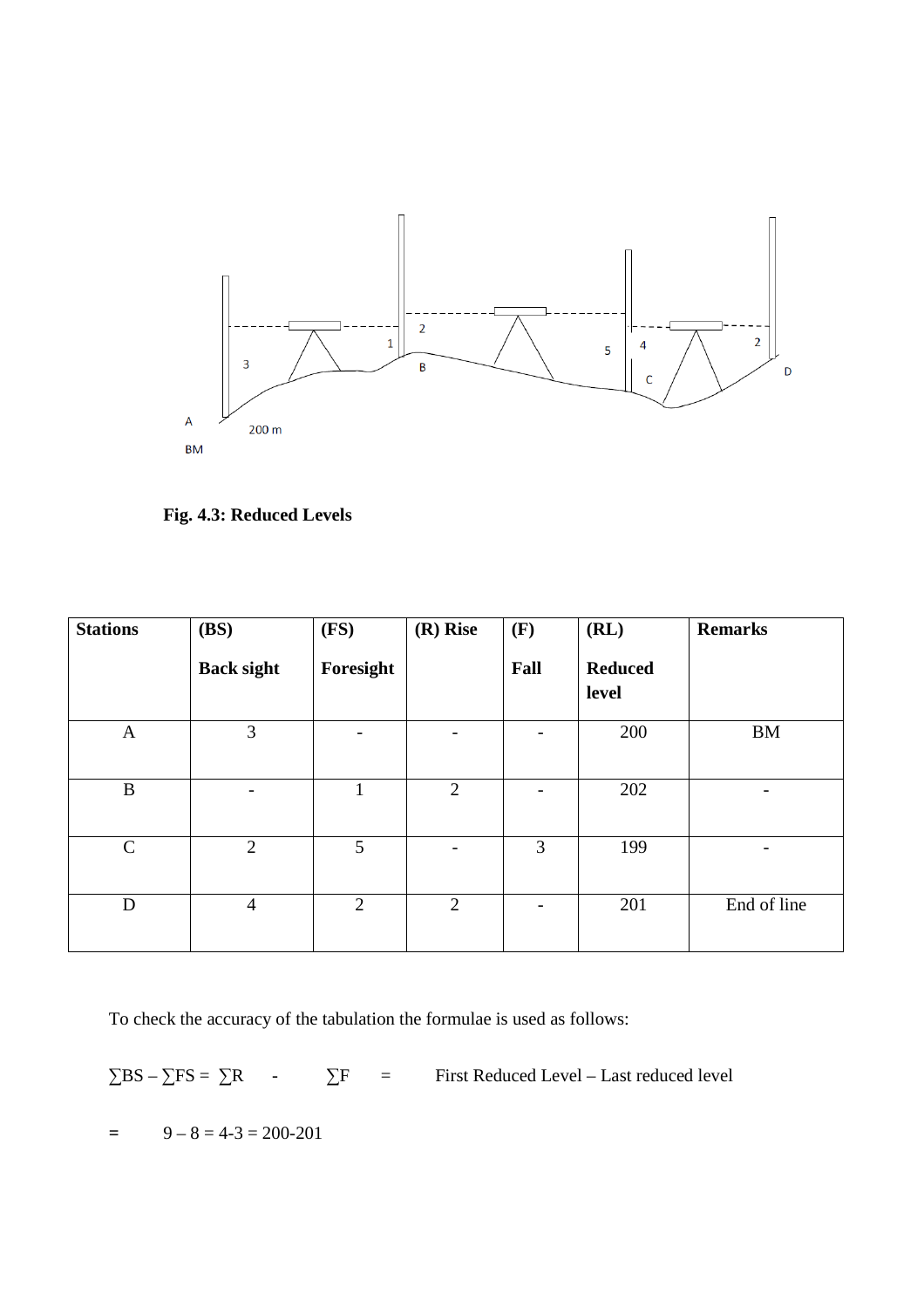$=$   $1 = 1 = 1$ 

**NOTE:** The sum of the back sight mines the sum of the foresight must be equal to the sum of the rise mine sum of fall must be equal to first reduced level mine last reduced level. In the above example, they are all equal meaning that the table was correctly compiled.

#### **3.1.2 Collimation (Height of Instrument Method)**

In this method, the back sight is added to the known elevation of the point to get the height of instrument. The foresight of the second point is then subtracted from the height of the instrument to obtain the reduced level or the elevation of the second point.

| Level<br><b>Station</b> | BS             | <b>FS</b>      | <b>Height of</b><br><b>Instrument</b> | RL(M) | <b>Remark</b>  |
|-------------------------|----------------|----------------|---------------------------------------|-------|----------------|
|                         |                |                |                                       |       |                |
| $\mathbf{A}$            | 3              |                | 203                                   | 200   | $\mathbf{BM}$  |
|                         |                |                |                                       |       |                |
| $\, {\bf B}$            |                | $\mathbf{1}$   |                                       | 201   |                |
|                         |                |                |                                       |       |                |
|                         | $\overline{2}$ |                | 204                                   |       |                |
|                         |                |                |                                       |       |                |
| $\mathbf C$             |                | 5              |                                       | 199   |                |
|                         |                |                |                                       |       |                |
|                         | $\overline{4}$ |                | 203                                   |       |                |
|                         |                |                |                                       |       |                |
| $\mathbf D$             |                | $\overline{2}$ |                                       | 201   | End of station |
|                         |                |                |                                       |       |                |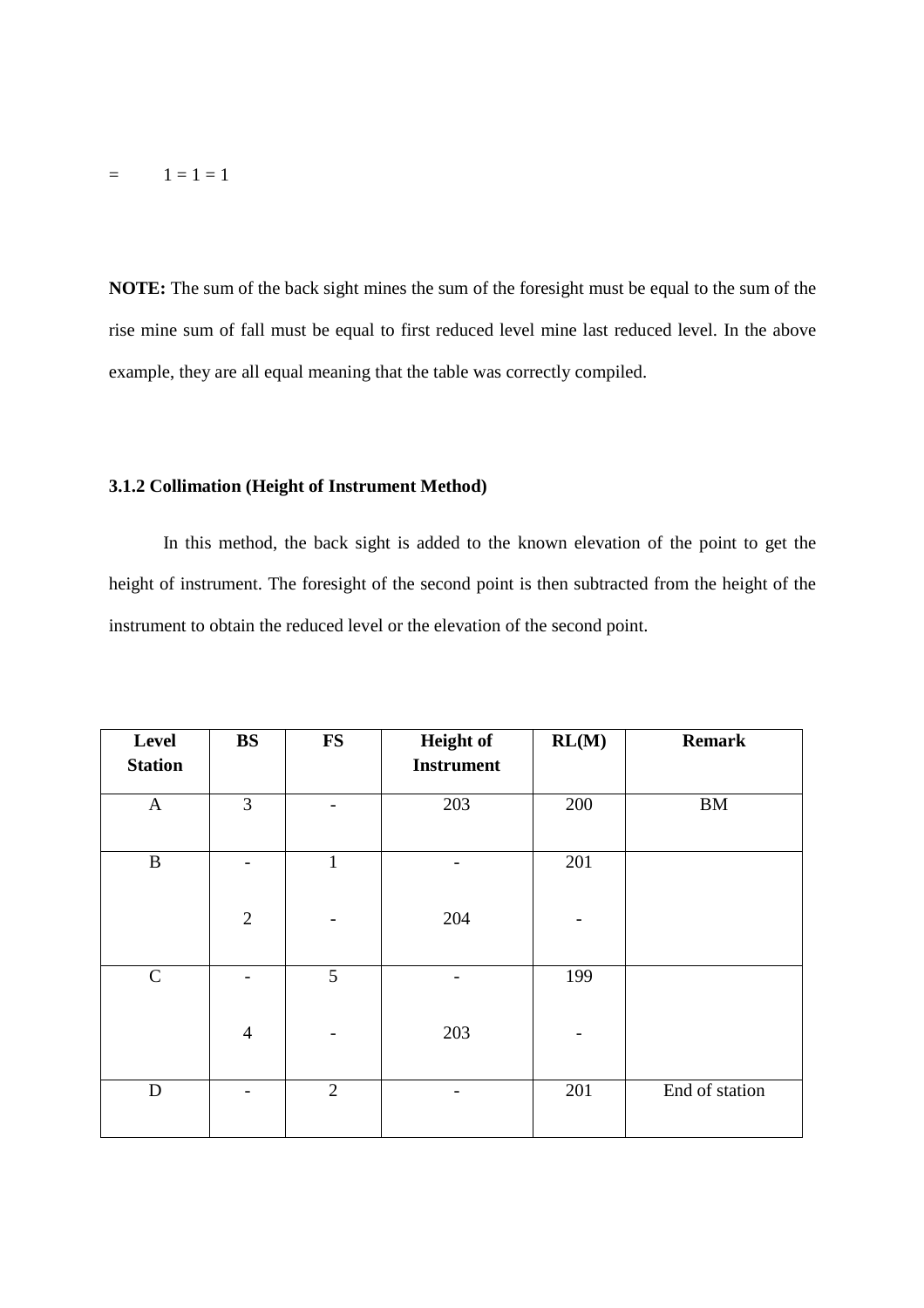#### 4. 0: **Textbooks and References**

Agor, R. (1993). Textbook of Surveying and Leveling, Khanna. Publishers, India.

Clark, D. (1983). Plane and Geodetic Surveying for Engineers, Vol. 2: Higher Surveying CBS Publishers and Distributors 6th edition. 1983.

Chandra, A. N. (2006). Plane Surveying 2nd edition, New Age International Limited: New Delhi India.

Higgins, A. L. (1974). Elementary Surveying, Longman Group Ltd.

Ndukwe, N. K. (2001). Digital Technology in Surveying and Mapping. Rhyce Kerex Publishers, Enugu, Nigeria.

Okoroigwe, D. S. (2002). Surveying for Geographers, Mbeyi and Associates (Nig.) Ltd, Lagos.

Rabenhorst, T. D. and McDermott (1989). Applied Cartography: Source Materials for Mapmaking, Merril Publishing Company, Columbus.

#### **MODULE 5: PLANE TABLING**

# **Unit 1 : Meaning, Instruments and Operation of Plane Tabling**

# **1.0 Introduction**

So far, we have dealt with survey methods in which measurements and recordings are done in the field, with transcription and drawings being done in the office. In plane tabling the map is plotted in the field the same time measurements are done.

# **2. 0 Objectives**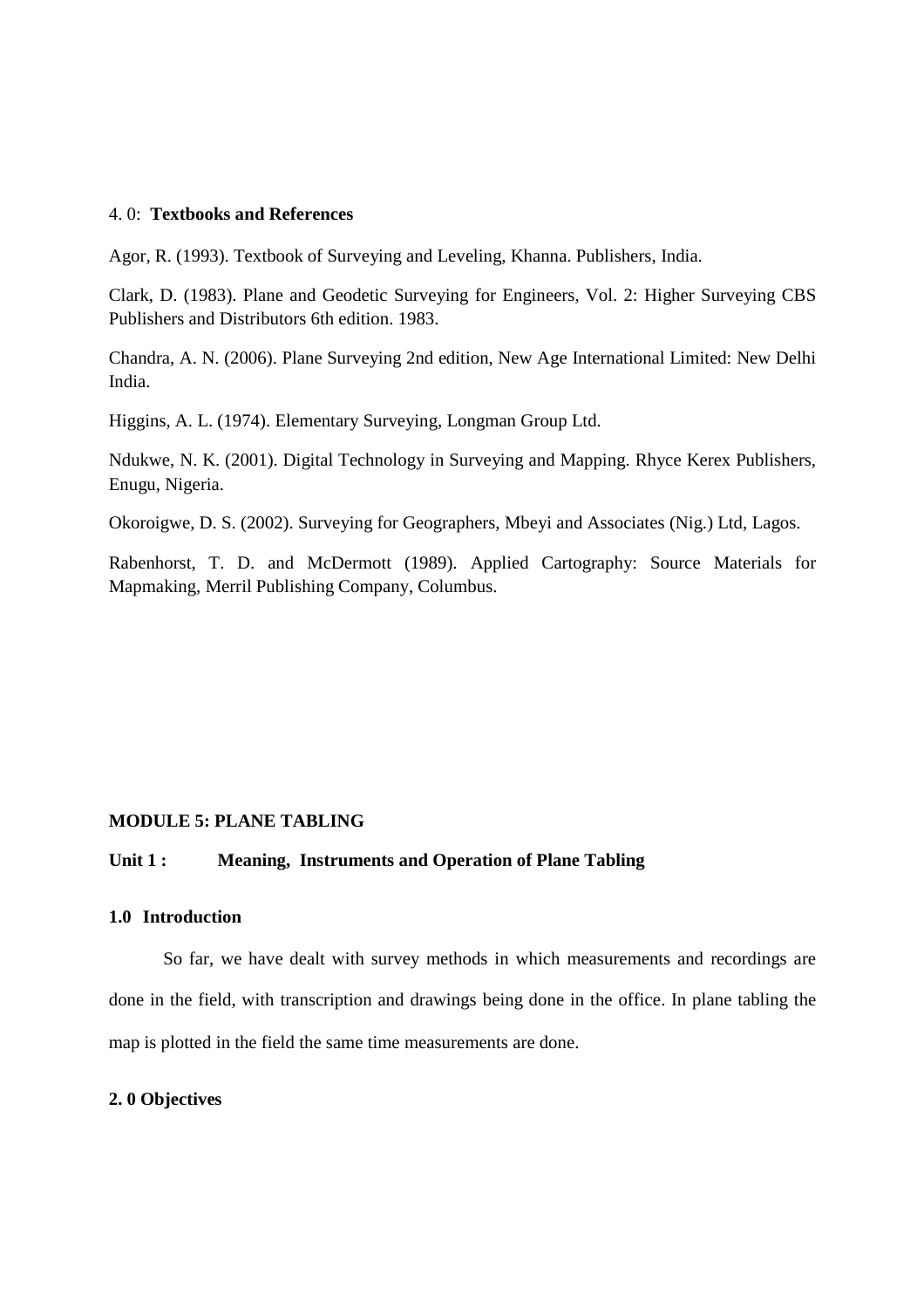- To enable students understand the meaning of plane tabling and major instruments used to carry it out.
- To expose students to plane table operation.

# **3.0 Main Body**

#### **3.1 Meaning of Plane Tabling**

In this method of surveying, observations and the plotting are done simultaneously on a plane table. The plane table combines a sighting device with a plotting scale.

Agor (1993) defines plane tabling as a graphical construction of straight lines, angles and triangles for plotting the ground detail points. It is based on the principle that the lines that join points on the plane table can be made to lien parallel to the corresponding lines that join points on the ground.

 A plane tabling eliminates the field notebook and it is suitable for putting in details in a survey where the survey methods have been accurately fixed using theodolite or any other survey methods.

#### **3.2 Instruments For Plane Tabling Survey**

The following are the main instruments used for plane tabling.

#### **3.2.1 Drawing Board or plane table:**

 A plane table is a wooden drawing board mounted on a tripod in such a way that it can be rotated in its vertical axis and can also be clamped into any required position. Plane tables come in different shapes and sizes but most have some refinements for leveling the table and a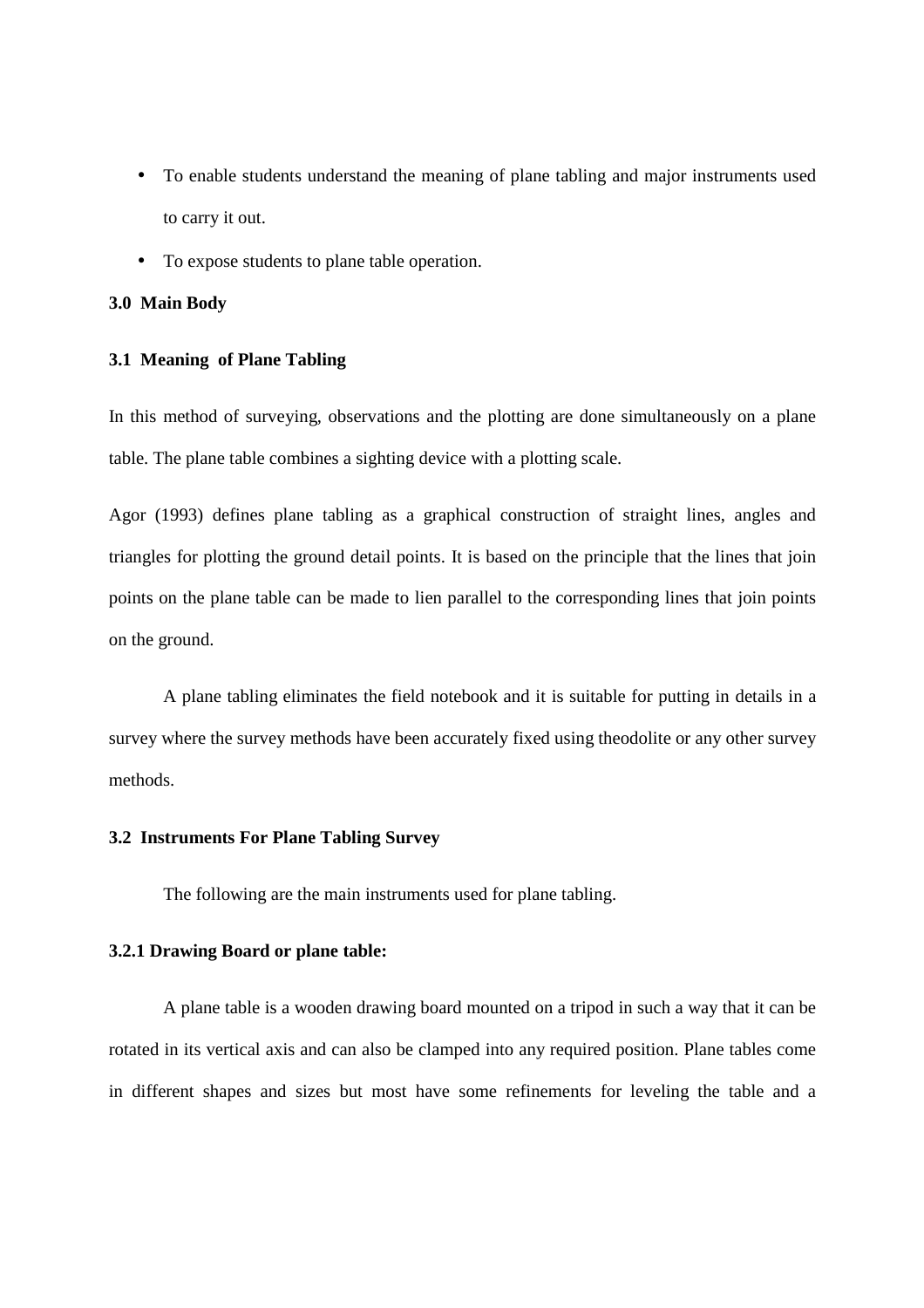compass. The plane table equally comes with a plumbing fork used for accurately centering the table on a location.

#### **3.2.2 Sight rule or Alidade:**

 This is a straight edge fitted with sighting device that allows one have the line of sight. It is used for sighting objects and drawing rays along the edges. Two types of alidade are commonly is use: Plain Alidade and Telescopic Alidade. Plain Alidade is made up of a wooden or metallic rule of about 50-75cm day, with vanes at the ends. While, one of the vanes has a narrow slit, the other is open with a fine wire or horse hair. The Alidade sometimes comes with a circular bubble attachment for leveling the table.

 The Alidade that comes with a telescope to increase the accuracy and the range of sighting is called telescopic Alidade.

3..2.3 **Others:** Drawing paper, compass

## **3.3 Plain Table operation**

The tripod is unfolded and the plane table is clamped safely on it. The table is then set up using the following operational steps:

**3.3.1 Leveling:** Here, the table is placed and leveled over the station with the legs of the tripod spread out although eye estimate can be used for leveling for rough and small scale work, a spirit level is needed for accurate and large scale work.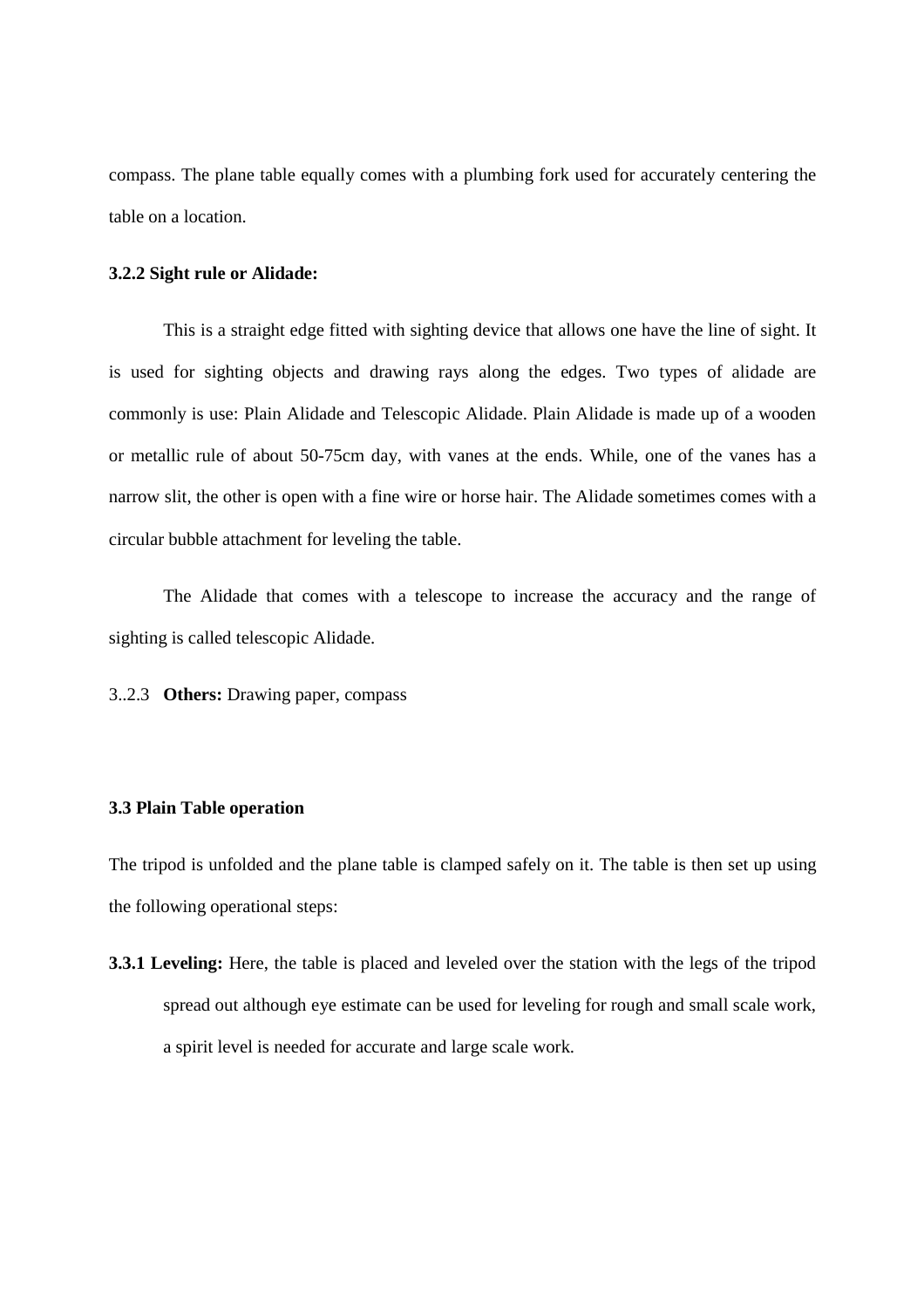- **3.3.2 Orientation:** In this operation, the table is placed in such away that all the lines of the paper are parallel and corresponds to the lines on the ground. This is achieved by the use of a magnetic needle and by back-sighting.
- **3.3.3 Centering:** The operation which allows the point on the paper representing the station is made to be vertically over the point on the ground is called centering. Centering may not be necessary in a rough and of the table is only required to be over the ground position.

#### **4. 0 : Textbooks and References**

Agor, R. (1993). Textbook of Surveying and Leveling, Khanna. Publishers, India.

Clark, D. (1983). Plane and Geodetic Surveying for Engineers, Vol. 2: Higher Surveying CBS Publishers and Distributors 6th edition. 1983.

Chandra, A. N. (2006). Plane Surveying 2nd edition, New Age International Limited: New Delhi India.

Higgins, A. L. (1974). Elementary Surveying, Longman Group Ltd.

Ndukwe, N. K. (2001). Digital Technology in Surveying and Mapping. Rhyce Kerex Publishers, Enugu, Nigeria.

Okoroigwe, D. S. (2002). Surveying for Geographers, Mbeyi and Associates (Nig.) Ltd, Lagos.

Rabenhorst, T. D. and McDermott (1989). Applied Cartography: Source Materials for Mapmaking, Merril Publishing Company, Columbus.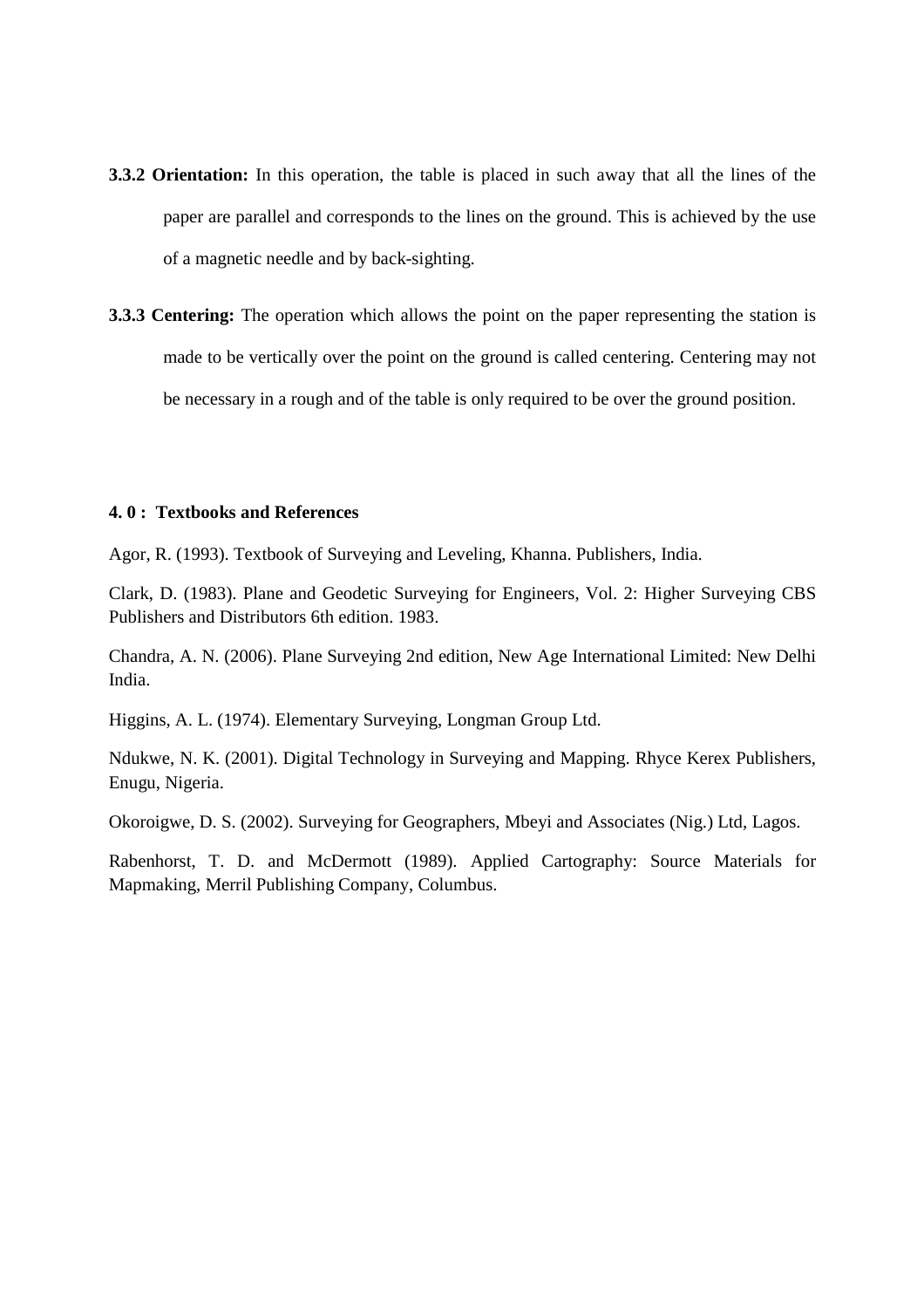## **Unit 2 Methods of plane tabling**

#### **1.0 Introduction**

We now conclude this module by examining the various methods of plane tabling.

#### **2.0 Objectives**

• To enable the students demonstrate the various methods of plane tabling.

# **3.0 Main Body**

# **3.1 Methods of Plane Table Surveying**

Four classes of plane tabling surveys are recognized: Radiation method; Intersection method; 3. Traversing method, and, Resection method.

# **3.1.2 Radiation Method**

Here, the plane table is set up at one station which allows the other station to be accessed. The points to be plotted are then located by radiating rays from the plane table station to the points. After reducing the individual ground distances on the appropriate scale, the survey is then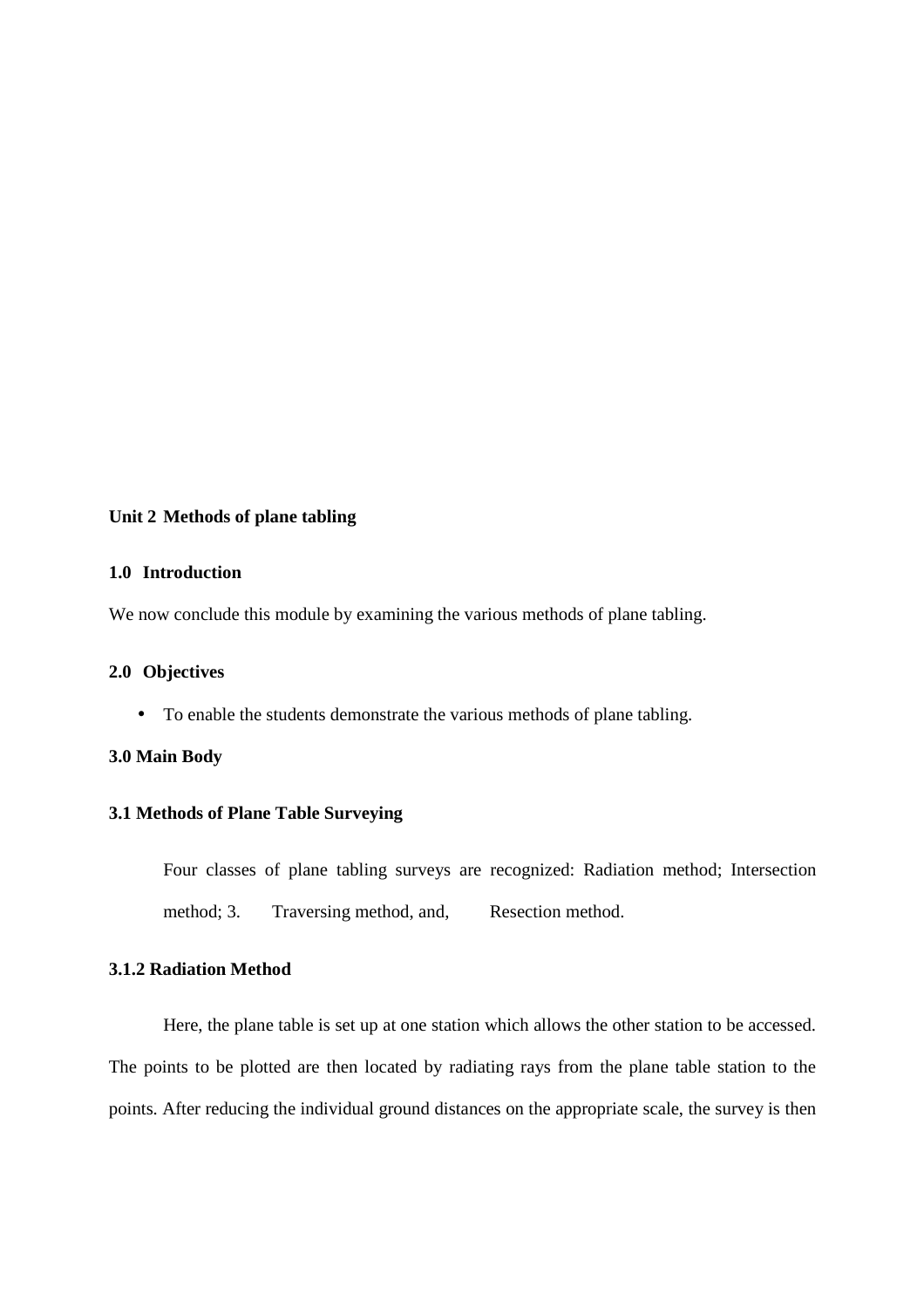plotted. This method is suitable for small area surveys. It is rarely used to survey a complete project but is used in combination with other methods for filing in details within a chain length.



Fig. 5.1: Plane Tabling using Radiation Method

The following steps are taken:

- 1. Select at point O such that all the points are visible
- 2. Set up and level the instrument at O
- 3. From O align the Alidade and draw radial lines towards. The stations A, B, C, D and E.
- 4. Measure the distances OA, OB, OC, OD and OE: scale and draw Oa, Ob, Oc, Od and Oe on the paper.
- 5. Join the point a, b, c, d, and to give the outline of the survey.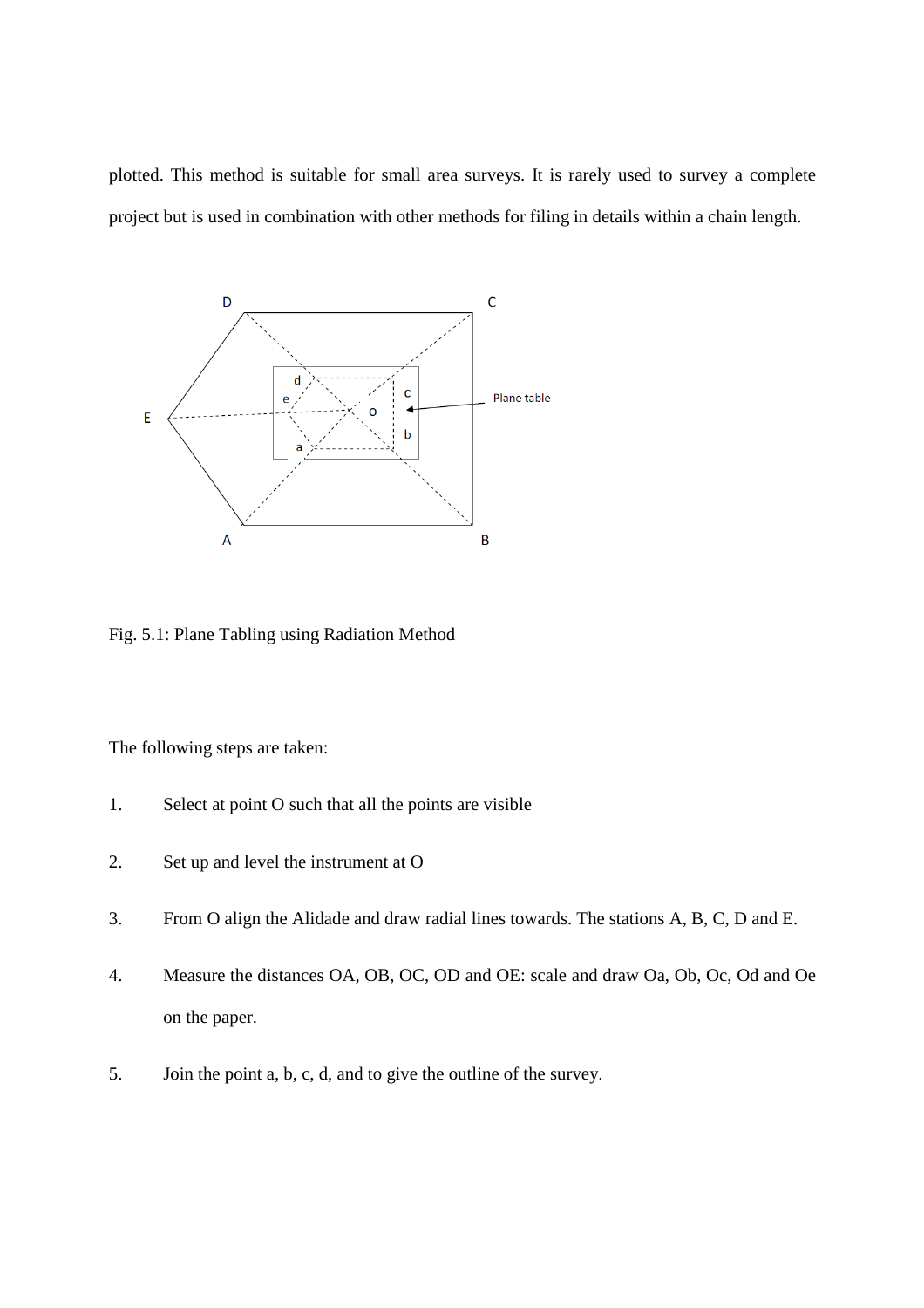# **3.1. 2 Intersection Method**

In this method, two instrument stations are used with the distance between them called based line serving as the base to measure and plot the other locations:

- 1. 2 points A and B are selected from which the rest of the stations can be seen.
- 2. Set up and level the plane table at A and mark it as a in the paper to coincide with A on the ground.
- 3. Sight B, C, D and E with the Alidade from a and draw rays forwards them.
- 4. Measure AB, AC, AD and AE and using appropriate scale draw the corresponding paper distance.
- 5. Remove the equipment from A to B and repeat the procedure using B as the measuring station.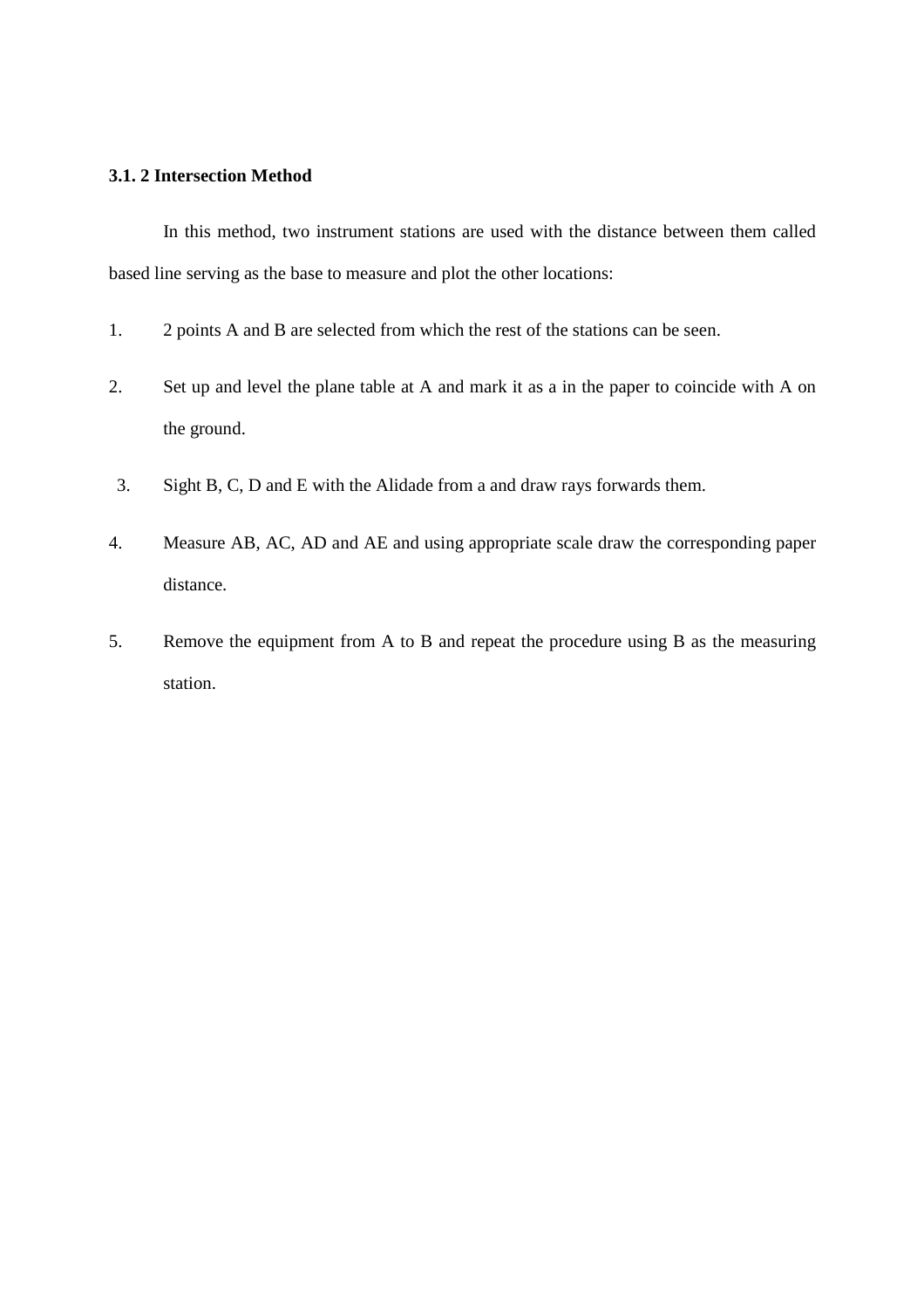

Fig. 5.2: Plane Tabling using Intersection Method

# **3.1.3 Traversing Method**

This method resembles the compass traversing in which the plane table is set up at each successive and the back sight taken station until all the stations are covered.

# **PROCEDURE:**

1. Set up the plane table over station A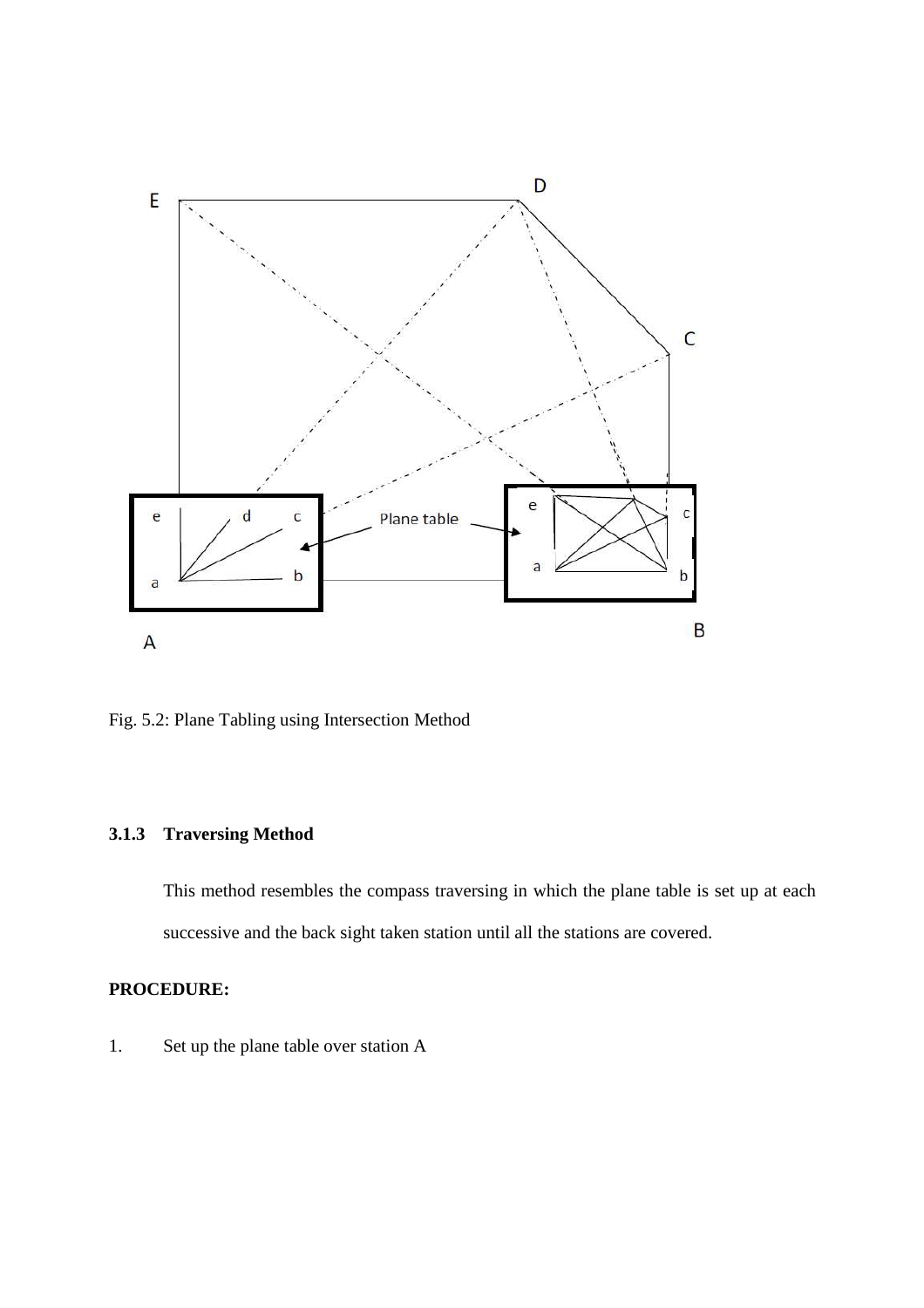- 2. With the Alidade at a sight B, measure AB and using appropriate scale draw the distance ab to correspond with ground distance AB.
- 3. Transfer the table to B and position b to B. from b sight, measures scale AB and insert as ab on the paper.
- 4. Relocate the station to C and sight D from there. Continue the procedure until all the stations are covered as shown in the diagram.



Fig. 5.3: Plane Tabling using Traversing Method

# **3.1.4. Resection Method**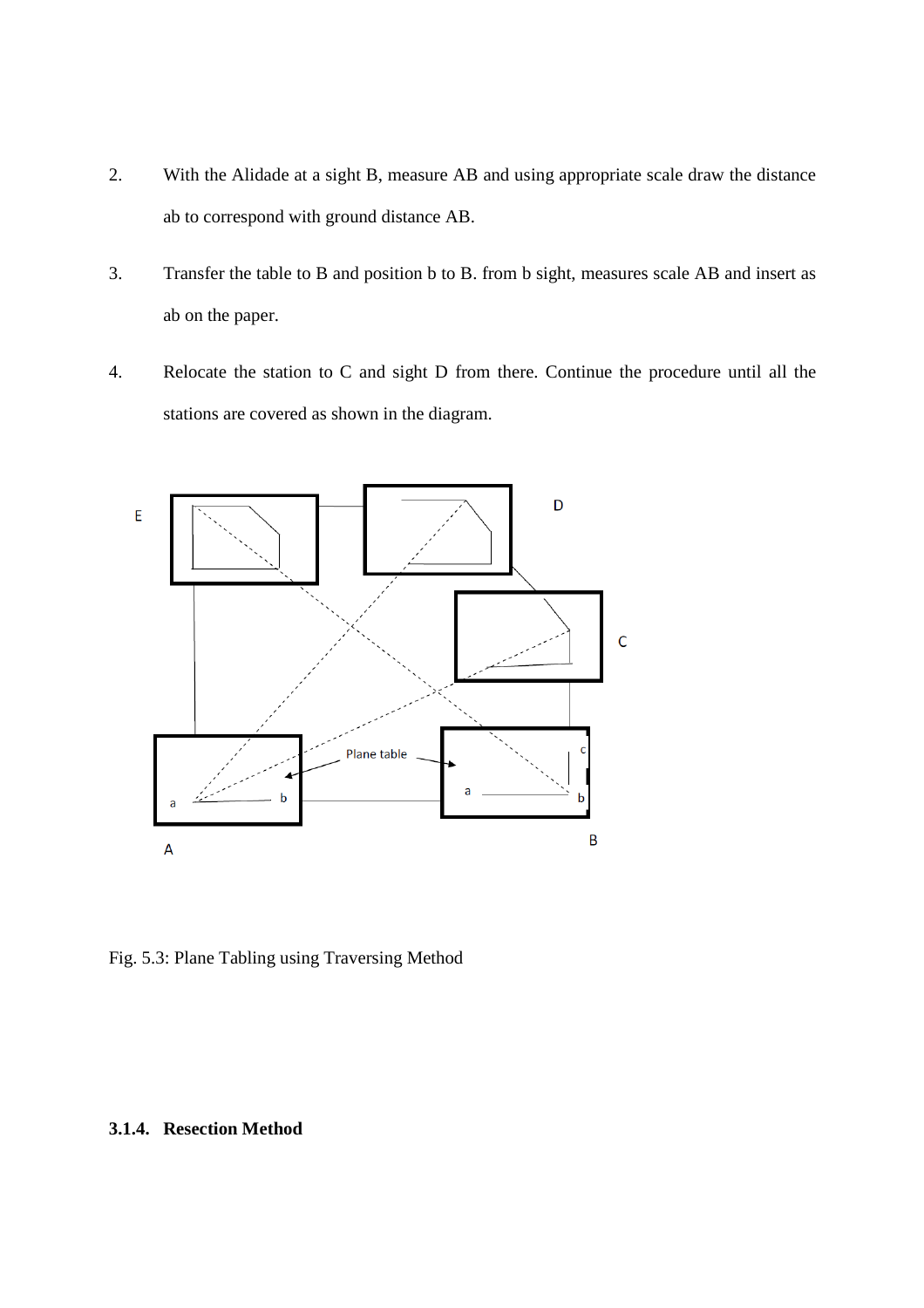The resection method is used for locating the station points by means of drawing rays from the stations whose locations have already been plotted on the sheet. This carried out using various procedures:

- \* In the simplest method, select a base line AB on the ground, measure and plot ab on paper. Set up the plane table at B in a position where b corresponds to B.
- \* From b sight C and draw a ray to represent the approximate location of C locate this position as C.
- \* Set up the instrument at C and draw a ray to A, the tone position of C is the point of intersection made between the ray and that made from b.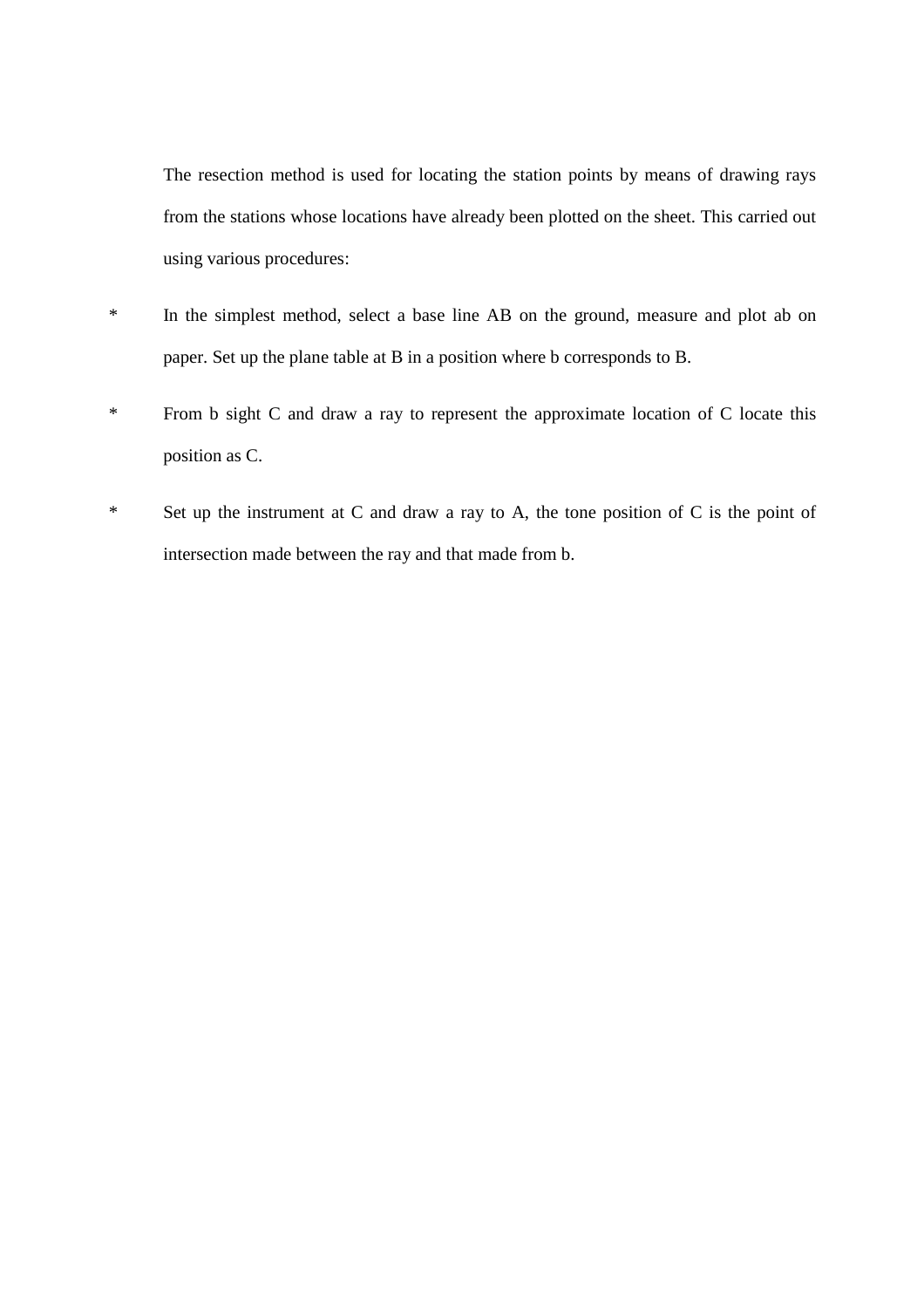

**Fig. 5.4 Plane Tabling using Resection Method**